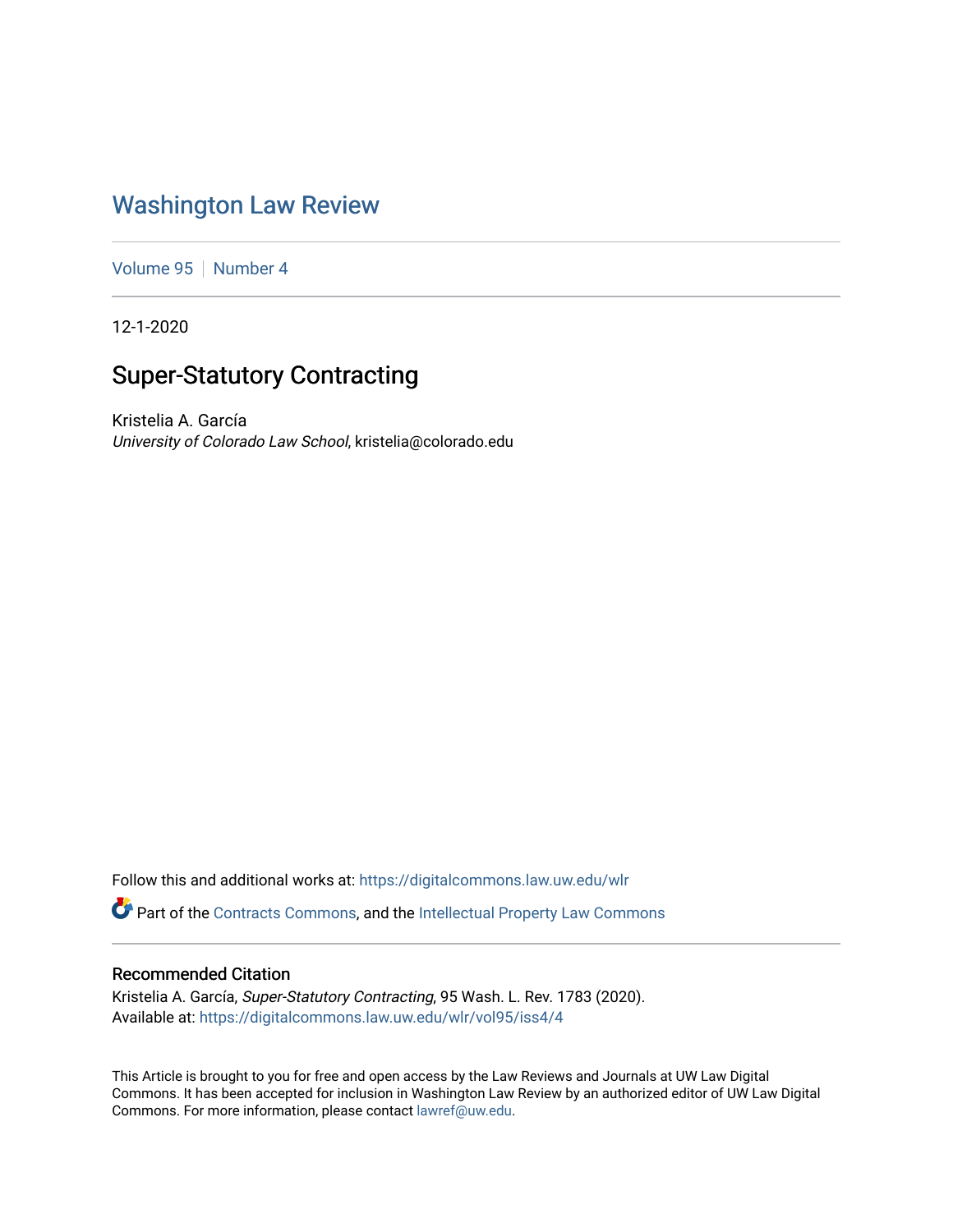## **SUPER-STATUTORY CONTRACTING**

#### Kristelia García

*Abstract:* The conventional wisdom is that property rules induce more—and more efficient—contracting, and that when faced with rigid property rules, intellectual property owners will contract into more flexible liability rules. A series of recent, private copyright deals show some intellectual property owners doing just the opposite: faced with statutory liability rules, they are contracting for more protection than that dictated by law, something this Article calls "super-statutory contracting"—either by opting for a stronger, more tailored liability rule, or by contracting into property rule protection. Through a series of deal analyses, this Article explores this counterintuitive phenomenon, and updates seminal thinking on property entitlements and private ordering in the intellectual property context.

While law and economics scholars have long grappled with the question of whether and when property rules or liability rules are preferable, they have traditionally ignored a key lever: "perceived control," or a rights holder's impression of their ability to grant or withhold permission to use their work, and/or to name their price for such use. In addition to proposing a recalibration of the relative importance of consolidation, transaction costs, defaults, and damages, this Article identifies and describes perceived control as an essential factor in the licensing enterprise. This has significant implications for legislators and policymakers seeking to better align incentives between licensors and licensees, and for administrators tasked with term and rate setting.

|         |                                    | A. Property Rules, Liability Rules, & Transaction Costs1788 |  |  |
|---------|------------------------------------|-------------------------------------------------------------|--|--|
|         |                                    | B. Property Rules, Liability Rules, & Transaction Costs in  |  |  |
|         |                                    |                                                             |  |  |
| $\Pi$ . | PUBLIC COPYRIGHT LAW: A REGULATORY |                                                             |  |  |
|         |                                    |                                                             |  |  |
|         |                                    |                                                             |  |  |
|         |                                    |                                                             |  |  |
| Ш       |                                    | PRIVATE COPYRIGHT LAW: SUPER-STATUTORY                      |  |  |
|         |                                    |                                                             |  |  |

Associate Professor at the University of Colorado Law School and Faculty Director at the Silicon Flatirons Center for Law, Technology and Entrepreneurship. This Article greatly benefited from conversations with, and comments by Ian Ayres, Shyamkrishna Balganesh, Mark Lemley, Saul Levmore, Daniel Markovits, Gideon Parchomovsky, Alan Schwartz, Phil Weiser, and participants in Cardozo Law School's Faculty Development Colloquium. Thank you to Dotan Oliar for his thoughtful and generous review of this piece for Jotwell. I would also like to thank Guido Calabresi, Douglas Melamed, and Robert Merges, whose work has greatly influenced and enriched my own. Special thanks to Christopher Mignacca, and to the wonderful librarians at Colorado Law, for excellent research assistance.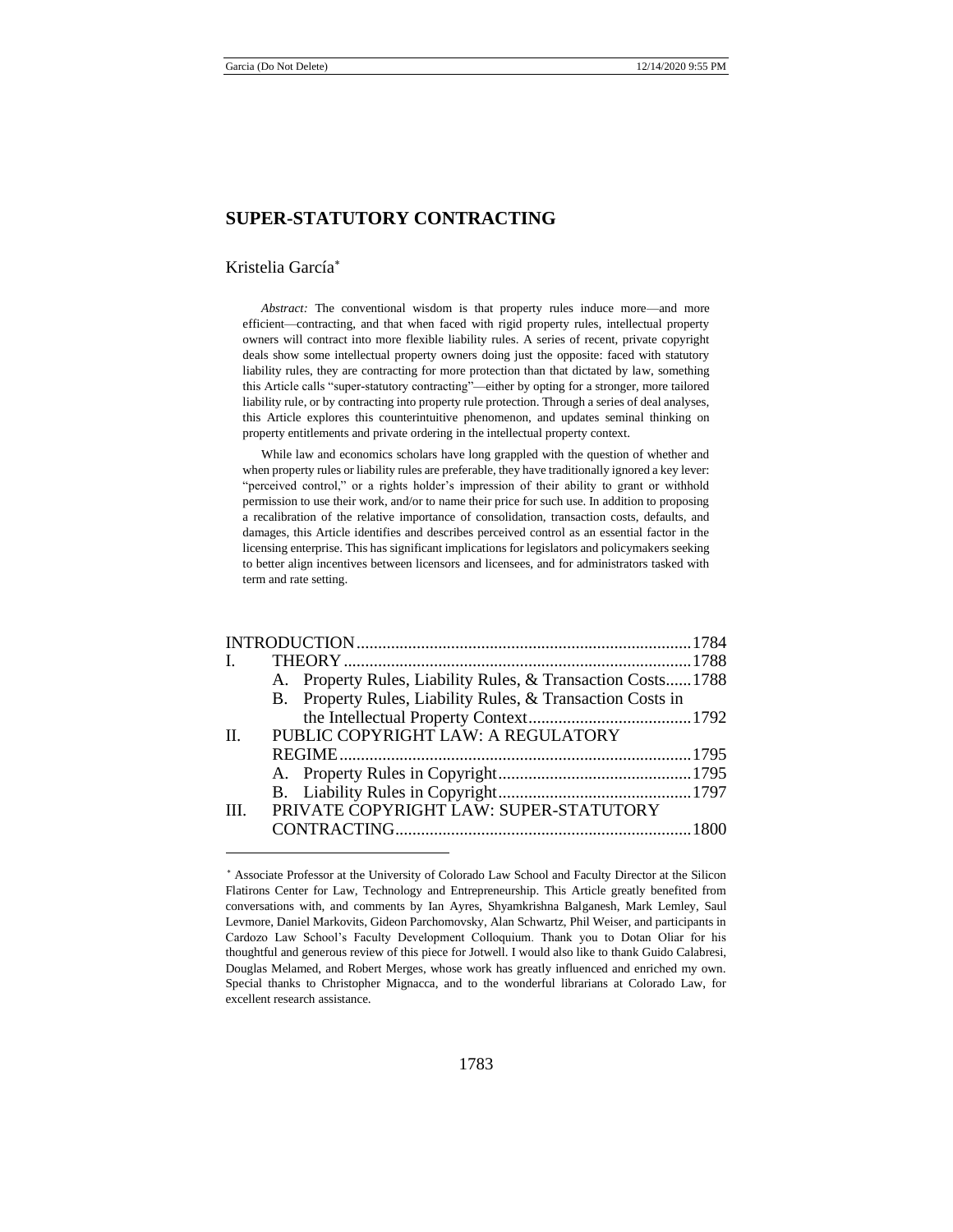| A. Voluntary Agreements that Exceed Statutory               |  |  |  |  |
|-------------------------------------------------------------|--|--|--|--|
|                                                             |  |  |  |  |
|                                                             |  |  |  |  |
|                                                             |  |  |  |  |
|                                                             |  |  |  |  |
|                                                             |  |  |  |  |
| B. Voluntary Agreements That Explicitly Reject a Collective |  |  |  |  |
|                                                             |  |  |  |  |
| 1. Partial Withdrawal of Digital Public Performance         |  |  |  |  |
|                                                             |  |  |  |  |
|                                                             |  |  |  |  |
|                                                             |  |  |  |  |
|                                                             |  |  |  |  |
|                                                             |  |  |  |  |
| IV.<br>THE PUBLIC-PRIVATE INTERFACE: IMPLICATIONS1822       |  |  |  |  |
|                                                             |  |  |  |  |
| The Role of Law in Super-Statutory Contracting: Penalty     |  |  |  |  |
|                                                             |  |  |  |  |
|                                                             |  |  |  |  |
|                                                             |  |  |  |  |
|                                                             |  |  |  |  |
|                                                             |  |  |  |  |

#### INTRODUCTION

<span id="page-2-0"></span>In his influential article on collective rights organizations, Rob Merges concluded that when faced with stringent property rules, intellectual property (IP) owners will contract into more tractable liability rules.<sup>1</sup> A series of recent, private copyright deals show IP owners doing just the opposite: faced with statutory liability rules, they are contracting for *more* protection than that dictated by law, a phenomenon this Article calls "super-statutory contracting"—either by opting for a stronger liability rule, or by contracting into property rule protection.<sup>2</sup> This Article explores why.

In many ways, intellectual property functions as the name suggests like a property regime, operating under a series of property rules that afford IP owners a qualified right to exclude others from use of their

<sup>1.</sup> Specifically, via formation of collective rights organizations (CROs). *See* Robert P. Merges, *Contracting into Liability Rules: Intellectual Property Rights and Collective Rights Organizations*, 84 CALIF. L. REV. 1293 (1996).

<sup>2.</sup> Private parties cannot technically create legal rules; in other words, they can adopt property-like terms, but cannot obligate a court to grant the quintessential property remedy (an injunction). For this reason, I use the term "property rule protection" throughout this Article to refer to property rule-like protection.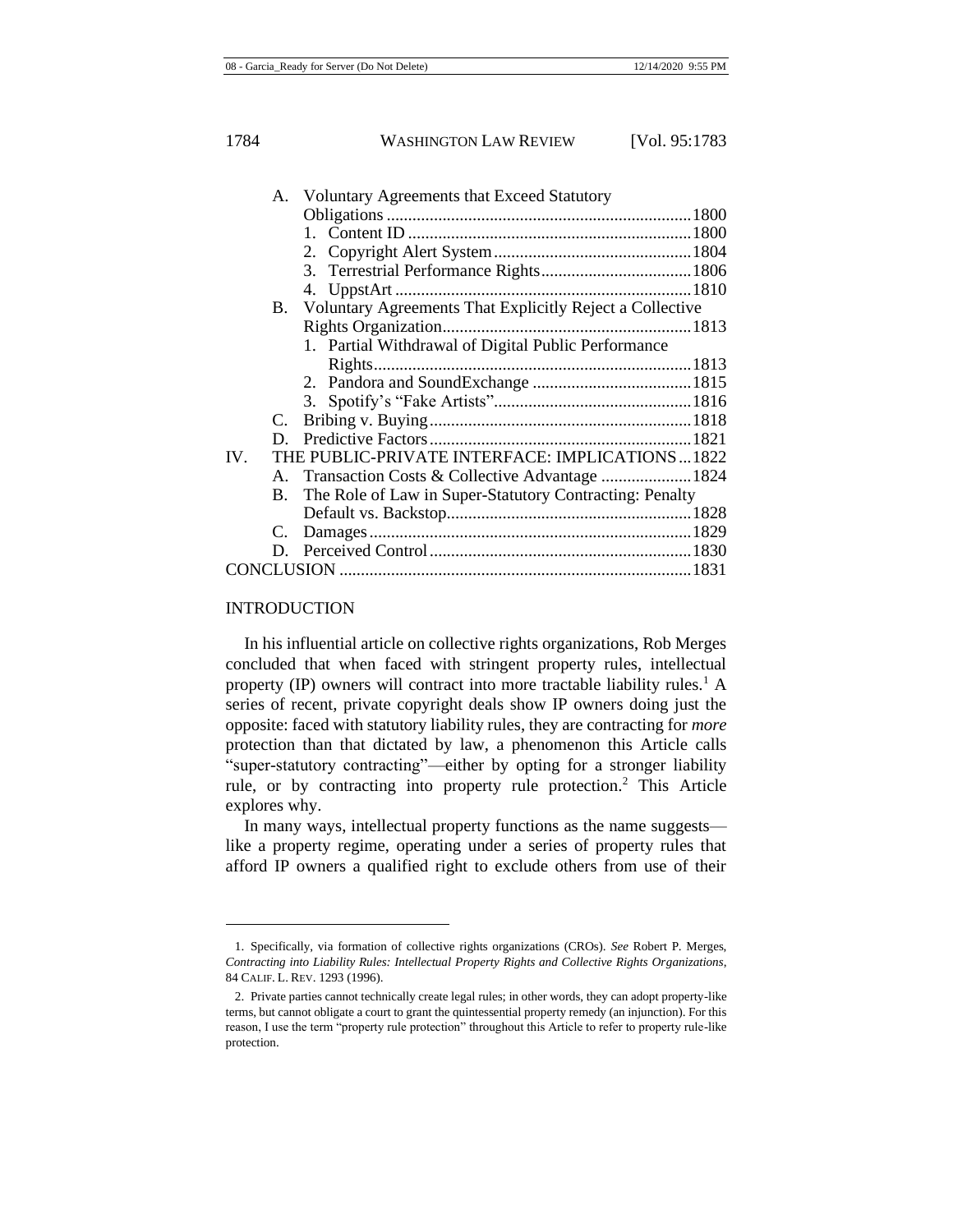<span id="page-3-0"></span>property.<sup>3</sup> One defining characteristic of property (as that term is used herein) is that its use by someone other than its owner requires prior permission and ex ante negotiation of terms. In the case of copyright, section 106 of the Copyright Act of 1976 (hereinafter, the Copyright Act), outlines the principal property rights of a copyright owner, including, among other things, the exclusive rights to reproduce, distribute, and publicly perform a copyrighted work.<sup>4</sup>

<span id="page-3-1"></span>Notwithstanding this property right baseline, intellectual property law—and copyright law in particular—have become increasingly regulatory in practice.<sup>5</sup> A regulatory regime can be characterized by its use of liability rules. In contrast to a property regime, a liability regime allows for use of another's property without permission, and with ex post payment. This move away from traditional property rules and toward a regime of liability rules is reflected throughout the current copyright statute: The Copyright Act contains six explicit compulsory licenses covering everything from cable transmissions to the public performance of sound recordings.<sup>6</sup> These statutory licenses permit use of a copyrighted work under specified circumstances without permission of the copyright owner. The statutory rates for these uses are set by the Copyright Royalty Board (the CRB), a panel of three administrative judges appointed by the Librarian of Congress.<sup>7</sup>

Other statutory sections of the Copyright Act also resonate in a liability

<sup>3.</sup> *See, e.g.*, Kaiser Aetna v. United States, 444 U.S. 164, 179–80 (1979) ("[W]e hold that the 'right to exclude,' so universally held to be a fundamental element of the property right, falls within this category of interests [that the government must pay to take]."); *see also, e.g.*, Richard A. Epstein, *Liberty Versus Property? Cracks in the Foundation of Copyright Law*, 42 SAN DIEGO L. REV. 1 (2005) (examining the natural law justifications for copyright as property); Adam Mossoff, *Is Copyright Property?*, 42 SAN DIEGO L. REV. 29 (2005) (making a Lockean argument for treating copyright as property).

<sup>4.</sup> *See* 17 U.S.C. § 106(1)–(6).

<sup>5.</sup> *See, e.g.*, Joseph P. Liu, *Regulatory Copyright*, 83 N.C. L. REV. 87, 91–92 (2004) (describing regulation as "the dominant mode of copyright lawmaking"); Mark A. Lemley, *The Regulatory Turn in IP*, 36 HARV. J.L. & PUB. POL'Y 109, 115 (2013) (observing a "turn in IP . . . towards a regulatory state"); Peter S. Menell, *Envisioning Copyright Law's Digital Future*, 46 N.Y.L. SCH. L. REV. 63, 194–97 (2002) (describing copyright's shift from property regime to regulatory regime). *But see* BJ Ard, *More Property Rules than Property? The Right to Exclude in Patent and Copyright*, 68 EMORY L.J. 685 (2019) (suggesting property rules are more prevalent in IP than in property law).

<sup>6.</sup> *See, e.g.*, 17 U.S.C. §§ 111, 114 (establishing compulsory licenses for cable transmissions and the public performance of sound recordings, respectively). The other statutory licenses are included in sections 112 (ephemeral recordings); 115 (making and distributing phonorecords; note, the Music Modernization Act (MMA), effective 2021, makes significant changes to, but does not eliminate, the section 115 compulsory license); 119 (secondary transmissions for satellite carriers); and 122 (secondary transmissions by satellite carriers for local retransmissions).

<sup>7.</sup> *Id.* § 801.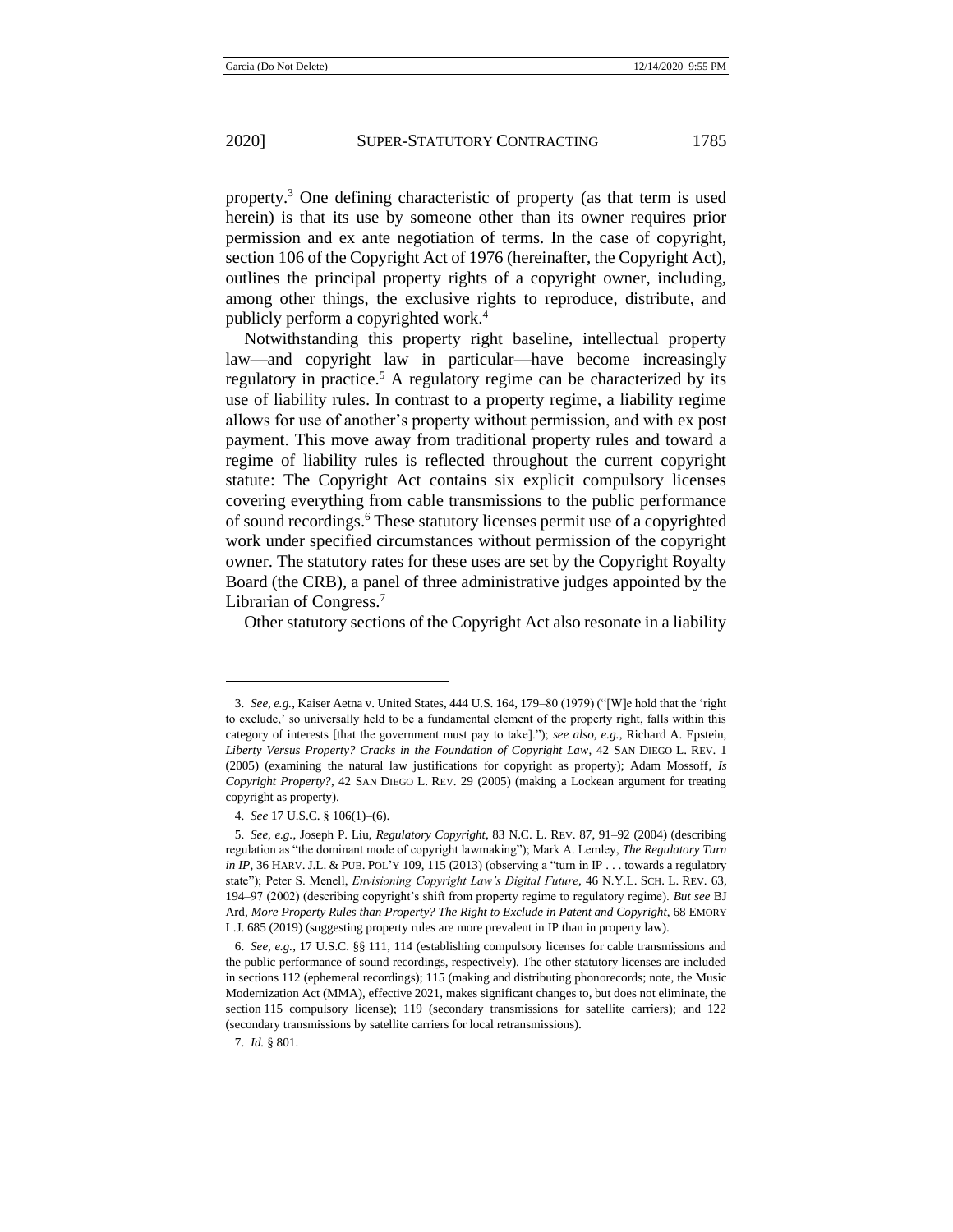rule approach<sup>8</sup>: For example, section 109 allows a lawful owner to sell, lease, or lend a copyrighted work without permission of the copyright holder.<sup>9</sup> Section 107 outlines several categories of use in which a copyrighted work may be used without permission.<sup>10</sup> Section 110 exempts certain performances and displays of copyrighted material from infringement, again without permission from the copyright owner.<sup>11</sup>

In contrast, private ordering in the copyright space has followed a surprising trajectory in the opposite direction, toward super-statutory terms and protections. The debate over the desirability of property rules versus liability rules has a long and illustrious history in the literature.<sup>12</sup> So too does the application of property rules and liability rules in the intellectual property context. Starting with the canonical work of Guido Calabresi and Douglas Melamed—in which they coined the terms "property rules" and "liability rules" as used herein<sup>13</sup>—and continuing with IP-specific application by Robert Merges,<sup>14</sup> Phil Weiser, Mark Lemley,<sup>15</sup> and others—transaction costs play a central role in the debate over which regime is more efficient in a particular context.

<span id="page-4-1"></span><span id="page-4-0"></span>In his seminal work on the subject, Merges describes how the granting

13. Guido Calabresi & A. Douglas Melamed, *Property Rules, Liability Rules, and Inalienability: One View of the Cathedral*, 85 HARV. L. REV. 1089, 1092 (1972).

14. *See* Merges, *supra* note [1.](#page-2-0)

<sup>8.</sup> The statutory exceptions listed in this paragraph can all be said to have an implicit price of zero. There is some debate—orthogonal to the argument made herein—regarding whether anything that is not a property rule (i.e., anything that does not deter a taking) is a liability rule, or whether, in order to qualify as a liability rule, an owner must be compensated for the taking. My use herein is the former.

<sup>9.</sup> 17 U.S.C. § 109.

<sup>10.</sup> *Id.* § 107. Some commentators have suggested that these exceptions, commonly referred to as the fair use doctrine, can be thought of as a statutory license with a set price of zero. *See, e.g.*, Trotter Hardy, *Property (and Copyright) in Cyberspace*, 1996 U. CHI. LEGAL F. 217, 233 ("Fair use . . . can be seen as a kind of compulsory license—albeit one for which the payment required is exactly zero dollars.").

<sup>11.</sup> 17 U.S.C. § 110.

<sup>12.</sup> There exists in the literature an ongoing tension between property scholars, on the one hand, and law and economics scholars on the other hand, over the lack of continuity between the idea of property *qua* property, and property rules. *See, e.g.*, Thomas W. Merrill & Henry E. Smith, *What Happened to Property in Law and Economics?*, 111 YALE L.J. 357 (2001) (lamenting the demise of in rem property in favor of an in personam view made popular by the law and economics literature). While law and economics scholars tend to conflate the terms, property scholars generally maintain that the fact that a thing is protected by a property rule doesn't necessarily mean that the underlying thing is a property right. For example, specific performance is a property rule, but "specific performance" does not constitute property. In other words, property rules build on—but are distinct from—property rights, and the term "property rules" is primarily reserved for discussion of remedies. This distinction is well-taken, but is also orthogonal to my principal claim, for which purpose I adopt the law and economics approach, and herein use the terms "property," "property regime," and "property rules" more or less interchangeably.

<sup>15.</sup> Mark A. Lemley & Philip J. Weiser, *Should Property or Liability Rules Govern Information?*, 85 TEX. L. REV. 783, 784 (2007).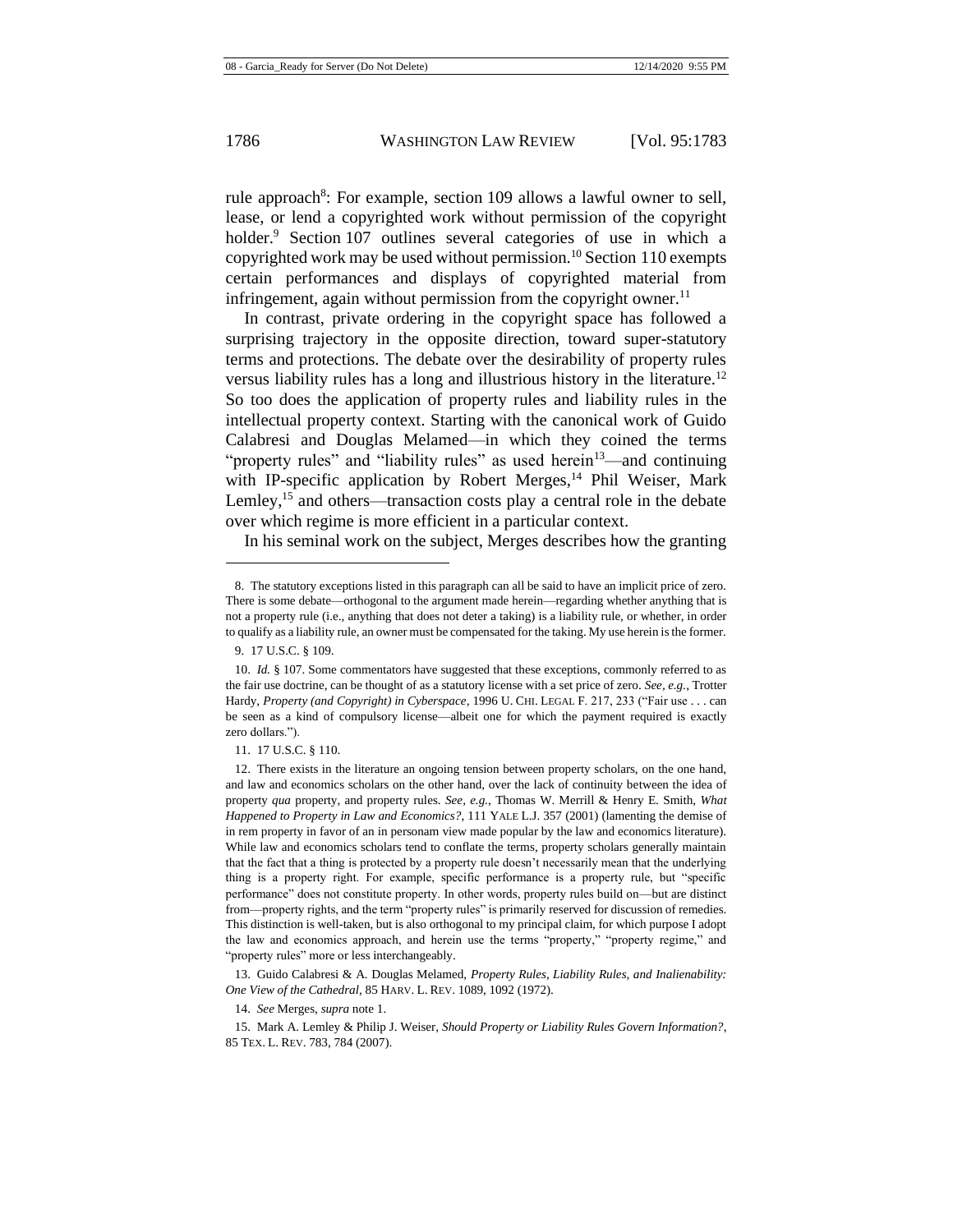of strong property rights in intellectual property may lead stakeholders to voluntarily enter into liability rights regimes in the form of collective rights organizations.<sup>16</sup> This in turn minimizes transaction costs by consolidating content, and with it, bargaining power.<sup>17</sup> In a subsequent piece, Mark Lemley showed that while "parties can contract around inefficient property rules in IP cases . . . they can—and do—contract around inefficient liability rules as well."<sup>18</sup> The case analyses in this Article confirm this observation, and offer insight as to both the impetus for, and the result of, such contracting.

<span id="page-5-0"></span>In their work on legal entitlements, Ian Ayres and Eric Talley challenge the convention that property rules always lead to more (and more efficient) contracting, arguing that where transaction costs are positive but not prohibitive—poorly-tailored liability rules may actually encourage more bargaining.<sup>19</sup> The reason, they suggest, lies in liability rules' "information-forcing" quality; i.e., "liability rules may actually *facilitate* trade by reducing the effective amount of private information."<sup>20</sup> This Article describes a trend that runs counter to the received wisdom on property versus liability rules in intellectual property, and supports the theory advanced by Ayres and Talley; namely, that a default of poorly-tailored liability rules can lead to more (and more efficient) contracting.

To demonstrate this proposition, this Article presents a series of recent, voluntary copyright agreements that opt for a stronger liability rule, or for property rule protection, despite the existence of a statutory liability rule default. This is interesting for a number of reasons, not least of all because the conventional justification for compulsory licensing is that it lowers transaction costs (many of which result from asymmetrical information) and alleviates potential bottlenecks. The interesting twist—and this Article's primary contribution—is that this private ordering tends to result in more protection than that dictated by statute. This Article proposes that the impetus for this shift is a transfer of perceived control to the party who values it most.

The tendency toward super-statutory contracting in copyright—a regime based largely on liability rules—counters the conventional wisdom that property rules induce more (and more efficient) contracting by showing that liability rights can prompt stakeholders to voluntarily

<sup>16.</sup> *See* Merges, *supra* note [1,](#page-2-0) at 1296.

<sup>17.</sup> *Id.* at 1294.

<sup>18.</sup> Mark A. Lemley, *Contracting Around Liability Rules*, 100 CALIF. L. REV. 463, 464 (2012).

<sup>19.</sup> Ian Ayres & Eric Talley, *Solomonic Bargaining: Dividing a Legal Entitlement to Facilitate Coasean Trade*, 104 YALE L.J. 1027, 1033 (1995).

<sup>20.</sup> *Id.* at 1036–38 (emphasis in original).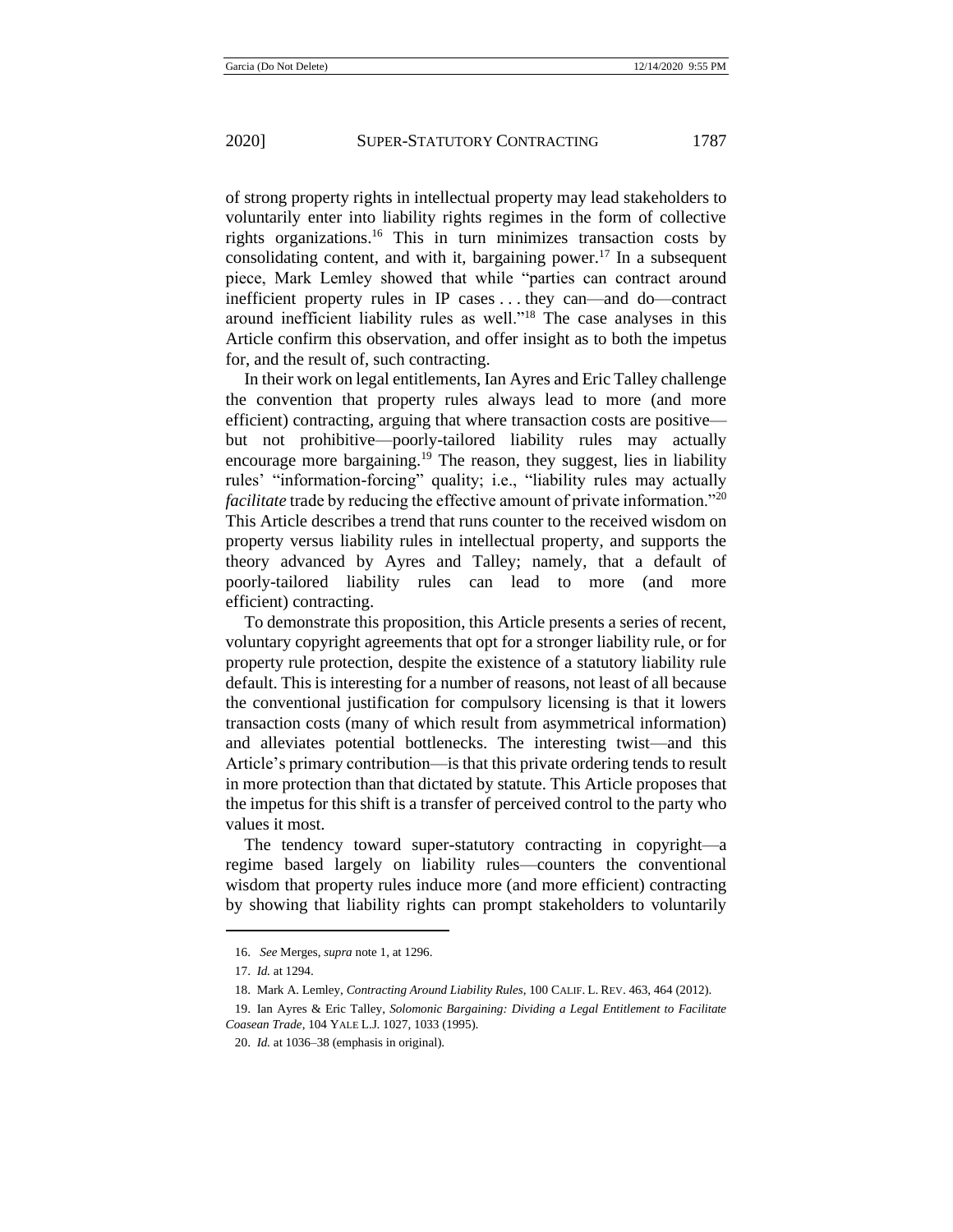enter into agreements with property right protections.<sup>21</sup> This signifies a counterintuitive relinquishment of licensees' rights in order to put more perceived control into the hands of licensors.

The analysis of this phenomenon proceeds as follows: Part I offers an overview of the literature on property rules and liability rules, and their intersection with intellectual property. Part II outlines both the property rule and liability rule features of the current copyright regime. Part III describes a series of recent, private copyright deals in order to demonstrate how each marks an explicit move *away* from liability rules and *toward* property rules. Part IV discusses the implications of this counterintuitive shift. The Article concludes with thoughts on the future of public law and private ordering in copyright, and a call for appreciation of the central role that perceived control plays in licensing negotiations.

#### I. THEORY

The scholarly thought around property rules and liability rules, and their application to intellectual property, is perhaps best understood through the lens of transaction costs. Beginning with Coase and a world with perfect bargaining, this Part traces the theoretical evolution by varying level of transaction costs, then considers the intersection with intellectual property.

#### *A. Property Rules, Liability Rules, and Transaction Costs*

A natural starting point for the discussion of property and liability rules, the Coase Theorem holds that in a world with no transaction costs, property will go to its highest and best use through private negotiation, such that it doesn't matter who is granted the entitlement initially.<sup>22</sup> Coase's seminal example describes a farmer and a rancher and a single plot of land in a world in which either the farmer can plant their crops or the rancher can graze their cattle, but not both.<sup>23</sup> In the absence of transaction costs, Coase posits that it doesn't matter which party is given the initial entitlement to the land; whichever party values the use most will

<sup>21.</sup> This temporal shift from a (public) liability rule to a (private) property rule arguably exemplifies the concept of a dynamic property entitlement known as a "pliability rule." *See* Abraham Bell & Gideon Parchomovsky, *Pliability Rules*, 101 MICH. L. REV. 1, 5 (2002) (defining pliability rules as "contingent rules that provide an entitlement owner with property rule or liability rule protection as long as some specified condition obtains; however, once the relevant condition changes, a different rule protects the entitlement—either liability or property, as the circumstances dictate. Pliability rules, in other words, are dynamic rules . . . .").

<sup>22.</sup> *See* R. H. Coase, *The Problem of Social Cost*, 3 J.L. & ECON. 1 (1960).

<sup>23.</sup> *Id.* at 2.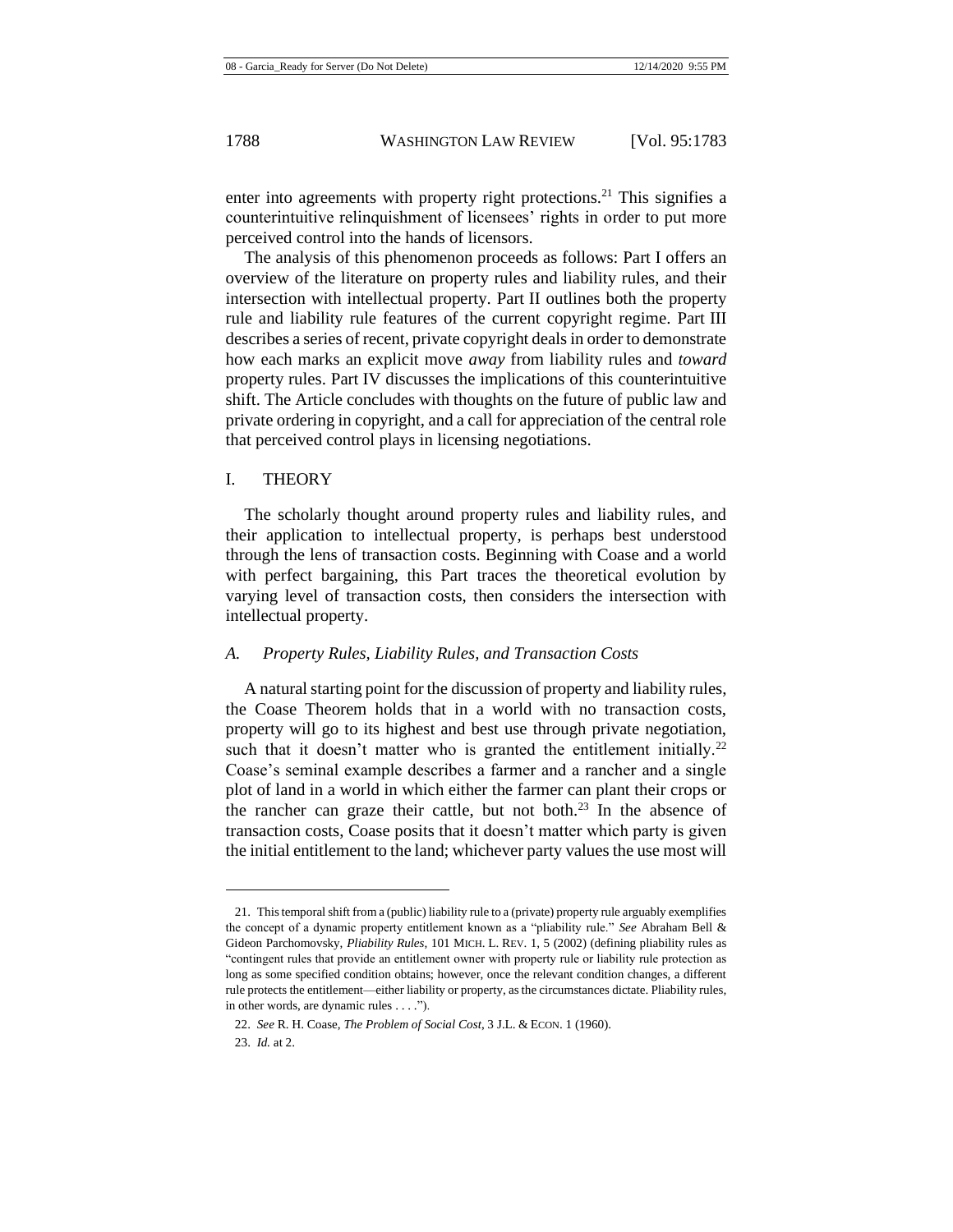simply pay the other party for exclusive use of the land and everyone will be better off. The end result—and Coase's goal for property distribution is that the property will be put to its highest and best use.

Of course, a world with no transaction costs is "a very unrealistic assumption," as Coase himself recognizes. $24$  Sometimes, "the cost of establishing the value of an initial entitlement by negotiation is so great that even though a transfer of the entitlement would benefit all concerned, such a transfer will not occur."<sup>25</sup> In the real world, parties incur expenses associated with determining who holds an entitlement and figuring out how to contact that person, followed by the engagement of a lawyer and perhaps a land surveyor, a title search, etc. The level of transaction costs varies from transaction to transaction, and impacts the relative desirability of property rules versus liability rules when it comes to ensuring completion of a transaction that will put the property to its highest and best use.

In their seminal work, Calabresi and Melamed articulate three rules for governing entitlements: property rules, liability rules, and inalienability rules.<sup>26</sup> Each of these regimes involves some level of state intervention when it comes to enforcement, but the level of such intervention varies from regime to regime.

Calabresi and Melamed describe property rules as requiring that "someone who wishes to remove [an] entitlement from its holder must buy it from him in a *voluntary* transaction in which the value of the entitlement is agreed upon *by the seller* . . . the state does not try to decide its value."<sup>27</sup> According to Calabresi and Melamed, property rules require the least amount of state intervention because once the original entitlement is bestowed, the state's role is done.<sup>28</sup> It's all private ordering from that point forward.

Liability rules, on the other hand, govern "[w]henever someone may destroy the initial entitlement if he is willing to pay an *objectively determined value* for it."<sup>29</sup> Liability rules require more state intervention than property rules because the state must not only bestow the original entitlement, but then must also engage in value-determination.<sup>30</sup> In other

<sup>24.</sup> *Id.* at 15.

<sup>25.</sup> Calabresi & Melamed, *supra* note [13,](#page-4-0) at 1106.

<sup>26.</sup> *Id.* at 1089.

<sup>27.</sup> *Id.* at 1092 (emphasis added).

<sup>28.</sup> *Id.*

<sup>29.</sup> *Id.* (emphasis added).

<sup>30.</sup> *Id.* The third rule for governing entitlements, inalienability, is implicated where "transfer is not permitted between a willing buyer and a willing seller." *Id.* Entitlements governed by inalienability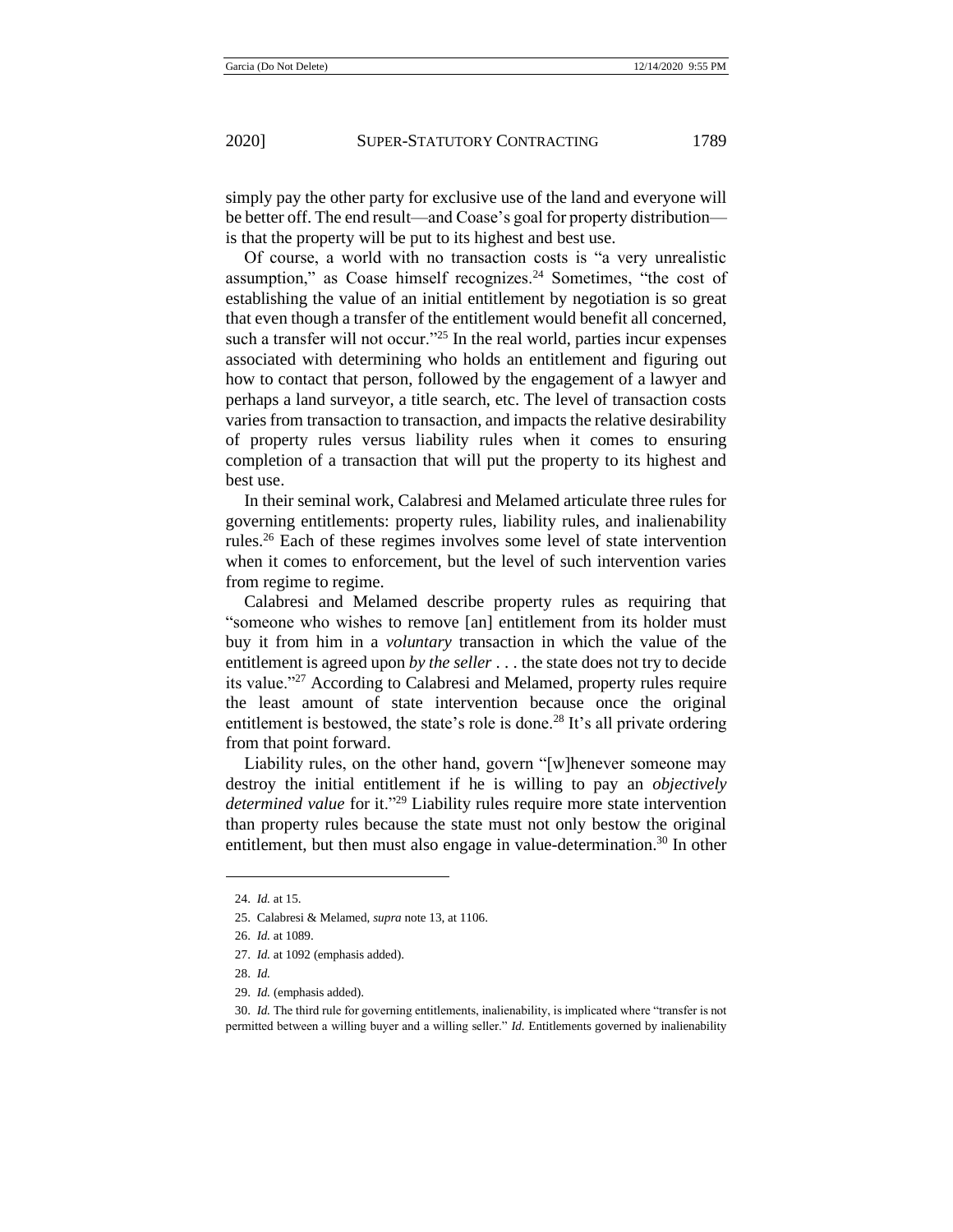words:

[M]uch of what is generally called private property can be viewed as an entitlement which is protected by a property rule. No one can take the entitlement to private property from the holder unless the holder sells it willingly and at the price at which he subjectively values the property. Yet a nuisance with sufficient public utility to avoid injunction has, in effect, the right to take property with compensation. In such a circumstance the entitlement to the property is protected only by what we call a liability rule: an external, objective standard of value is used to facilitate the transfer of the entitlement from the holder to the nuisance. $31$ 

Calabresi and Melamed explain the shift from a default of property rules to the adoption of liability rules as owing to economic efficiency; namely, the reduction (or, in some cases, elimination) of transaction costs.<sup>32</sup> In other words, liability rules can help efficient transfers happen where prohibitively high transaction costs might otherwise prevent them. Recent scholarship has served to further advance the idea that strong property rights are not a prerequisite for efficient exchange.<sup>33</sup>

In practice, most markets operate somewhere between Coase's world with no transaction costs and Calabresi and Melamed's world of prohibitive transaction costs. In this economic purgatory—where transaction costs are positive but not prohibitive—conventional wisdom holds that property rules are preferable when transaction costs are low, presumably because those costs can be more readily overcome and bargaining can ensue. Property rules are also understood to encourage bargaining because their existence puts parties on notice that they need to do so.<sup>34</sup> Conversely, as transaction costs increase, liability rules are

<span id="page-8-0"></span>rules—including such things as law licenses and kidneys—are not relevant for the purposes of this Article.

<sup>31.</sup> *Id.* at 1105–06.

<sup>32.</sup> *See id.* at 1127 (acknowledging the potential for distributional reasons as well, though these seem to play a smaller and less frequent role, particularly in the IP context).

<sup>33.</sup> *See, e.g.*, Oren Bar-Gill & Nicola Persico, *Exchange Efficiency with Weak Ownership Rights*, 8 AM. ECON. J. 230, 253 (2016) (arguing that whether property rules have an efficiency advantage when transaction costs are positive is "far from clear"); Daniel Markovits & Alan Schwartz, Who Owns What? Re-Thinking Remedies in Private Law 14 (Jan. 17, 2019) (unpublished manuscript) (on file with author) (suggesting that "weak property rights sometimes are more efficient than strong ones").

<sup>34.</sup> *See, e.g.*, RICHARD A. POSNER, ECONOMIC ANALYSIS OF LAW 57 (4th ed. 1992) (stating that "[in settings with low transaction costs], the law should require the parties to transact in the market; it can do this by making the present owner's property right absolute (or nearly so), so that anyone who thinks the property is worth more has to negotiate with the owner"); Richard Craswell, *Property*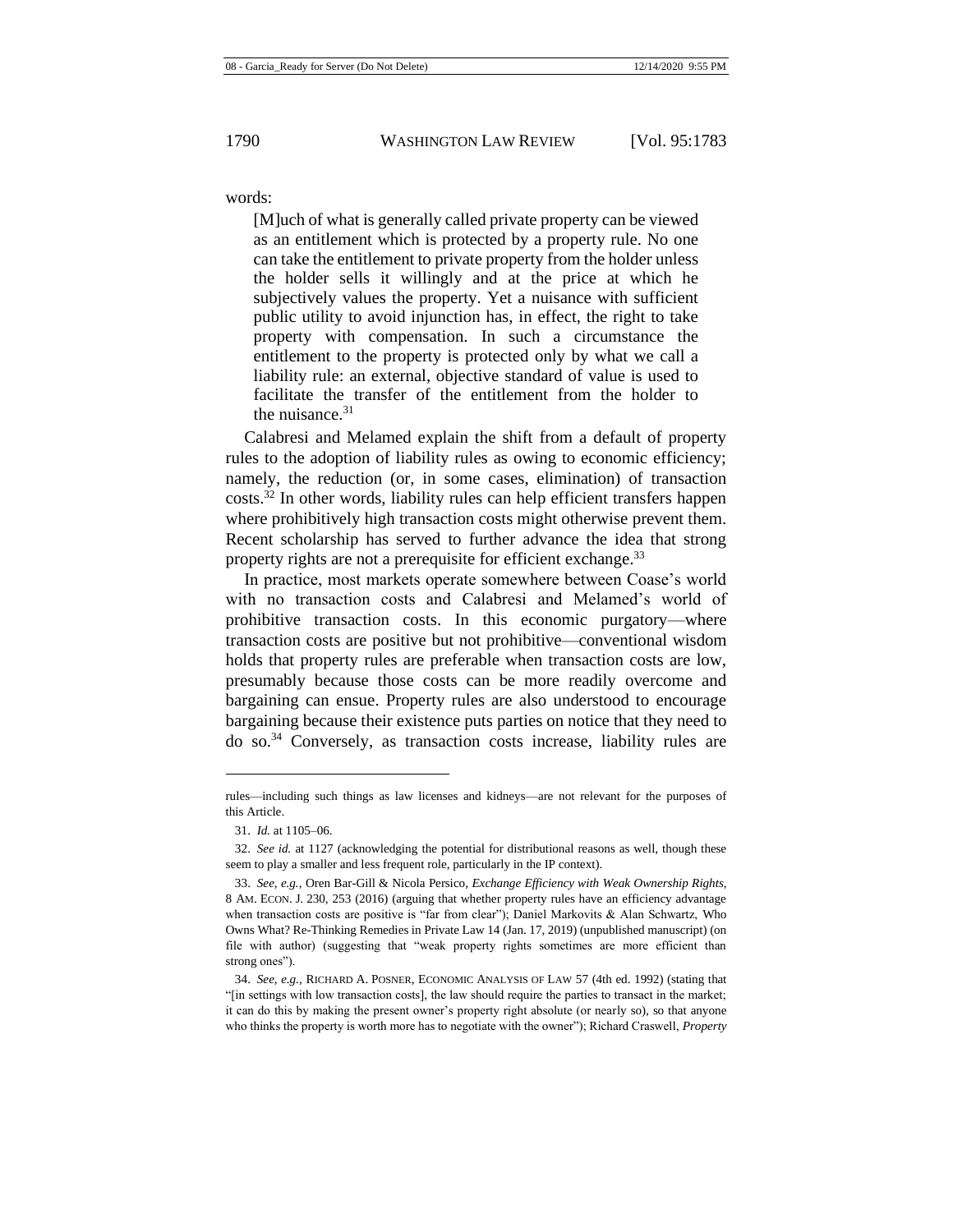preferable as a means of overcoming transaction costs and allowing for completion of a transaction that might otherwise not take place.<sup>35</sup>

From an efficiency standpoint, one of the most significant transaction costs is private information. Each side knows their own valuation of the property in question, but not that of the other party. In their work on the division of legal entitlements to property, Ian Ayres and Eric Talley challenge the conventional wisdom by proposing that liability rules—due to their "information-forcing" quality—may induce both more, and more efficient, contracting than property rules.<sup>36</sup> Thus, instead of viewing liability rules in their traditional role of "market-mimicking," Ayres and Talley propose a conception of liability rules as "market catalysts,"<sup>37</sup> a role conventionally assigned to property rules.

Importantly, their analysis specifically contemplates *untailored*  liability rules—i.e., rules under which the licensee pays a fixed amount upon use of the property, notwithstanding the property owner's actual valuation. Where an entitlement is protected by an untailored liability rule, they argue, the property owner is encouraged to reveal private information regarding the property's value by either (i) bribing the prospective user not to take advantage of the liability rule; or by (ii) offering the property at some price less than the statutory amount. Property owners who opt to bribe signal a valuation above the statutory rate, while property owners who choose to offer signal a valuation below the statutory rate.<sup>38</sup>

37. *Id.* at 1033.

<span id="page-9-0"></span>*Rules and Liability Rules in Unconscionability and Related Doctrines*, 60 U. CHI. L. REV. 1, 1–15 (1993) (applying the conventional view in the contract context).

<sup>35.</sup> *See* Craswell*, supra* note [34,](#page-8-0) at 1–15*. But cf.* James E. Krier & Stewart J. Schwab, Essay, *Property Rules and Liability Rules: The Cathedral in Another Light*, 70 N.Y.U. L. REV. 440, 455 (1995) (questioning the conventional wisdom, and determining that "when (a) assessment costs promote inaccurate damage awards by the judge, and (b) bargaining between the parties is at the same time impeded by transaction costs, there is no a priori basis for favoring liability rules over property rules. If (a) and (b) are the real-world conditions—and we think they regularly are—then the conventional preference for liability rules makes no sense."). For a comprehensive analysis of the Krier-Schwab take on Calebresi-Melamed, see Saul Levmore, *Unifying Remedies: Property Rules, Liability Rules, and Startling Rules*, 106 YALE L.J. 2149 (1997).

<sup>36.</sup> Ayres & Talley, *supra* note [19,](#page-5-0) at 1032.

<sup>38.</sup> *Id.* at 1038. In a published response to Ayres and Talley, Louis Kaplow and Steven Shavell take issue with the characterization of liability rules as superior to property rules when it comes to facilitating bargaining. Louis Kaplow & Steven Shavell, *Do Liability Rules Facilitate Bargaining? A Reply to Ayres and Talley*, 105 YALE L.J. 221, 233 (1995). They note, for example, that parties may behave strategically to misrepresent their valuations. *Id.* at 233. Specifically, they argue that bargaining transacted under property rules leads to a greater increase in welfare, while gains from bargaining transacted under liability rules amount to mere wealth transfer. *Id.* at 229–30. In their reply, Ayres and Talley explain the divergence in view as a matter of consensual versus nonconsensual advantage. Ian Ayres & Eric Talley, *Distinguishing Between Consensual and Nonconsensual Advantages of Liability Rules*, 105 YALE L.J. 235 (1995). While all parties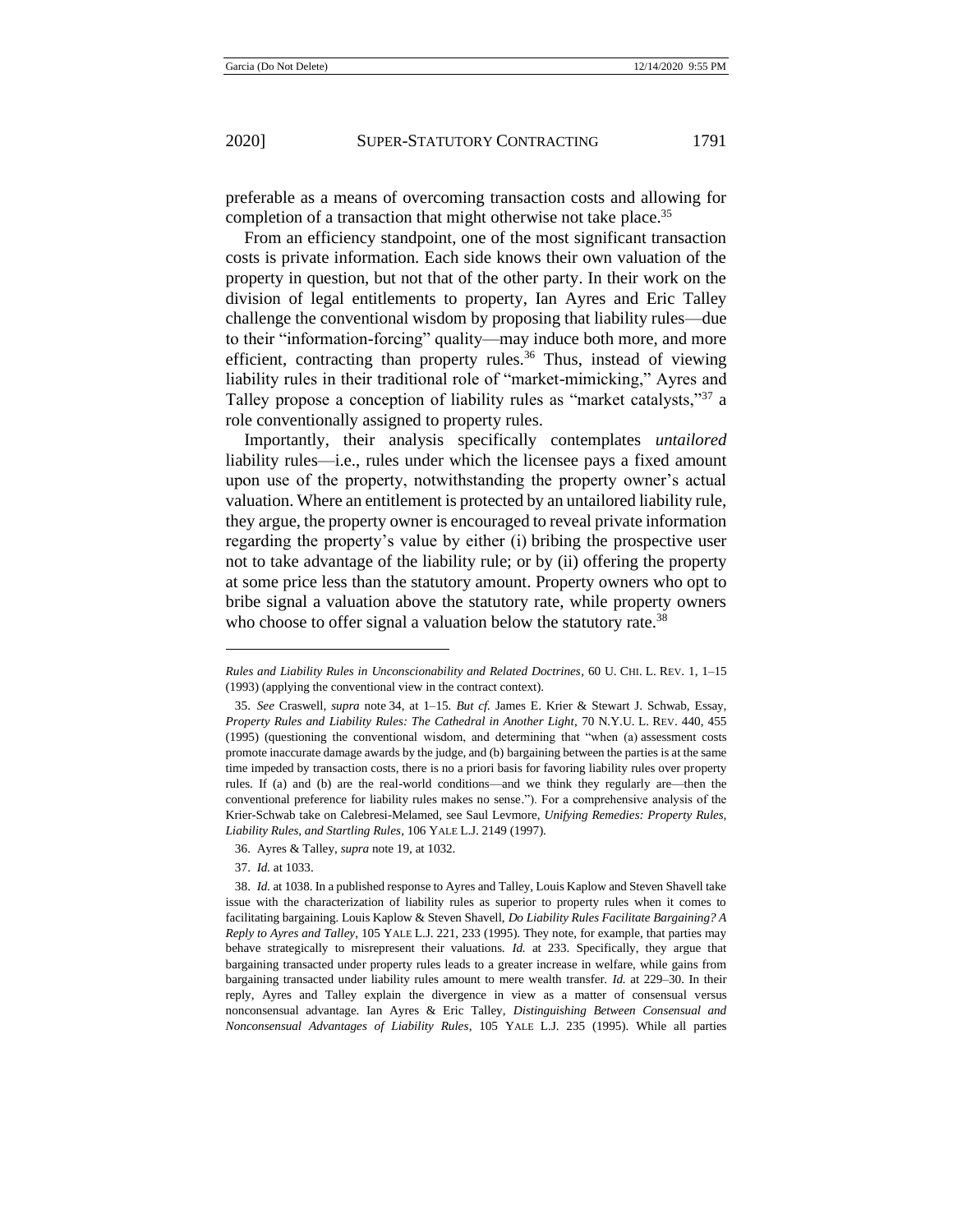## *B. Property Rules, Liability Rules, and Transaction Costs in the Intellectual Property Context*

Information-forcing isn't the only justification for liability rules. In their work on the protection of information, Mark Lemley and Phil Weiser suggest that property rules are only useful if their remedy—namely, injunctive relief—can be effectively enforced.<sup>39</sup> "In the case of many technology markets, the inability to tailor injunctive relief so that it protects only the underlying right rather than also enjoining noninfringing conduct provides a powerful basis for using a liability rule instead of a property rule."<sup>40</sup> Despite this endorsement, liability rules present unique challenges in the intellectual property context, as the rest of this section outlines.

<span id="page-10-0"></span>The trouble with liability rules, as Calabresi and Melamed acknowledge, is the potential for the collectively-determined value to result in over- or under-compensation.<sup>41</sup> In other words, liability rules are presumed efficient only where the rate-setting body has complete information; this is rarely the case. $42$  The problem of incomplete information is especially acute—or at least especially acutely complained about—in the IP context, where the establishment of liability rules has often occurred simultaneously with the establishment of a new market such that there is no opportunity for a true market rate to emerge.

The ongoing battle over the licensing of public performance rights is illustrative of this point. As of this writing, the rate for public performance royalties for musical compositions is set by performing rights organizations (PROs) such as the American Society of Composers, Authors, and Publishers (ASCAP) and Broadcast Music, Inc. (BMI), both of which are currently governed by consent decree.<sup>43</sup> By definition, a

acknowledge a nonconsensual advantage, or "head start," afforded liability rules, Ayres and Talley maintain that other factors in the bargaining process play just as important (and possibly more important) a role, such that this advantage does not negate their thesis. *Id.* at 237–38.

<sup>39.</sup> *See* Lemley & Weiser, *supra* note [15,](#page-4-1) at 784.

<sup>40.</sup> *Id.*

<sup>41.</sup> Calabresi & Melamed, *supra* note [13,](#page-4-0) at 1108 (noting that in many cases "it is so hard to determine . . . true valuation" that a statute may simply assign an objective value "in the full knowledge that this may result in over or under compensation"). In his work on the structure of legal entitlements, Ian Ayres proposes several new types of liability rules that aim to reduce the risk of over- and under-compensation. *See* IAN AYRES, OPTIONAL LAW: THE STRUCTURE OF LEGAL ENTITLEMENTS 39–100 (2005).

<sup>42.</sup> Kaplow and Shavell note that so long as the estimate is unbiased, liability rules can still be more efficient than property protection, notwithstanding incomplete information. *See* Kaplow & Shavell, *supra* note [38.](#page-9-0)

<sup>43.</sup> ASCAP's original consent decree is *United States v. ASCAP*, [1940–1943] Trade Cas. (CCH)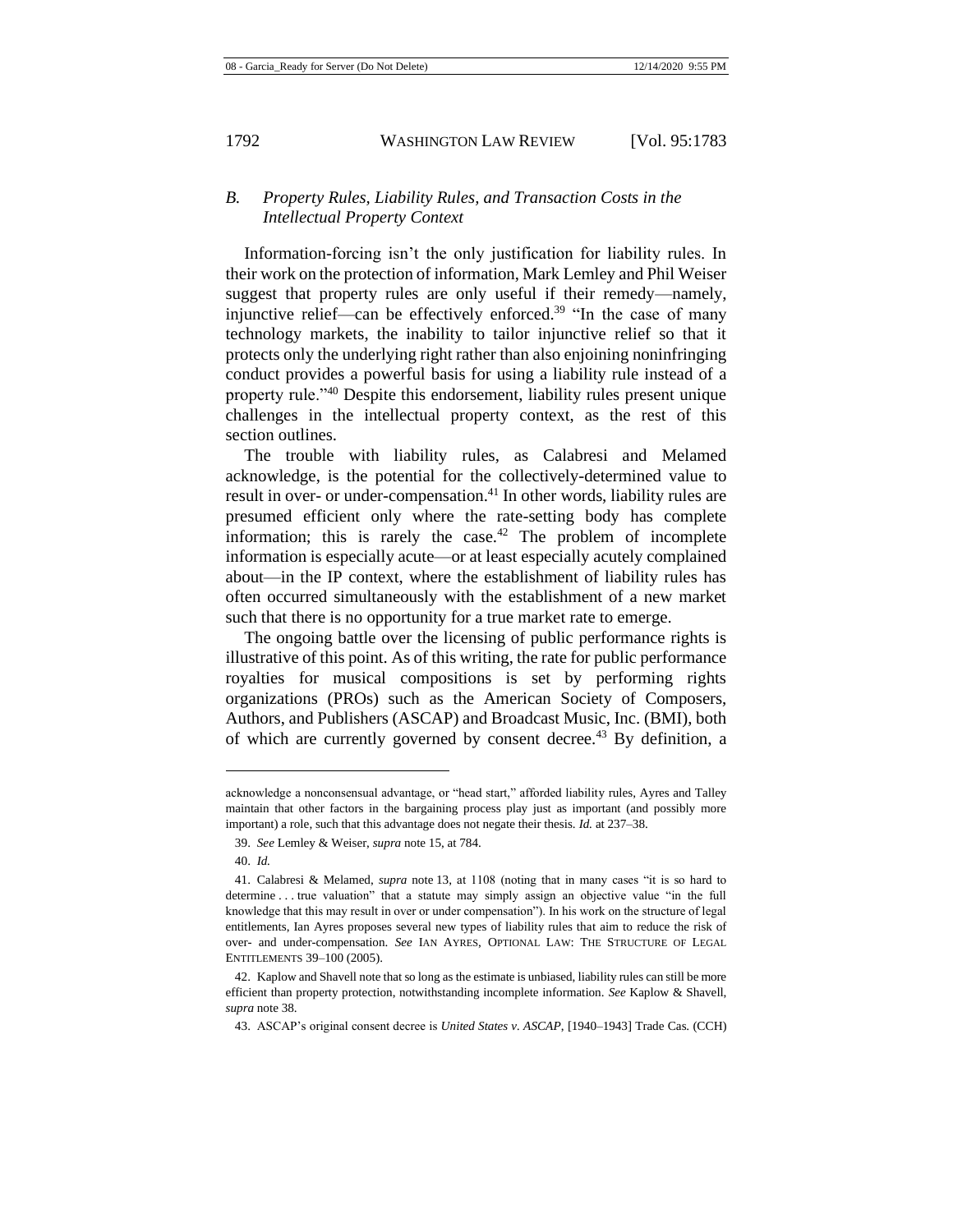market rate is determined in a market. Because of the existence of the consent decrees—which act like liability rules in dictating ex ante the terms and conditions under which licensing can take place—there is no market (in the economic sense) for the licensing of public performance rights. There never has been a market, and there can't be one unless and until the consent decrees are revoked in their entirety (an unlikely, and arguably undesirable, scenario).

This means that we don't know what the market rate is, or should be, for public performance royalties for musical compositions. To illustrate, consider the following series of events, both of which happened within months of each other during 2012–2013: First, music publishers Sony/ATV and UMPG withdrew their digital (but not analog) public performance rights from ASCAP, at which point the publishers approached internet radio service Pandora and privately "negotiated" an alleged "market rate" nearly double ASCAP's going rate.<sup>44</sup> If Pandora is to be believed, this rate was supra-competitive, and was obtained via thinly-veiled threat and coercion.<sup>45</sup> When music publisher BMG Chrysalis attempted the same withdraw-and-negotiate maneuver, Pandora removed BMG's content from its service until a much lower rate was agreed upon. If BMG is to be believed, this rate was sub-market, and was obtained via starve-out tactics on behalf of Pandora.<sup>46</sup>

So which account is accurate? Since we don't have a market rate for public performance rights, we don't know if we have a supra-competitive rate, or a sub-market rate. The only way to eventually determine a market rate for public performance royalties is to do away with the consent decrees entirely—a decision which presents a number of concerns, including the potential to deny direct payments to artists, and the potential for powerful publishing companies to block entry of new streaming services.<sup>47</sup> Moreover, the incentive theory of copyright suggests that we grant creators a "monopoly" over their work in order to encourage more

<sup>¶</sup> 56,104 (S.D.N.Y. 1941). BMI's is *United States v. BMI*, [1940–1943] Trade Cas. (CCH) ¶ 56,096 (E.D. Wis. 1941).

<sup>44.</sup> *In re* Pandora Media, Inc., 6 F. Supp. 3d 317, 331, 348–49 (S.D.N.Y. 2014), *aff'd sub nom.* Pandora Media, Inc. v. ASCAP, 785 F.3d 73 (2d Cir. 2015).

<sup>45.</sup> Ed Christman, *Pandora and BMI Wrap Up Arguments, Await a Big Decision*, BILLBOARD (Mar. 17, 2015), https://www.billboard.com/articles/business/6502302/bmi-rate-court-argumentsclose [https://perma.cc/4YR8-4B8N].

<sup>46.</sup> Ed Christman, *Pandora v. BMI's Court Battle Reveals Long-Term Strategies, Licensing Aims*, BILLBOARD (Feb. 17, 2015), https://www.billboard.com/biz/articles/news/legal-and-management/ 6473036/pandora-vs-bmis-court-battle-reveals-long-term [https://perma.cc/Z8G4-MPXG].

<sup>47.</sup> *See* Ed Christman, *Dept. of Justice Considering Major Overhauls on Consent Decrees, Sources Say*, BILLBOARD (Apr. 7, 2015), https://www.billboard.com/articles/business/6524359/dept-ofjustice-consent-decrees-overhaul-publishing-ascap-bmi [https://perma.cc/4RV9-RGNL].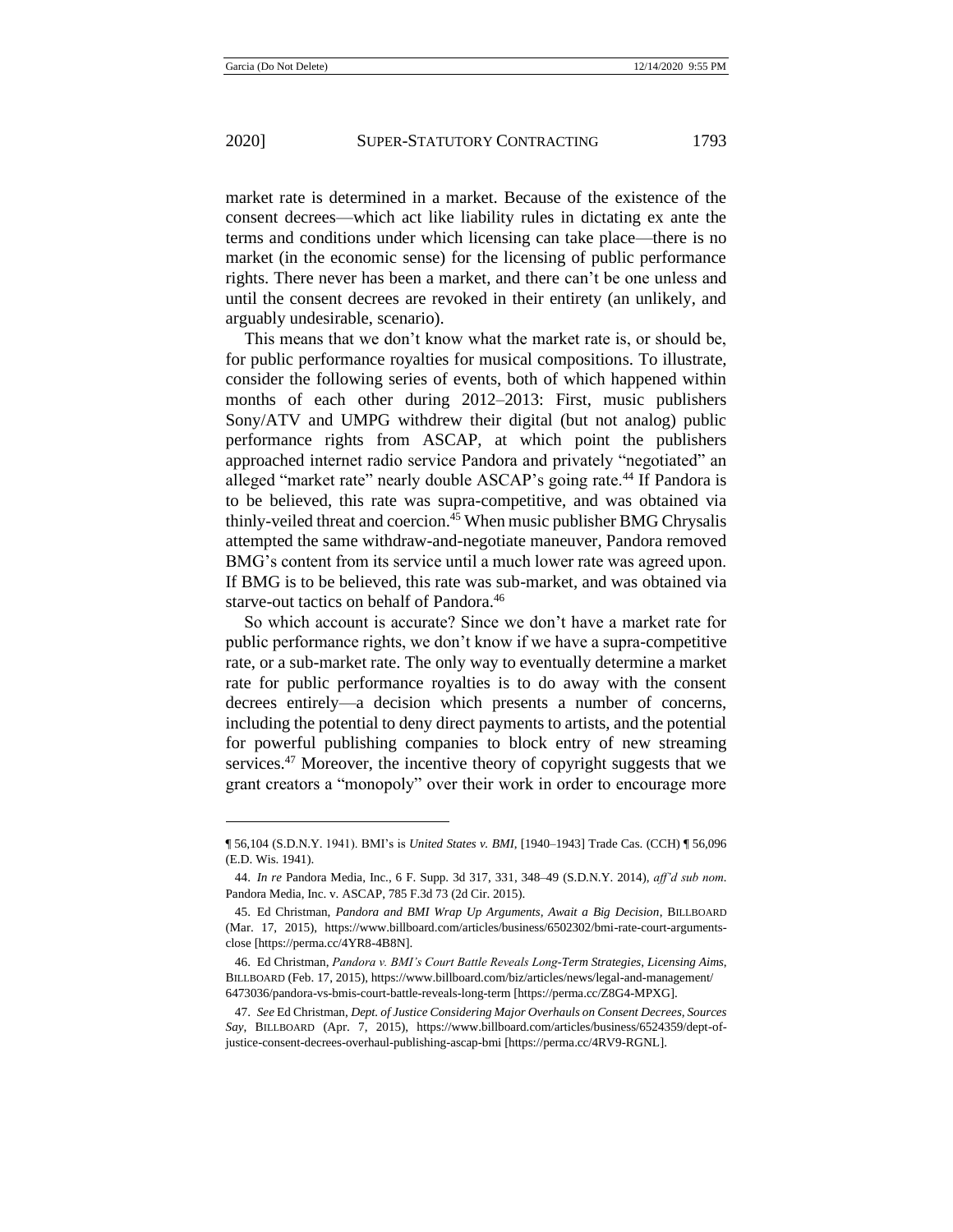(not necessarily "better") creation.<sup>48</sup> Despite centuries of debate, we still don't know what the "right" level of incentivization is.<sup>49</sup>

This example from the world of music publishing illustrates the special challenge to liability rules in IP: they are particularly subjective and poorly-tailored. While Calabresi and Melamed use examples of pollution and criminal sanctions to support their framework, later work has applied their theory in the IP context. Most notably, Merges's influential work on collective rights organizations concludes that in the IP context, property rules are preferable to liability rules because the strong protections afforded by a property regime will enable the formation of institutions namely, collective rights organizations—that effectively operate *like a liability regime*: "property rule entitlements drive IPR [intellectual property rights] holders in high transaction industries into repeat-play bargaining which leads to the formation of CROs."<sup>50</sup> These CROs are superior to compulsory licensing, he suggests, because "[i]n a CRO, knowledgeable industry participants set the rules of exchange. These rules are not likely to be uniform, one-size-fits-all terms as in a statutory compulsory license . . . ."<sup>51</sup>

In the same piece, Merges rejects Ayres and Talley's conclusion (that liability rules may lead to more bargaining than property rules) in the IP context, calling IP "different," and noting that, unlike the examples in their work, "[i]t would be extremely difficult in most cases for an intellectual property right holder to identify all potential infringers" and that "[o]nce word got out that people were being paid not to infringe a right, the number of people who suddenly showed an interest in infringing (and who therefore needed to be bought out in advance by the right holder) would skyrocket."<sup>52</sup> He also worries that "a liability rule in the intellectual property context will tend to act as a ceiling on valuation, allowing only for bargaining rule downward from the liability. . . . The state in effect sets the top entitlement price."<sup>53</sup> In other words, his concern is that liability rules may systematically undercompensate copyright owners. This is arguably true, although perhaps less uniquely concerning where—as is

53. *Id.*

<sup>48.</sup> *See, e.g.*, Harper & Row, Publishers, Inc. v. Nation Enters., 471 U.S. 539, 558 (1985) ("By establishing a marketable right to the use of one's expression, copyright supplies the economic incentive to create and disseminate ideas.").

<sup>49.</sup> *See, e.g.*, Kristelia A. García & Justin McCrary, *A Reconsideration of Copyright's Term*, 71 ALA. L. REV. 351, 405–06 (2019) (suggesting that copyright's term is not nearly as important as the strength and timing of protections).

<sup>50.</sup> Merges, *supra* note [1,](#page-2-0) at 1296.

<sup>51.</sup> *Id.* at 1295.

<sup>52.</sup> *Id.* at 1305.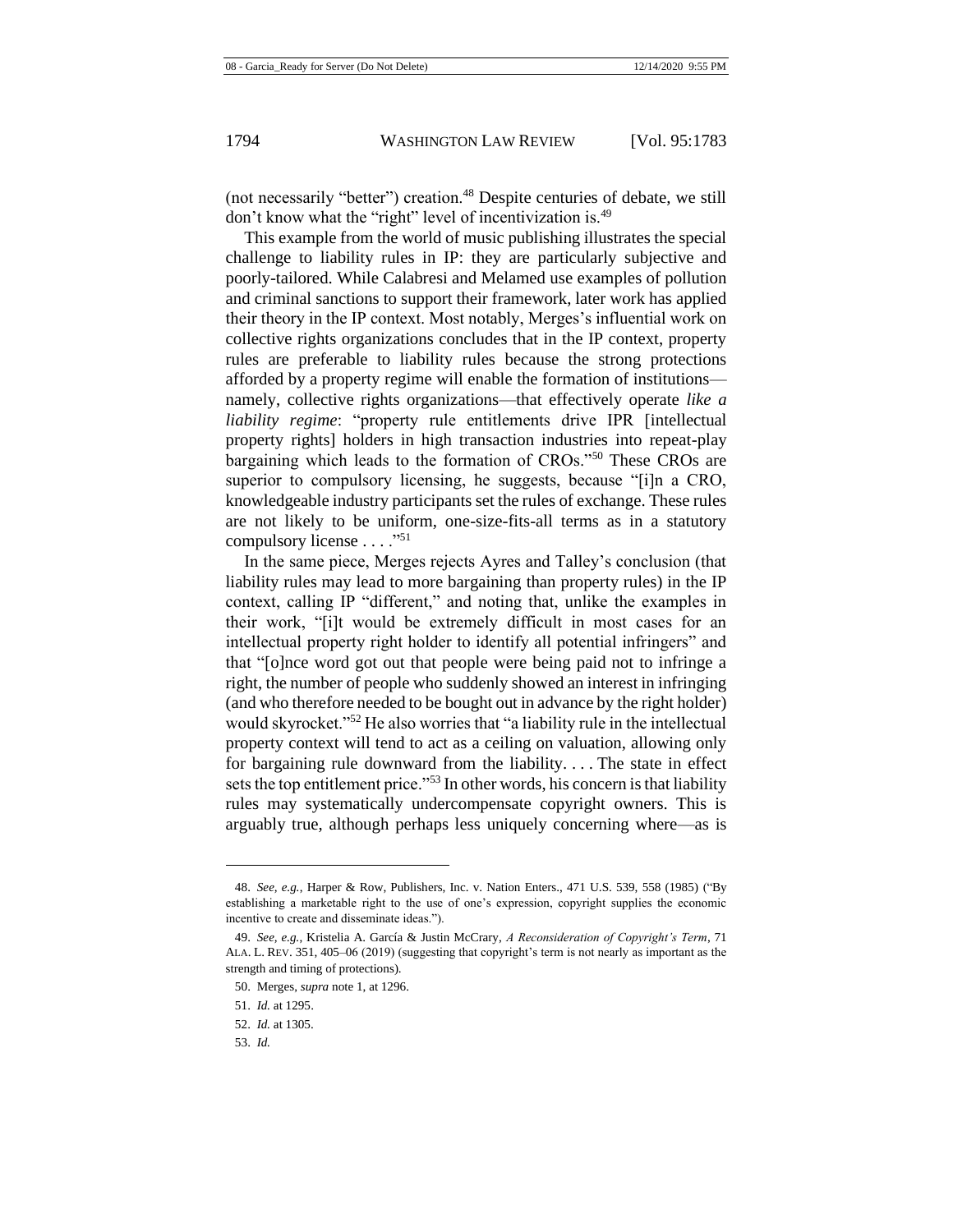<span id="page-13-0"></span>

often the case in IP—the liability rule may be circumvented.

In other work, Merges notes a "strong preference for injunctions—the classic instance of a property rule—in IPR law" as further support for a property rule preference in the IP context.<sup>54</sup> He also suggests that property rules are particularly well-suited "where unique assets [as he asserts IP is] are exchanged."<sup>55</sup>

The examples presented in Part III below confirm Merges's preference for strong property rights in IP, but challenge his faith in collective rights organizations' ability to best represent rights holders' interests. As the examples demonstrate, prospective licensors and licensees in the copyright space no longer feel the need to negotiate blanket terms, but instead are now willing to strike one-off deals, and with terms that often extend *more* rights than the relevant statutory section requires. So what has changed? Among other things, Part III will show that lower transaction costs and a loss of faith in CROs' ability to achieve the best rate has worked to erode licensors' and licensees' former affinity for liability rules. But first, the next Part will discuss copyright law's increasingly regulatory nature.

## II. PUBLIC COPYRIGHT LAW: A REGULATORY REGIME

As a form of intellectual property, copyright law is rooted in property principles. Section A outlines the primary sources of statutory property right entitlements in copyright. The last few decades have seen copyright take an increasingly regulatory turn. Section B discusses copyright law's shift toward a liability rule regime.

## *A. Property Rules in Copyright*

Section 106 of the Copyright Act lays out the exclusive property rights afforded a copyright owner; namely, the right to make and distribute copies, the right to make derivative works, and the right to publicly perform and display a work, including (in the case of sound recordings) public digital performance.<sup>56</sup> Section  $106(A)$ , added to the Copyright Act by the Visual Artists Rights Act of 1990 (VARA), is applicable only to visual works of art—such as paintings and sculptures—and adds two additional property rights: the right of attribution—or the right to claim

<sup>54.</sup> Robert P. Merges, *Of Property Rules, Coase, and Intellectual Property*, 94 COLUM. L. REV. 2655, 2655 (1994).

<sup>55.</sup> *Id.* at 2656, 2665–67 (referencing A. Mitchell Polinsky, *Resolving Nuisance Disputes: The Simple Economics of Injunctive and Damage Remedies*, 32 STAN. L. REV. 1075 (1980)).

<sup>56.</sup> 17 U.S.C. § 106(1)–(6).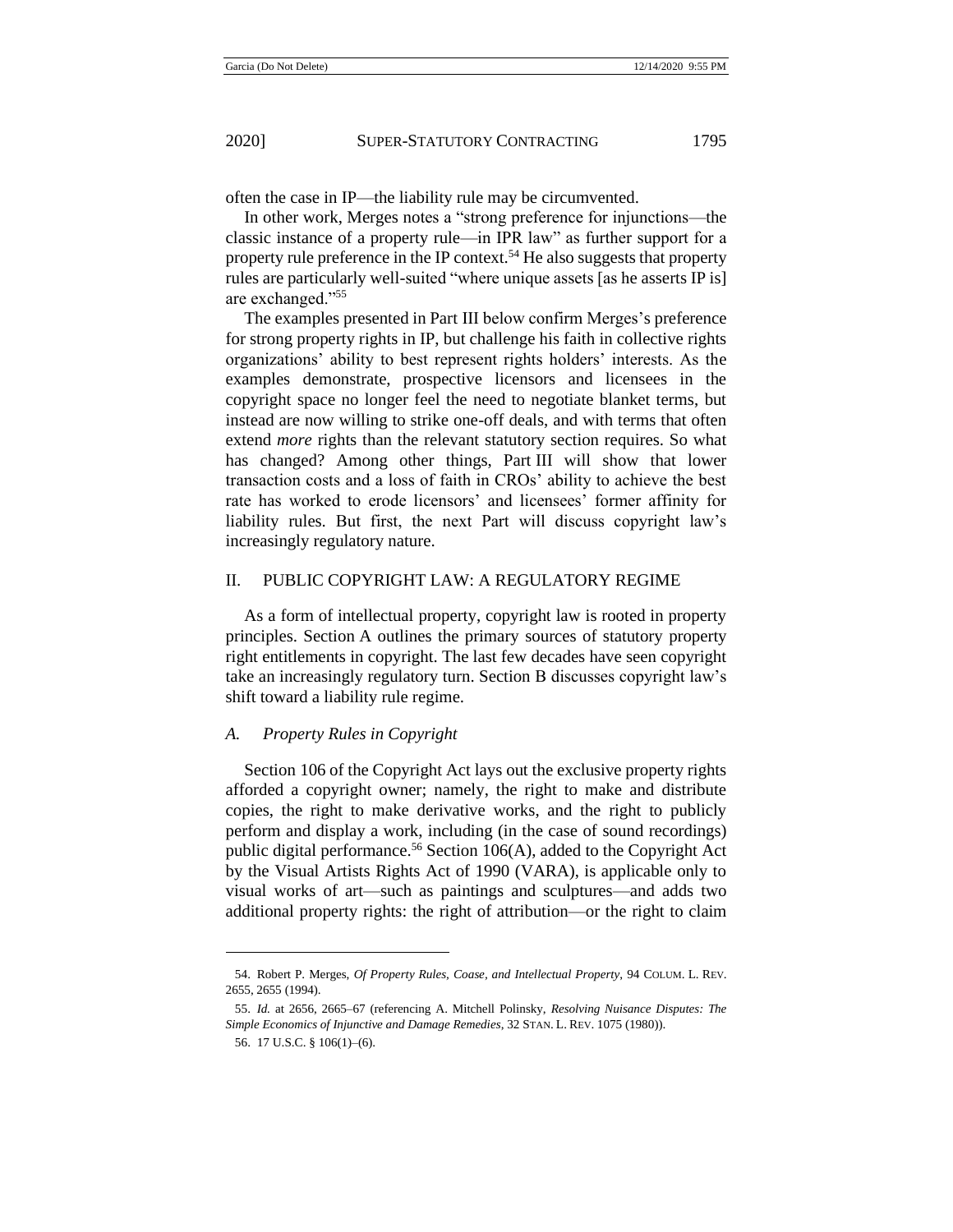authorship of a work (as well as the inverse right to remain anonymous) and the right of integrity, which bars intentional mutilation or distortion of a work deemed to be "of recognized stature."<sup>57</sup>

Collectively, the rights enumerated in sections 106 and 106(A) form the basis for the consideration of copyright law as a property regime. In his work on the justifications for copyright, Richard Epstein has suggested that this position also finds support in natural law theory.<sup>58</sup> Adam Mossoff has likewise argued for copyright as property regime under a Lockean framework:

As Representative Gulian Verplanck stated in defense of a bill that became the Copyright Act of 1831: "[T]he work of an author was the result of his own labor. It was a right of property existing before the law of copyrights had been made." State laws protecting intellectual property rights prior to the 1787 Federal Convention also reflected a Lockean influence. New Hampshire, to name but one example, enacted legislation to protect copyrights and other forms of intellectual property because "there being no property more peculiarly a man's own than that which is produced by the labour of his mind." Moreover, the evolution and creation of new types of intellectual property rights in the nineteenth century, such as trademarks and trade secrets, followed the contours of a labor theory of property. The initial definition and protection of trade secrets as property entitlements, for instance, derived its justification from the courts' belief that such rights were similar to other property rights born of valuable labor and already protected by the law.<sup>59</sup>

<sup>57.</sup> *Id.* § 106(A)(a)(3)(B) (stating that the author of a work of visual art shall have the right "to prevent any destruction of a work of recognized stature, and any intentional or grossly negligent destruction of that work is a violation of that right"). The scant case law on the topic has established the following two-part test for whether a work should be deemed "of recognized stature" for VARA purposes: "(1) that the visual art in question has 'stature,' i.e. is viewed as meritorious, and (2) that this stature is 'recognized' by art experts, other members of the artistic community, or by some cross-section of society." Carter v. Helmsley-Spear, Inc., 861 F. Supp. 303, 325 (S.D.N.Y. 1994), *aff'd in part, vacated in part, rev'd in part*, 71 F.3d 77 (2d Cir. 1995).

<sup>58.</sup> *See* Epstein, *supra* note [3;](#page-3-0) *cf.* Tom W. Bell, *Indelicate Imbalancing in Copyright and Patent Law*, *in* COPY FIGHTS: THE FUTURE OF INTELLECTUAL PROPERTY IN THE INFORMATION AGE 1, 4 (Adam Thierer & Wayne Crews eds., 2002) ("[C]opyright . . . protection contradicts Locke's justification of property. By invoking state power, a copyright . . . owner can impose prior restraint, fines, imprisonment, and confiscation on those engaged in peaceful expression and the quiet enjoyment of their tangible property.").

<sup>59.</sup> Mossoff, *supra* note [3,](#page-3-0) at 36 (footnotes omitted); *cf.* Jessica Litman, *What We Don't See When We See Copyright as Property*, 77 CAMBRIDGE L.J. 536, 536–58 (2018) (noting that labeling copyright a freely alienable property right might exacerbate extant inequalities in both wealth and bargaining power).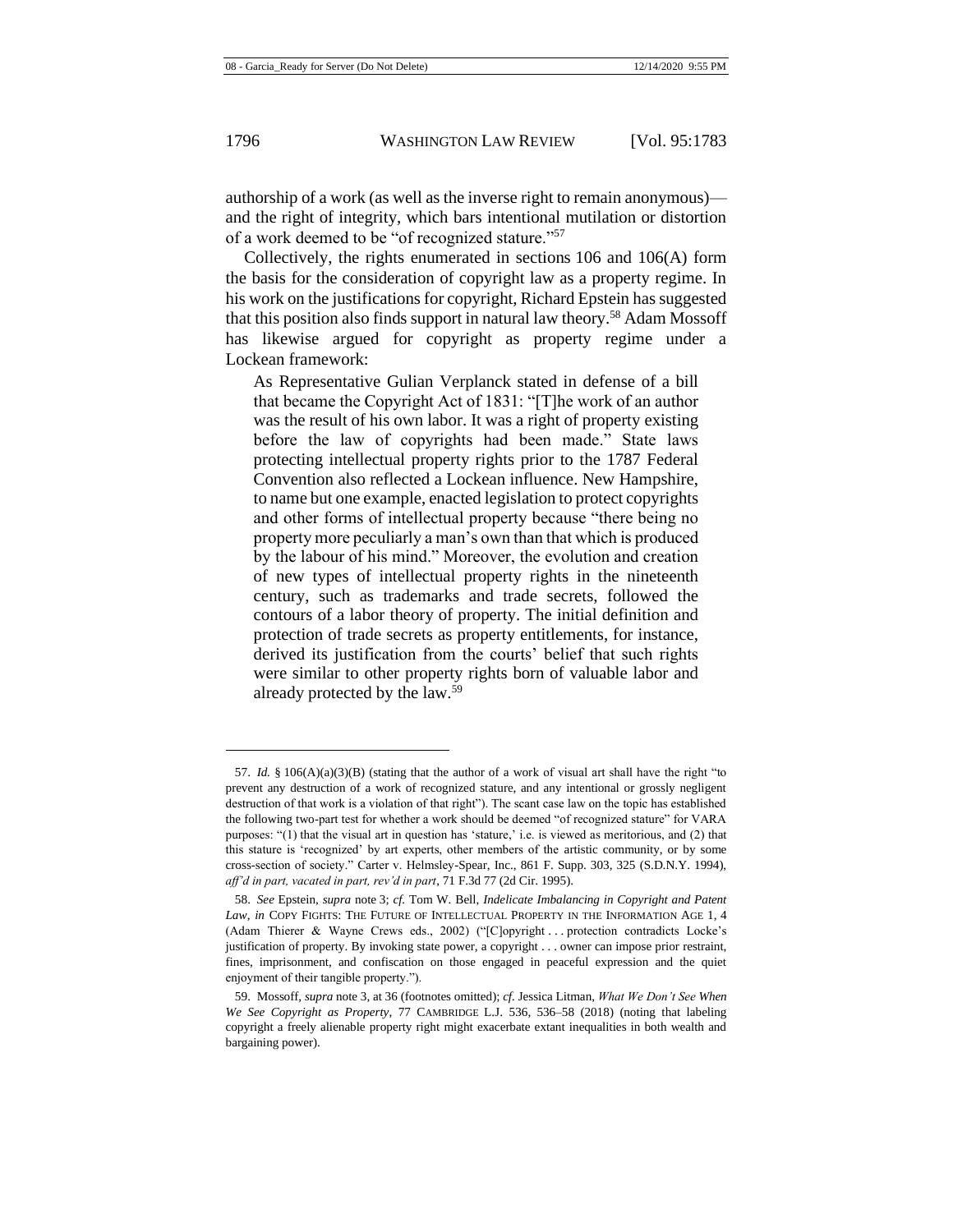The availability of an injunction<sup>60</sup>—an equitable remedy—in the event of a finding of copyright infringement also points to a traditional property right interpretation of a copyright owner's rights. There is also an entire body of state-specific law—common law copyright—that operates under traditional property rules.<sup>61</sup> Common law copyright is a regime of state laws that cover works outside of federal copyright law's purview; for example, sound recordings fixed before  $1972<sup>62</sup>$  Notwithstanding its property law origins, contemporary copyright law has assumed a distinctively regulatory flavor, as the next section details.

#### *B. Liability Rules in Copyright*

The public law of copyright began its trajectory toward liability rules with the Copyright Act of 1909 (the predecessor to our current regime), which introduced the compulsory cover license and the first sale doctrine, among others.<sup>63</sup> The current Copyright Act has continued the move toward regulatory copyright by introducing additional compulsory licenses, sometimes referred to as liability "call options."<sup>64</sup> These licenses include certain uses of cable television retransmissions,<sup>65</sup> digital audio transmissions,<sup>66</sup> musical compositions,<sup>67</sup> public performances by

<sup>60.</sup> 17 U.S.C. § 502.

<sup>61.</sup> To be sure, federal preemption has not left much to the states, with one important exception: pre-1978 sound recordings. Prior to February 15, 1972, federal copyright did not protect sound recordings, though some state laws did. The passage of the Copyright Act of 1976 brought sound recordings into the fold, but only those recorded on or after January 1, 1978. Sound recordings recorded prior to that date remain the subject of state law. *See* U.S. COPYRIGHT OFF., COPYRIGHT REGISTRATION FOR SOUND RECORDINGS 6 (2019), https://www.copyright.gov/circs/circ56.pdf [https://perma.cc/XU33-ZWEZ].

<sup>62.</sup> These works are explicitly excluded from federal protection by 17 U.S.C. § 301(c). For more on the oft-neglected world of common law intellectual property, see Shyamkrishna Balganesh, *The Pragmatic Incrementalism of Common Law Intellectual Property*, 63 VAND. L. REV. 1543 (2010).

<sup>63.</sup> *See* Copyright Act of 1909, Pub. L. No. 60-349, 35 Stat. 1075 (1909); *see also, e.g.*, Pamela Samuelson, *Justifications for Copyright Limitations & Exceptions*, *in* COPYRIGHT LAW IN AN AGE OF LIMITATIONS AND EXCEPTIONS 12, 18 (Ruth L. Okediji ed., 2017) ("The 1909 Act had three L&E [limitation & exception] provisions. One was a codification of the exhaustion doctrine. A second limited the newly created right of composers to control mechanical reproductions of their music in sound recordings by subjecting their works to a compulsory license. Once a copyrighted song had been recorded once, anyone could re-record the song as long as they paid the license fee set forth in the statute." (citations omitted)).

<sup>64.</sup> For a fuller description of, and history behind, the call-option reconceptualization of liability rules, see AYRES, *supra* note [41,](#page-10-0) at 13–15.

<sup>65.</sup> 17 U.S.C. § 111.

<sup>66.</sup> *Id.* § 114.

<sup>67.</sup> *Id.* § 115.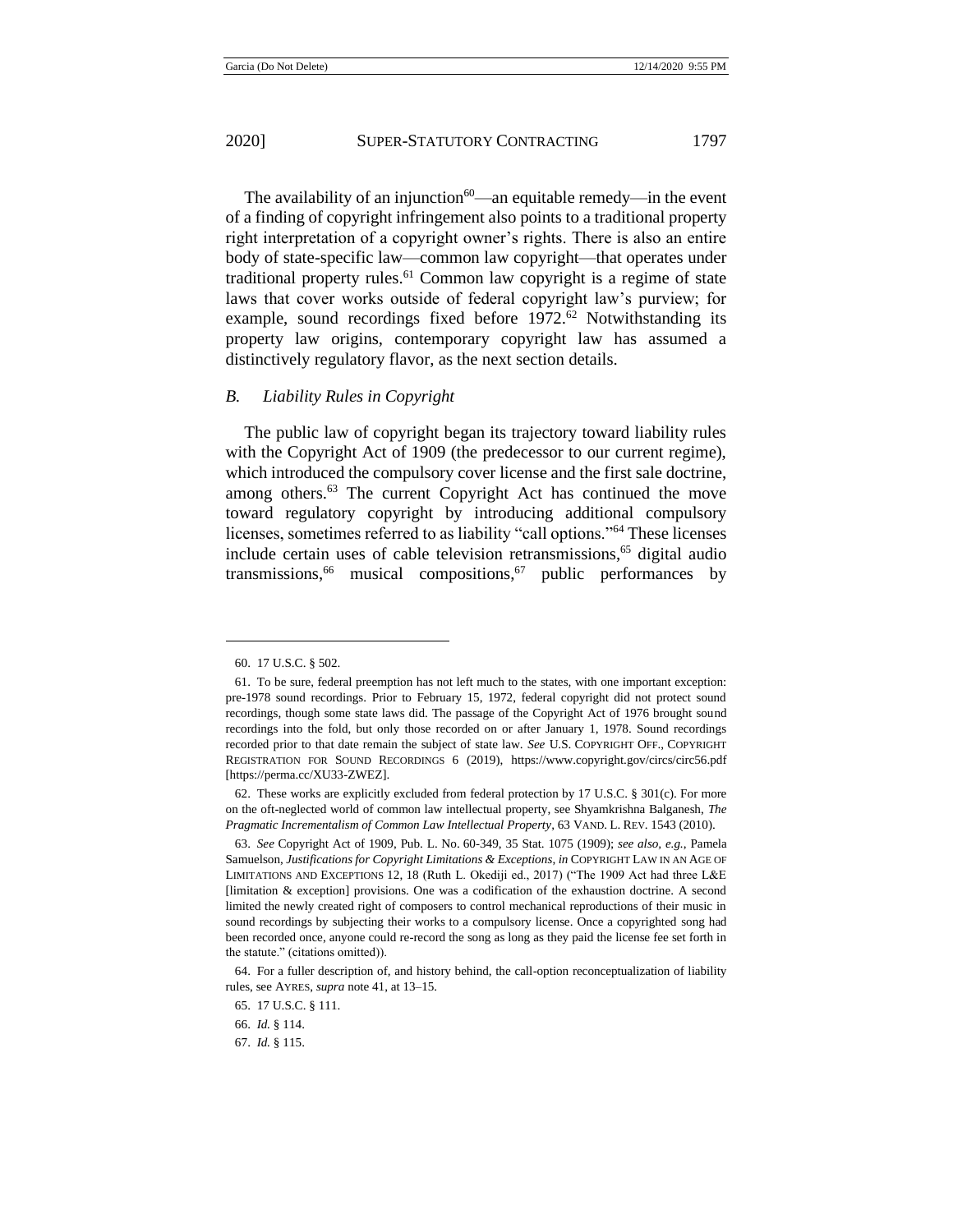jukebox, $68$  public broadcast, $69$  and satellite transmission.<sup>70</sup> The statutory rates and terms for these licenses are set (and adjusted at five-year intervals) by statute, a task delegated by the Librarian of Congress (LoC) to the Copyright Royalty Board—a body of three appointed judges who serve staggered six-year terms—with input from interested parties.<sup>71</sup> Challenges to the statutory rate can be made through the U.S. District Court for the Southern District of New York (SDNY) in its capacity as rate court.<sup>72</sup>

Where an absolute right to exclude typically characterizes a property regime, $^{73}$  liability regimes are more likely to feature various permissions and exemptions. Consistent with this approach, the Copyright Act includes a series of exceptions to a finding of infringement. These include fair uses,<sup>74</sup> the first sale doctrine,<sup>75</sup> reproduction by libraries and archives,<sup>76</sup> and certain public performances and displays (mostly educational).<sup>77</sup>

Prior work has also suggested that the existence, and recent proliferation, of copyright arbitrage further supports recognition of copyright as a regulatory regime.<sup>78</sup> Other scholars have made similar observations with regard to copyright's propensity toward liability rules. In his work on the impact of digital technologies on copyright law, Peter Menell describes increasingly polarized positions on the expansion or contraction of copyright protections as leading Congress to "delegate[] resolution of the problem to a regulatory agency."<sup>79</sup>

In his work on the subject of regulation in IP, Mark Lemley writes that

<sup>68.</sup> *Id.* § 116.

<sup>69.</sup> *Id.* § 118.

<sup>70.</sup> *Id.* § 119.

<sup>71.</sup> *See id.* §§ 801(b)(1), 804(b)(4). A typical CRB ratemaking for phonorecords involves the filing of Proposed Findings of Fact and Conclusions of Law from both copyright owners and platforms. *See* George Johnson's (GEO) Proposed Conclusions of Law and Findings of Fact, *In re* Determination of Royalty Rates & Terms for Making & Distrib. Phonorecords (Phonorecords III), No. 16-CRB-0003-PR (Copyright Royalty Bd. May 12, 2017).

<sup>72.</sup> The Music Modernization Act (MMA), H.R. 5447, 115th Cong. (2018), introduces a new "wheel" approach to the assignment of SDNY judges as rate court arbiters. Under the "wheel" approach, judges are assigned randomly for each rate, instead of assigning all rate disputes to the same judge. 28 U.S.C. § 137(b).

<sup>73.</sup> There are, of course, exceptions: necessity, adverse possession, and antidiscrimination laws, among others.

<sup>74.</sup> 17 U.S.C. § 107.

<sup>75.</sup> *Id.* § 109.

<sup>76.</sup> *Id.* § 108.

<sup>77.</sup> *Id.* § 110.

<sup>78.</sup> Kristelia A. García, *Copyright Arbitrage*, 107 CALIF. L. REV. 199 (2019).

<sup>79.</sup> Menell, *supra* note [5,](#page-3-1) at 195.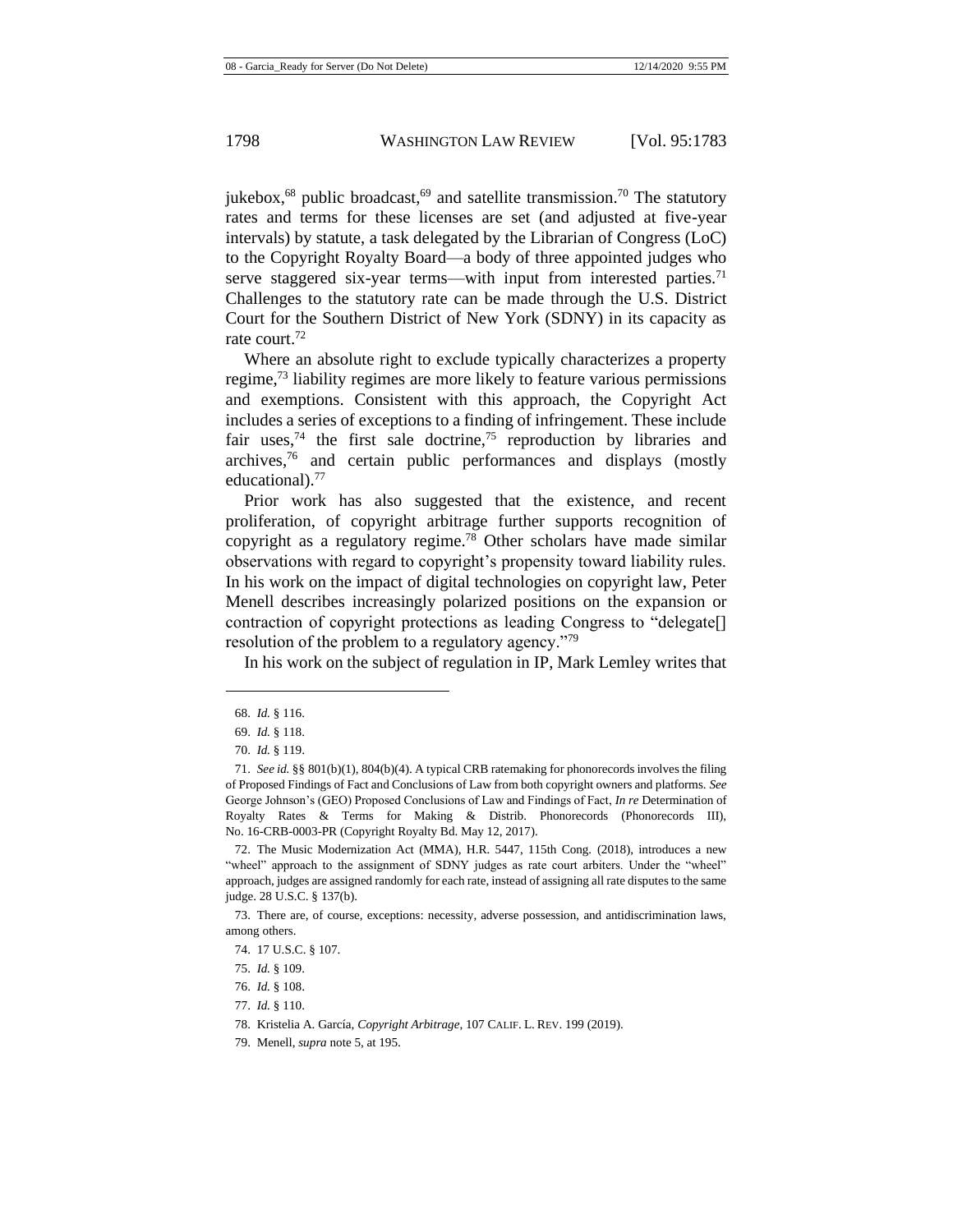"[l]arge swathes of the Copyright Act really are regulation: regulating price, setting compulsory licenses, determining what can be done, etc."<sup>80</sup> Tim Wu has described copyright as a little bit of both: "The first regime is the familiar system, run by the courts, that grants exclusive [property] rights to encourage creativity. The second is a messier regulatory regime comprised mainly of the sections of copyright that have always perplexed copyright theorists and have never fit the central theme of author incentives."<sup>81</sup>

Joseph Liu describes copyright's increasingly regulatory character as stemming from a willingness of Congress to intervene in the structure of copyright markets.<sup>82</sup> He notes that:

The 1976 Act departed from the pure property rights view by introducing detailed, industry-specific exemptions and several complex compulsory licenses for certain industries. The Librarian of Congress was, for the first time, charged not only with registering copyrights, but also setting licensing rates, albeit in only a few industries. Since the 1976 Act, amendments to the Act have become increasingly more detailed and industry-specific, relying more on compulsory licenses and, in some cases, mandating adoption of certain technologies and banning others. The Librarian of Congress's duties have similarly expanded beyond mere registration, encompassing not only ratemaking but also substantive rulemaking. Recently proposed legislation, as well as academic proposals for significantly revamping the copyright system, also exhibit similar qualities. The trend is such that this mode of "regulatory copyright" is now the dominant mode of copyright lawmaking.<sup>83</sup>

The most recent copyright legislation—the Music Modernization Act<sup>84</sup> (the MMA)—is also regulatory in nature. It replaces the existing section 115 statutory cover license with another compulsory license. The new, alternative "blanket license" allows a digital music provider to obtain a compulsory license for any "covered activities,"<sup>85</sup> defined as "making a digital phonorecord delivery of a musical work, including in the form of a permanent download, limited download, or interactive stream."<sup>86</sup>

<sup>80.</sup> Lemley, *supra* note [5,](#page-3-1) at 110–11.

<sup>81.</sup> Timothy Wu, *Copyright's Communications Policy*, 103 MICH. L. REV. 278, 279 (2004).

<sup>82.</sup> Joseph P. Liu, *Regulatory Copyright*, 83 N.C. L. REV. 87, 91 (2004) (citations omitted).

<sup>83.</sup> *Id.* at 91–92.

<sup>84.</sup> H.R. 5447, 115th Cong. (2018). The Act will take effect in 2021.

<sup>85.</sup> 17 U.S.C. § 115(d)(1).

<sup>86.</sup> *Id.* § 115(e)(7).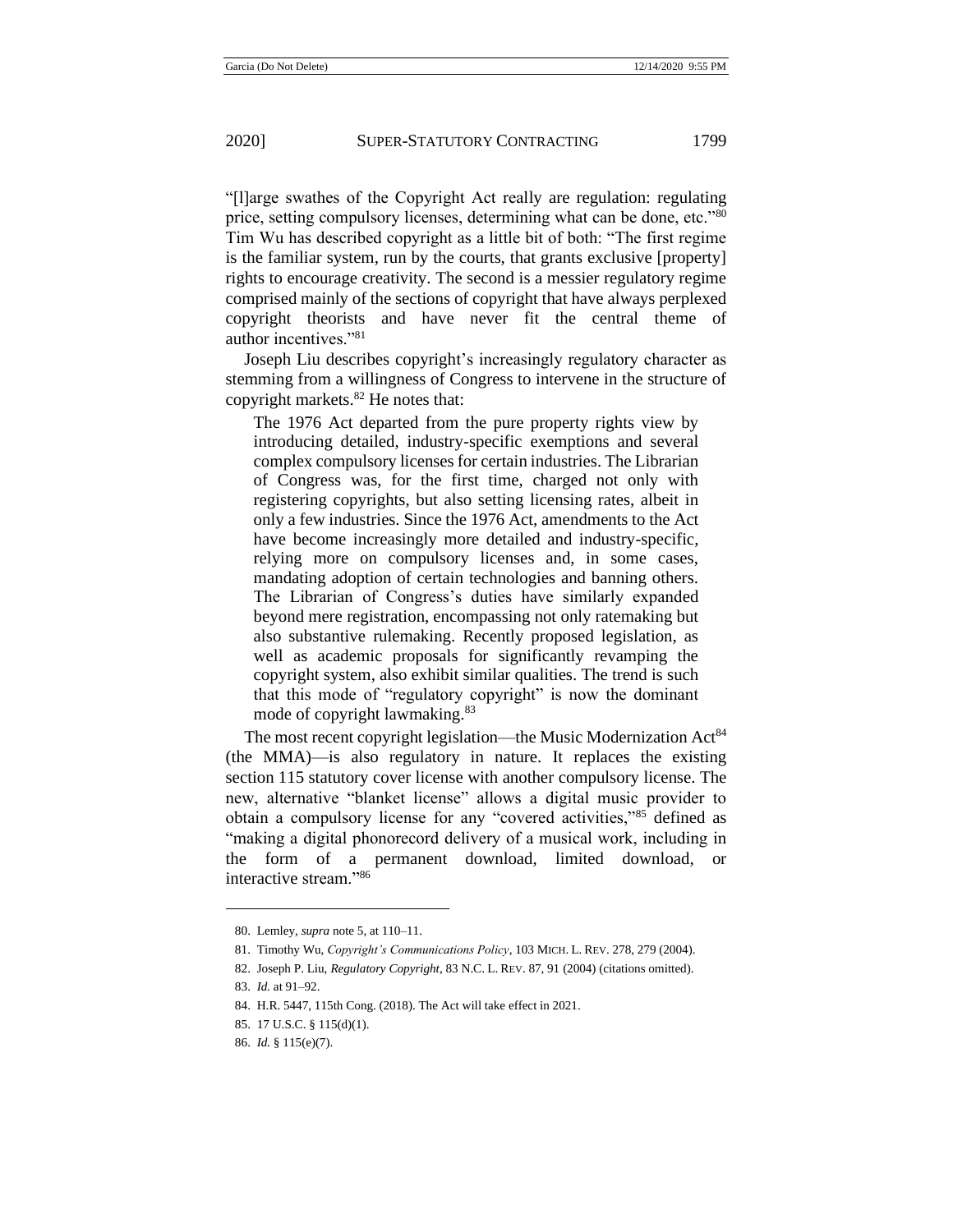## III. PRIVATE COPYRIGHT LAW: SUPER-STATUTORY CONTRACTING

Notwithstanding the public law's marked shift toward liability rules, the private law of copyright has taken a different tact, with parties opting out of copyright's liability regime in favor of super-statutory contracting. On the one hand, this is surprising given the conventional preference for liability rules in fields—like copyright—where transaction costs are typically understood to be prohibitive. On the other hand, the one-size-fits-all nature of copyright's compulsory licenses make them quintessential examples of the untailored liability rules that Ayres and Talley tell us should lead to more (and more efficient) contracting.<sup>87</sup>

This Part tests Ayres's and Talley's theory in a series of recent private copyright agreements split into two categories: section A presents voluntary agreements that exceed statutory obligations. Section B describes private deals that explicitly reject a collective rights organization. For each example, I describe both how the deal represents a move away from the extant liability regime and toward super-statutory contracting, and discuss both the improvements in efficiency and concerns raised. Section C observes a split between the two deal types that aligns with the Coasean bargaining categories described by Ayres and Talley.<sup>88</sup> Finally, section D offers some factors predictive of super-statutory contracting in the shadow of liability rules in copyright.

#### *A. Voluntary Agreements that Exceed Statutory Obligations*

#### *1. Content ID*

Among other things, YouTube, the world's largest content delivery platform, hosts content uploaded by users. This user-generated content (UGC) has the potential to, and sometimes does, infringe rights holders' copyrights. In the absence of some form of protection, the secondary liability for YouTube would be crushing.<sup>89</sup> The Digital Millennium Copyright Act of  $1998<sup>90</sup>$  (the DMCA) attempted to address this with the addition of section 512 to the Copyright Act. Section 512(c) limits the liability of online service providers (OSPs) like YouTube so long as they comply with certain requirements commonly referred to as "notice

<sup>87.</sup> *See* discussion *supra* section II.B.

<sup>88.</sup> *See* Ayres & Talley, *supra* note [19,](#page-5-0) at 1038–42.

<sup>89.</sup> *See, e.g.*, S. REP. NO. 105-190, at 8 (1998) (discussing the need for the safe harbor in order to "ensure[ ] that the efficiency of the Internet will continue to improve and that the variety and quality of services on the Internet will continue to expand").

<sup>90.</sup> Digital Millennium Copyright Act, Pub. L. No. 105-304, 112 Stat. 2860 (1998).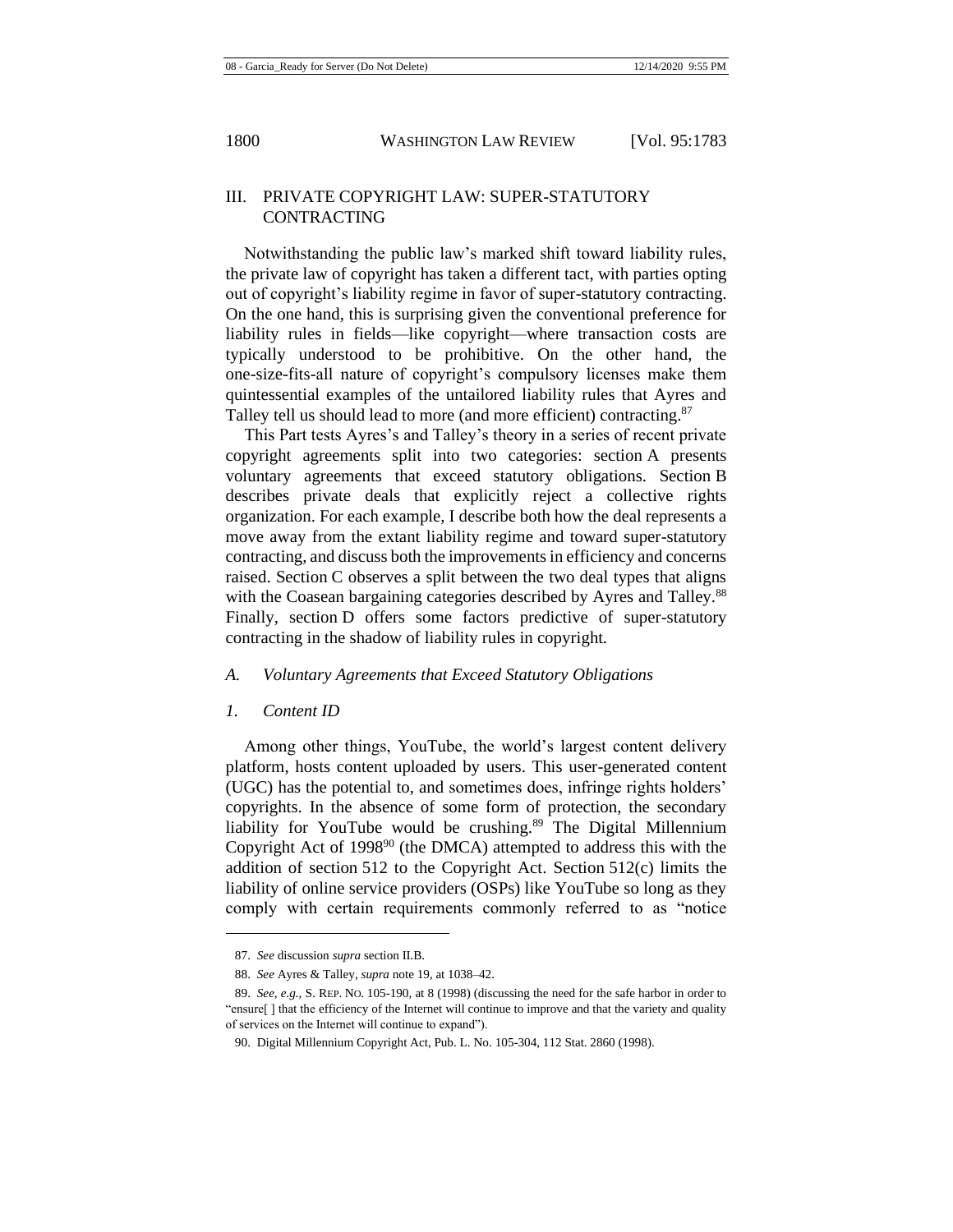and takedown."<sup>91</sup>

So long as OSPs like YouTube comply with notice and takedown requirements, users can continue uploading infringing content, and rights holders cannot sue YouTube. In this way, section 512(c) can be said to act like a (limited time, zero-price) liability rule, effectively allowing the platform to use the rights holders' property without permission, so long as they remove it when asked. As with all liability regimes, transaction costs—in this case, the cost of litigation and potential cost of statutory damages—are initially greatly reduced. Over time, however, these savings have faded in the face of an ever-increasing number of notices the latest Transparency Report from Google, YouTube's parent company, reports over four billion takedown notices received from over 226,600 unique copyright owners $92$ —and the concomitant need to hire entire teams of people to handle the takedown process.

In 2006, YouTube began working on a private solution called Content ID.<sup>93</sup> By 2007, Content ID—a proprietary, voluntary agreement between YouTube and a select group of content owners—was up and running.<sup>94</sup> When a user attempts to upload a video to YouTube, Content ID temporarily blocks the upload while it compares the content to a database of copyrighted works supplied by participating copyright owners who can then elect to either deny the upload, or to allow the upload and then "claim," or monetize, the advertising revenues associated with it. $95$ 

This private agreement does several interesting things: First, in allowing a rights holder to block a user's upload, Content ID extends copyright owners a right to exclude—that quintessential feature of property right regimes—that is not contemplated by section 512(c). In addition, Content ID adds a monetization option—again, with no such allowance or obligation imposed by the governing statute.<sup>96</sup> In other words, Content ID establishes two remedies: (1) an effective injunction (a

<sup>91.</sup> 17 U.S.C. § 512(c).

<sup>92.</sup> *Content Delistings Due to Copyright*, GOOGLE, https://transparencyreport.google.com/ copyright/overview?hl=en (last visited Oct. 12, 2020) (tally updated continually). This is the total *with* Content ID in place since 2007!

<sup>93.</sup> *History of Content Management*, YOUTUBE5YEAR, https://www.sites.google.com/a/ pressatgoogle.com/youtube5year/home/history-of-copyright [https://perma.cc/S4H2-PHQ8].

<sup>94.</sup> *Id.*

<sup>95.</sup> Because monetization is not an option under section 512(c), Content ID is often referred to as a "DMCA-plus" agreement. *See How Content ID Works*, YOUTUBE, https://support.google .com/youtube/answer/2797370?hl=en [https://perma.cc/GHA5-QE5J]. The election on the part of the content owner to deny or to claim an upload happens before the video appears on YouTube. In theory, this could mean a user is waiting a while to see their post go live, but algorithms like Content ID largely automate the process making it much faster. For example, most major content owners default to "monetize ads" and let everything go up automatically.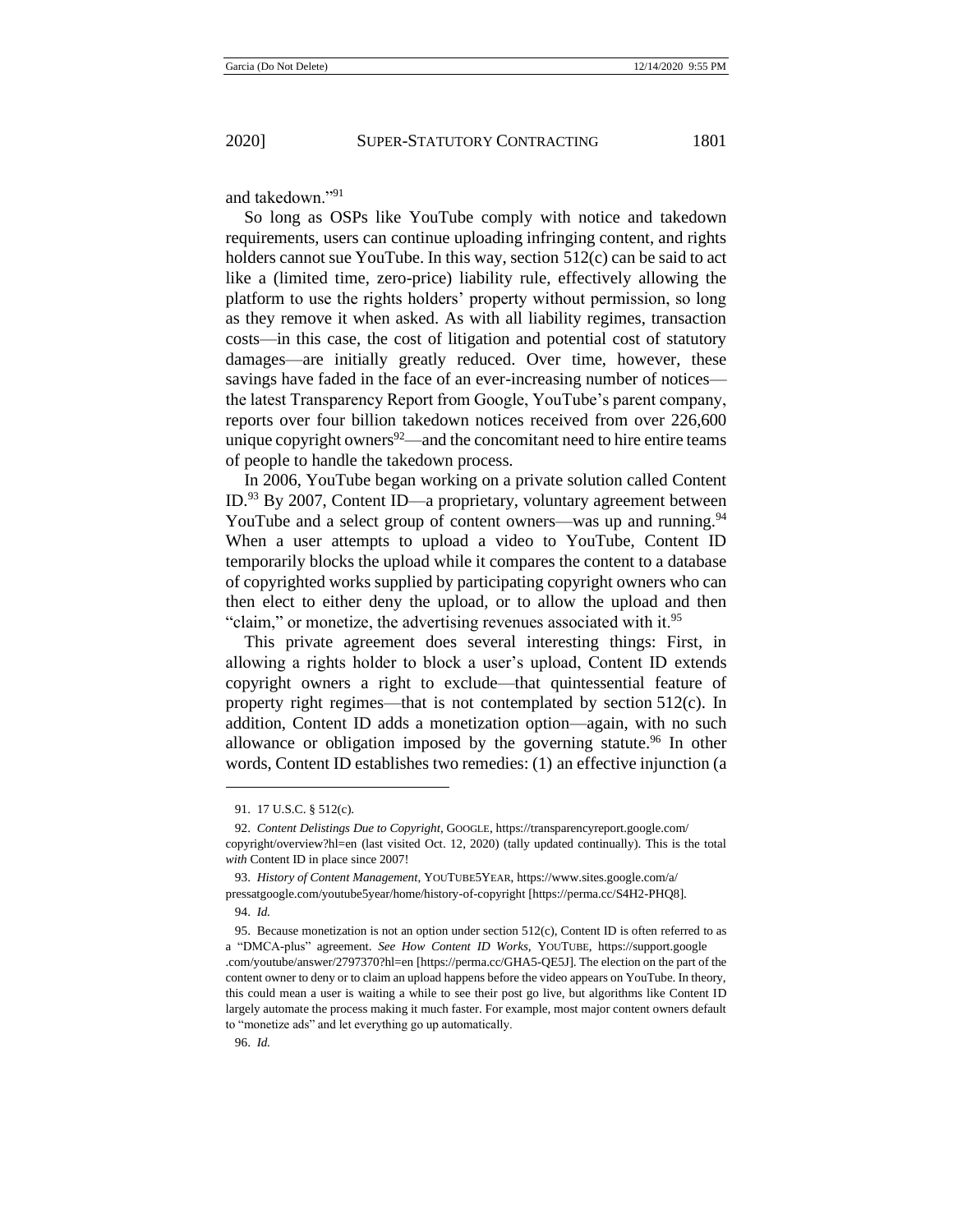traditional property remedy); and (2) a damages equivalent (a traditional liability remedy). Indeed, the Content ID agreement contemplates greater protection than provided for in section 512(c), which itself can be thought of as creating a private injunction via notice-and-takedown.

By its own account, YouTube has spent over \$100 million developing and refining Content ID, $97$  demonstrating a blatant disregard for the minimization of transaction costs theoretically offered by section 512's liability rule. (Of course, by leaving the content up, the platform increases monetization—even with profit-sharing.) In shifting the burden for detection of infringement from the content owner (as it lies under the statute) to the platform (as it lies under Content ID), we also see an internalization of externalities that Harold Demsetz associated with the assignment of property rights.<sup>98</sup>

There are several things going on here; arguably, they all stem from the fact that section 512's notice and takedown process was never particularly successful at curbing copyright infringement. For example, a recent quantitative study found that approximately 30% of takedown notices issued are "potentially problematic."<sup>99</sup> Using a six-month data set, the researchers found that one out of every twenty-five notices were "fundamentally flawed," with 19% of the notices analyzed raising fundamental questions about whether content owners had accurately identified the works involved, and about whether they had considered fair use, as required by Ninth Circuit case law.<sup>100</sup> Even fans of takedown believe the system is broken, with some commentators citing an "endless game of whack-a-mole" for artists and content owners, and pushing for a stronger "notice-and-staydown" system.<sup>101</sup>

<sup>97.</sup> Paul Sawers, *YouTube: We've Invested \$100 Million in Content ID and Paid Over \$3 Billion to Rightsholders*, VENTURE BEAT (Nov. 7, 2018), https://venturebeat.com/2018/11/07/youtubeweve-invested-100-million-in-content-id-and-paid-over-3-billion-to-rightsholders/ [https://perma.cc/ LF2J-6CP8]. The decision to invest in Content ID arguably stemmed from the very real threat of exorbitantly costly litigation from major content owners like Viacom. *See, e.g.*, Geraldine Fabrikant & Saul Hansell, *Viacom Asks YouTube to Remove Clips*, N.Y. TIMES (Feb. 2, 2007), https://www. nytimes.com/2007/02/02/technology/02cnd-tube.html [https://perma.cc/MCW4-3QFD] (noting Viacom's demand that YouTube remove over 100,000 videos in 2007 alone).

<sup>98.</sup> Harold Demsetz, *Toward a Theory of Property Rights*, 57 AM. ECON. REV. 347, 348 (1967) (establishing that "[a] primary function of property rights is that of guiding incentives to achieve a greater internalization of externalities").

<sup>99.</sup> Jennifer M. Urban, Joe Karaganis & Brianna L. Schofield, *Notice and Takedown in Everyday Practice* 2 (UC Berkeley Pub. L. Research Paper, Paper No. 2755628, 2017), https://ssrn.com/abstract=2755628 [https://perma.cc/6Y9P-V98A].

<sup>100.</sup> *Id.*; *see also* Lenz v. Universal Music Corp., 815 F.3d 1145, 1154 (9th Cir. 2016) (finding consideration of fair use required prior to issuance of a takedown notice under section 512).

<sup>101.</sup> *See, e.g.*, Devin Hartline, *Endless Whack-A-Mole: Why Notice-and-Staydown Just Makes Sense*, CPIP BLOG (Jan. 14, 2016), http://cpip.gmu.edu/2016/01/14/endless-whack-a-mole-whynotice-and-staydown-just-makes-sense/ [https://perma.cc/8WQU-SU9V].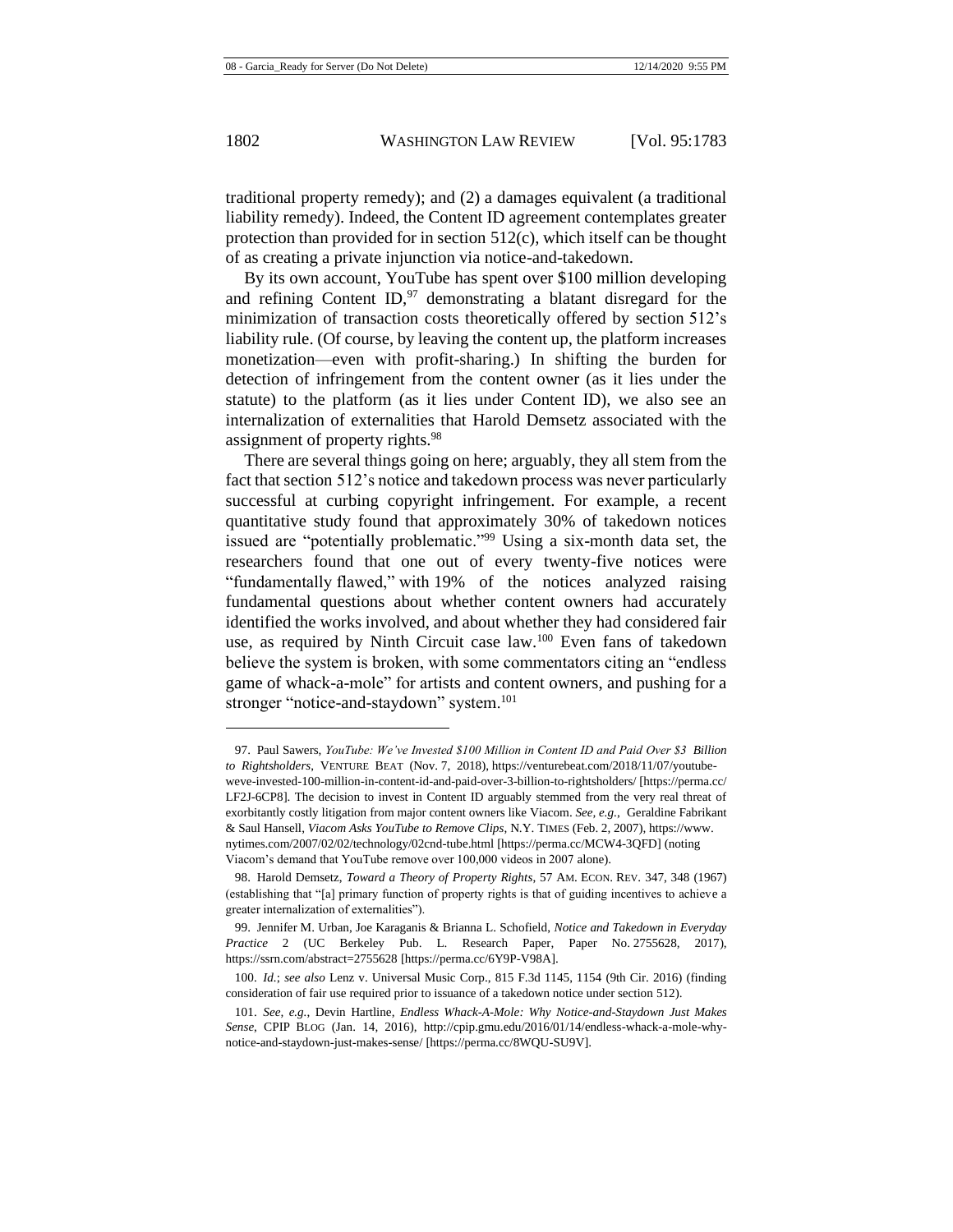At its core, the problem with section 512 is two-fold: First, its "penalty" (the takedown requirement) does not act upon the infringer (i.e., the user). When a user uploads an infringing video to YouTube, it falls to YouTube to accept the notice from the copyright owner, and to effect removal of the video. The worst that might happen to the user is that YouTube will terminate their account after a series of infringing uploads, at which point they can simply create a new user account and repeat. Over time, and cumulatively, this has led to an incredible quantity of takedown notices. While not quite as expensive as litigation, perhaps, the constitution and maintenance of dedicated "takedown departments" is far from costless not to mention, every single notice must be responded to, whereas litigation does not result from every single infringing upload. As such, the initial transaction cost savings afforded by the statutory safe harbor have diminished, making the development of Content ID more attractive.

Second, the ability to takedown—but not to keep down—infringing content represents a meaningful loss of perceived control for content owners. For example, a recording artist cannot deny permission for their song to serve as the background track for my home video of my dog rubbing his bum on the carpet, nor—more consequentially—as the background track for an anti-Semitic propaganda video. Under the statute, the creator can only hope to remove it after the fact. Importantly, Content ID restores to the creator the perceived ability to control their IP's use.

In addition, Content ID is more effective than notice and takedown on two principal measures. First, Content ID is extremely effective at preventing the uploading of infringing content, since content owners get first stab at stopping the upload before it goes up. Second, by introducing a monetization option that most content owners opt for, Content ID is better at keeping content up and available on the site, which benefits users and society.

That said, Content ID also introduces a series of concerns. From a user perspective, Content ID may block upload of non-infringing content (both because the algorithms are far from perfect, and because participating content owners tend to be overzealous in claiming).<sup>102</sup> In addition, and relatedly, fair use may not be given sufficient consideration.<sup>103</sup> From a small content owners' perspective, Content ID is not useful because it is not an option. Content ID was negotiated by and between YouTube and a

<sup>102.</sup> *See, e.g.*, Matthew Sag, *Internet Safe Harbors and the Transformation of Copyright Law*, 93 NOTRE DAME L. REV. 499, 552 (2017) (describing "reckless and mistaken assertions of ownership" as a potential false positive of systems like Content ID).

<sup>103.</sup> *Id.* at 531 (noting that "[i]dentifying fair use is a hard problem for any automated system" (citing Dan L. Burk & Julie E. Cohen, *Fair Use Infrastructure for Rights Management Systems*, 15 HARV. J.L. & TECH. 41, 56 (2001))).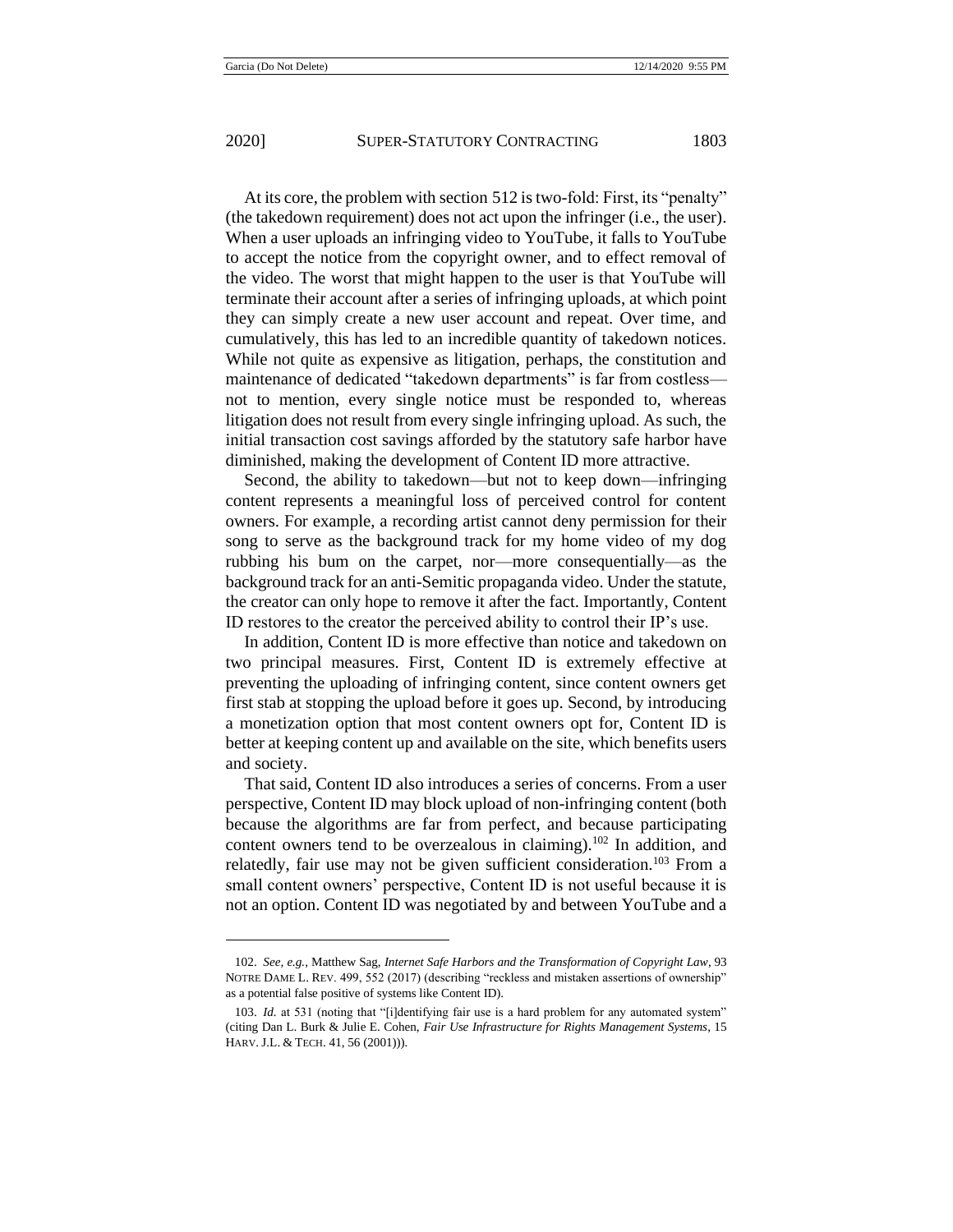select group of major content owners who are the sole beneficiaries of the program.<sup>104</sup> From the perspective of YouTube's prospective competitors, the expectation set by Content ID—namely, that content owners should have preemptive control—sets a high barrier to entry (given the cost of setting up such a proprietary system). While some third-party rights management services are slowly coming to market, $105$  their efficacy has yet to be proven.

### *2. Copyright Alert System*

The recently terminated Copyright Alert System (CAS)—a voluntary agreement between large Internet Service Providers (ISPs) like Comcast and AT&T, and the two largest content industry organizations, the Recording Industry Association of America (the RIAA) and the Motion Picture Association of America (the MPAA)—functioned, arguably successfully, for four years.<sup>106</sup> The deal established terms in excess of the obligations embodied in section  $512(a)$  of the Copyright Act.<sup>107</sup>

<span id="page-22-0"></span>Like section  $512(c)$ , section  $512(a)$  aims to limit the liability of an intermediary for the infringing actions of its users. Where section 512(c) acts on OSPs, section 512(a) acts on ISPs, or companies that provide users with internet access. In order to enjoy protection from liability, section  $512(i)(1)(A)$  requires ISPs to "adopt<sup>[]</sup> and reasonably implement[] . . . a policy that provides for the termination in appropriate circumstances of subscribers and account holders of the service provider's system or network who are repeat infringers."<sup>108</sup> Although recent case law

as about issues associated with online infringement").

<sup>104.</sup> YouTube defines this select group of content owners as those who "own exclusive rights to a substantial body of original material that is frequently uploaded by the YouTube creator community." *See Common Questions About Content ID: Who Can Use Content ID?*, YOUTUBE, https://support.google.com/youtube/answer/2797370?hl=en [https://perma.cc/698Q-LGR3].

<sup>105.</sup> *See, e.g.*, HAAWK, https://www.haawk.com/ [https://perma.cc/AT7B-JJNH] (claiming to specialize in "YouTube, Facebook, & Instagram rights management, UGC monetization, copyright enforcement, . . . and micro sync licensing").

<sup>106.</sup> CAS was terminated in 2017. *See, e.g.*, Ted Johnson, *Internet Service Providers, Studios and Record Labels Call It Quits on Copyright Alert System*, VARIETY (Jan. 27, 2017), https://variety.com/2017/digital/news/copyright-alerts-piracy-mpaa-comcast-att-1201971756/ [https://perma.cc/8588-2VBG] (quoting a joint statement from the Center for Copyright Information noting that "[t]he program demonstrated that real progress is possible when content creators, Internet innovators, and consumer advocates come together in a collaborative and consensus-driven process . . . CAS succeeded in educating many people about the availability of legal content, as well

<sup>107.</sup> *Compare* 17 U.S.C. § 512, *with* Chris Hoffman, *What Is the New Copyright Alert System, and How Does It Affect You?*, HOW-TO GEEK (Feb. 1, 2017, 3:23 PM), https://www.howtogeek.com/ 140545/htg-explains-what-is-the-new-copyright-alert-system-and-how-does-it-affect-you/ [https://perma.cc/Q9NC-RYA5].

<sup>108.</sup> 17 U.S.C. § 512(i)(1)(A).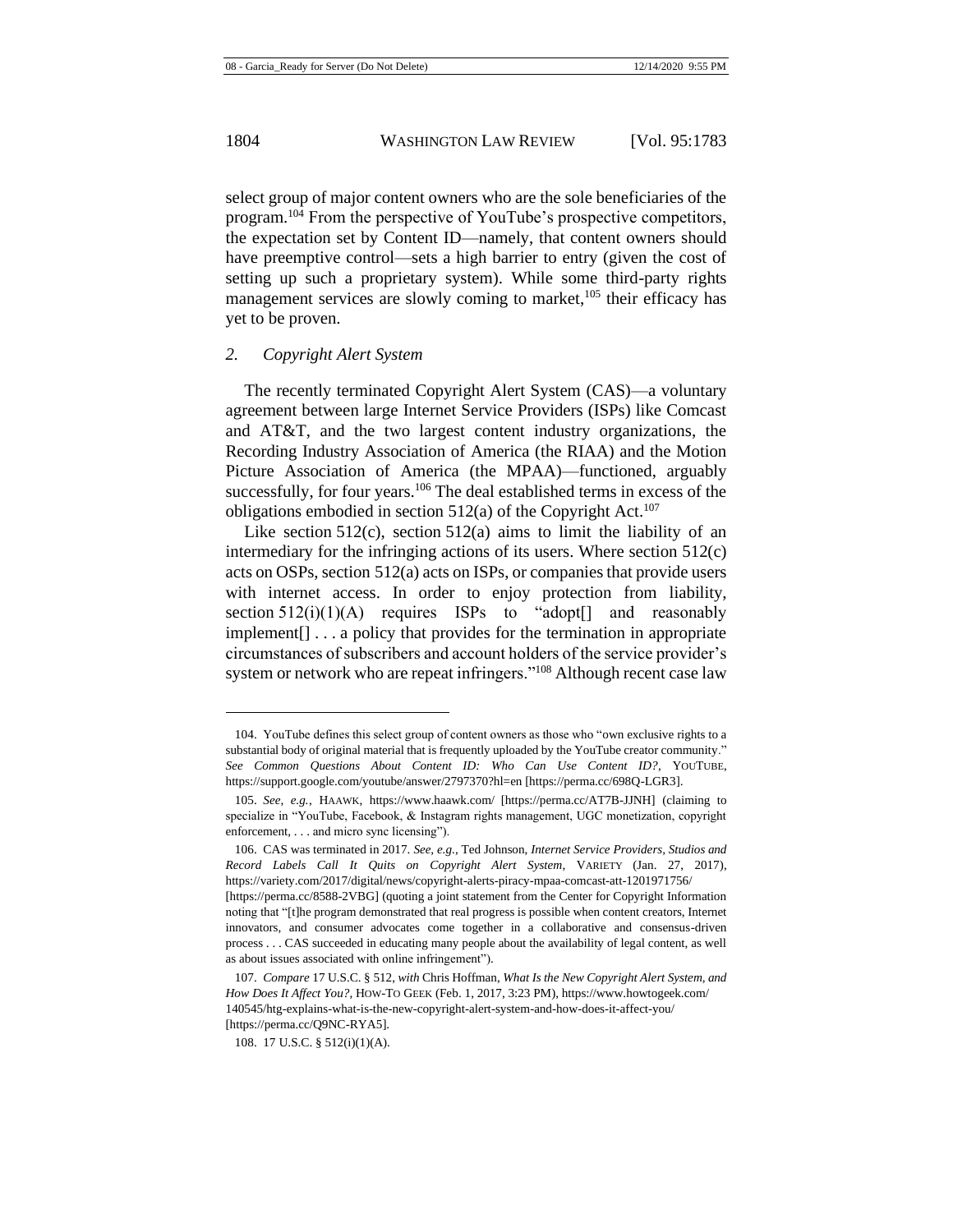has attempted to put some meat on the bones of this requirement,<sup>109</sup> there is no further guidance in the statute as to what is "reasonable" or "appropriate."

As with section 512(c), section 512(a) arguably allows ISPs to "use" rights holders' content to attract subscribers, so long as they "pay" by adopting some kind of termination policy. CAS aimed to help ISPs meet their section  $512(i)(I)(A)$  requirements while reducing piracy. Under CAS, users would receive a notice from participating ISPs whenever they attempted to access web sites identified by content owners as containing infringing content (e.g., a known torrent site). Users who received six or more such notices were subject to penalties, such as a throttling of their ispeed.

The private CAS agreement went beyond the statutory requirements of section 512(a) in several important ways: First, it concretely defined "repeat infringer;" the statute does not. Second, by soliciting a list of infringing P2P sites, CAS effectively required "notice" from rights holders where the statute does not. Once the threshold number of notices have been exceeded, CAS extended something approaching a "right to exclude" to rights holders, who could then ask to have a user's access throttled, for example. This represents a meaningful gain in perceived control by the IP owner, who was previously powerless in the fight against unlawful use of their property.

Finally, by defining "repeat infringer," setting the number of offenses until penalty at six, and specifying some acceptable forms of punishment, CAS afforded ISPs a concrete means of demonstrating compliance with their section 512(a) requirements. By alerting users when otherwise ambiguous behavior violated copyright, CAS was broadly considered a successful public-education platform.<sup>110</sup>

Despite these improvements over the statutory prescription, the CAS system fell short in several areas. Notably, CAS's prescribed penalties did not include termination of service. For this reason, CAS was widely believed to be effective for small-scale users (e.g., the teenaged boy torrenting video games on the family account), but not for larger,

<sup>109.</sup> *See, e.g.*, BMG Rights Mgmt. v. Cox Commc'ns, Inc., 149 F. Supp. 3d 634, 654 (2015) (holding Cox's policy of defining "infringer" as someone adjudicated to be an infringer in court and thus suspending no one—to not meet the statute's reasonable and appropriate standard).

<sup>110.</sup> *See, e.g.*, Johnson, *supra* note [106](#page-22-0) (citing the statement issued by the Center for Copyright Information (the entity responsible for administering the program) upon its demise: "'The program demonstrated that real progress is possible when content creators, Internet innovators, and consumer advocates come together in a collaborative and consensus-driven process,' the statement said. 'CAS succeeded in educating many people about the availability of legal content, as well as about issues associated with online infringement . . . . While this particular program is ending, the parties remain committed to voluntary and cooperative efforts to address these issues.'").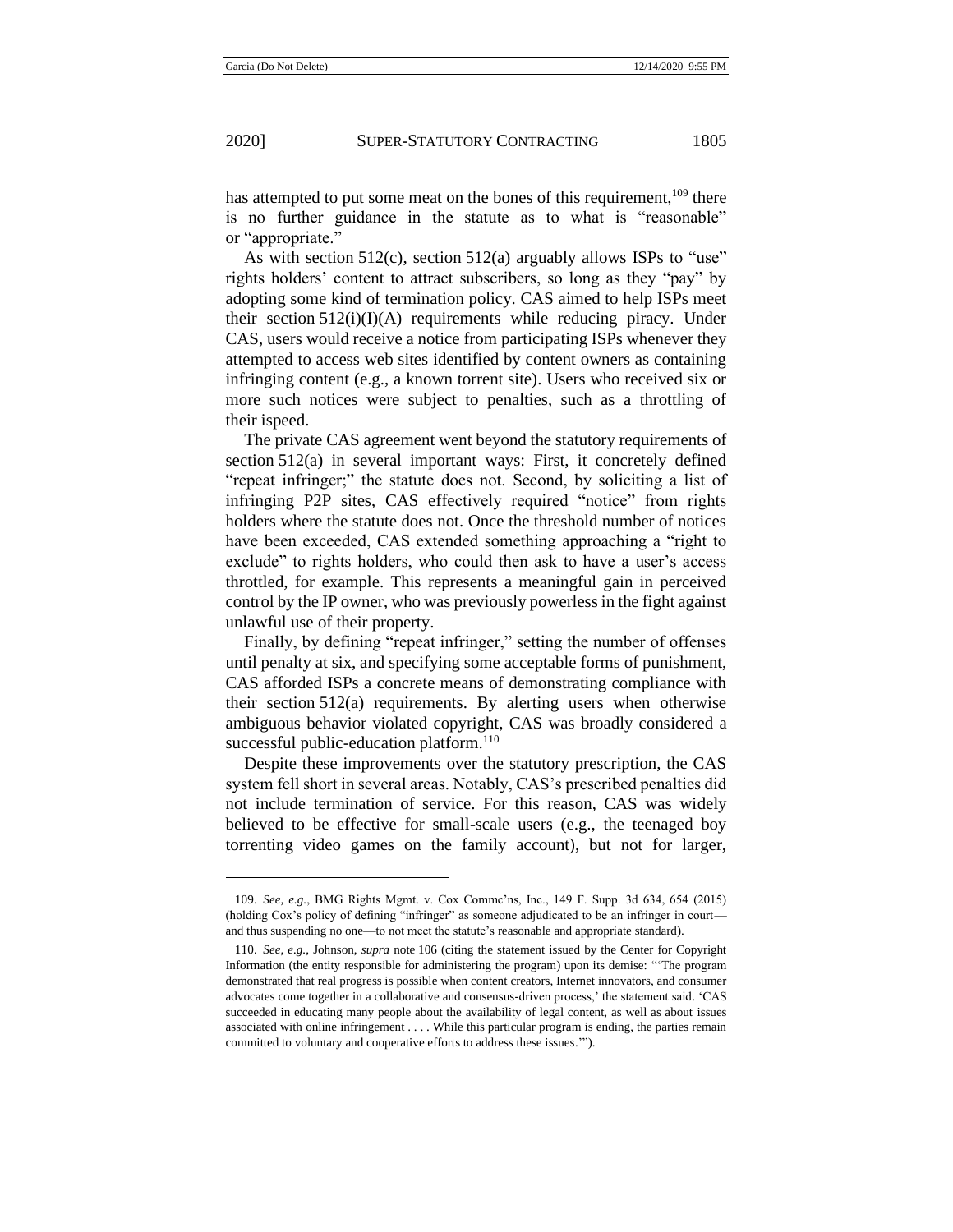sophisticated pirates. In addition, the type of piracy that CAS worked against was peer-to-peer file sharing, not online streaming-style piracy of the sort that most often takes place on YouTube. The latter is much more prevalent today than the former, and perhaps at least partially explains CAS's termination. One of the most frequent complaints about CAS focused on the unilateral curation of a list of "infringing web sites" by content owners (and without consultation with users or user representatives).<sup>111</sup> CAS's demise is also illustrative of a limitation of voluntary agreements of this sort: once they end, the onus falls once again to Congress to decide whether or not to establish or continue a comparable statutory arrangement. If nothing else, the existence and arguable success of CAS tells lawmakers that ISPs are willing to take on additional obligations (i.e., to move from a standard to a rule) in order to enjoy greater immunity from copyright infringement liability.

### *3. Terrestrial Performance Rights*

Despite sweeping improvements to the bewildering world of music licensing, one important right left untouched by the MMA is the terrestrial performance right for sound recordings. Governed by section 114(d)(2) of the Copyright Act, these rights are a frequent source of contention due to the fact that internet radio stations, like Pandora, pay royalties to both the owner(s) of the musical composition and the owner(s) of the sound recording, while terrestrial radio stations, like Los Angeles's KROQ, pay royalties only to the owner(s) of the musical composition. This means, for example, that a spin of Taylor Swift's hit song *Shake It Off* on your local FM radio station requires a performance royalty be paid to the owner(s) of the musical composition only; Taylor Swift (in her capacity as owner of the sound recording) is not paid. A spin of the same track on an internet radio station like Pandora, however, would require royalties be paid to both the owner(s) of the musical composition and the owner(s) of the

<sup>111.</sup> Corynne McSherry & Eric Goldman, *The "Graduated Response" Deal: What if Users Had Been at the Table?*, ELEC. FRONTIER FOUND. (July 18, 2011), https://www.eff.org/deeplinks/2011/ 07/graduated-response-deal-what-if-users-had-been [https://perma.cc/3L8L-MCZ3] ("The Internet access providers will treat the content owners' notices of infringement as presumptively accurate, . . . [t]his burden-shift violates our traditional procedural due process norms and is based on the presumed reliability of infringement-detection systems that subscribers haven't vetted and to which they cannot object."). Similar concerns have been expressed, for example, with the MPAA's partnership with Donuts, a domain name registry, in which the MPAA may unilaterally report copyright-infringing websites for suspension. *See, e.g.*, Mitch Stoltz, *MPAA May Like Donuts, but They Shouldn't Be the (Copyright) Police*, ELEC. FRONTIER FOUND. (Feb. 10, 2016), https:// www.eff.org/deeplinks/2016/02/mpaa-may-donuts-they-shouldnt-be-copyright-police

<sup>[</sup>https://perma.cc/8P66-67QP] (asserting that "domain registries and registrars shouldn't take part in policing the contents of websites and services").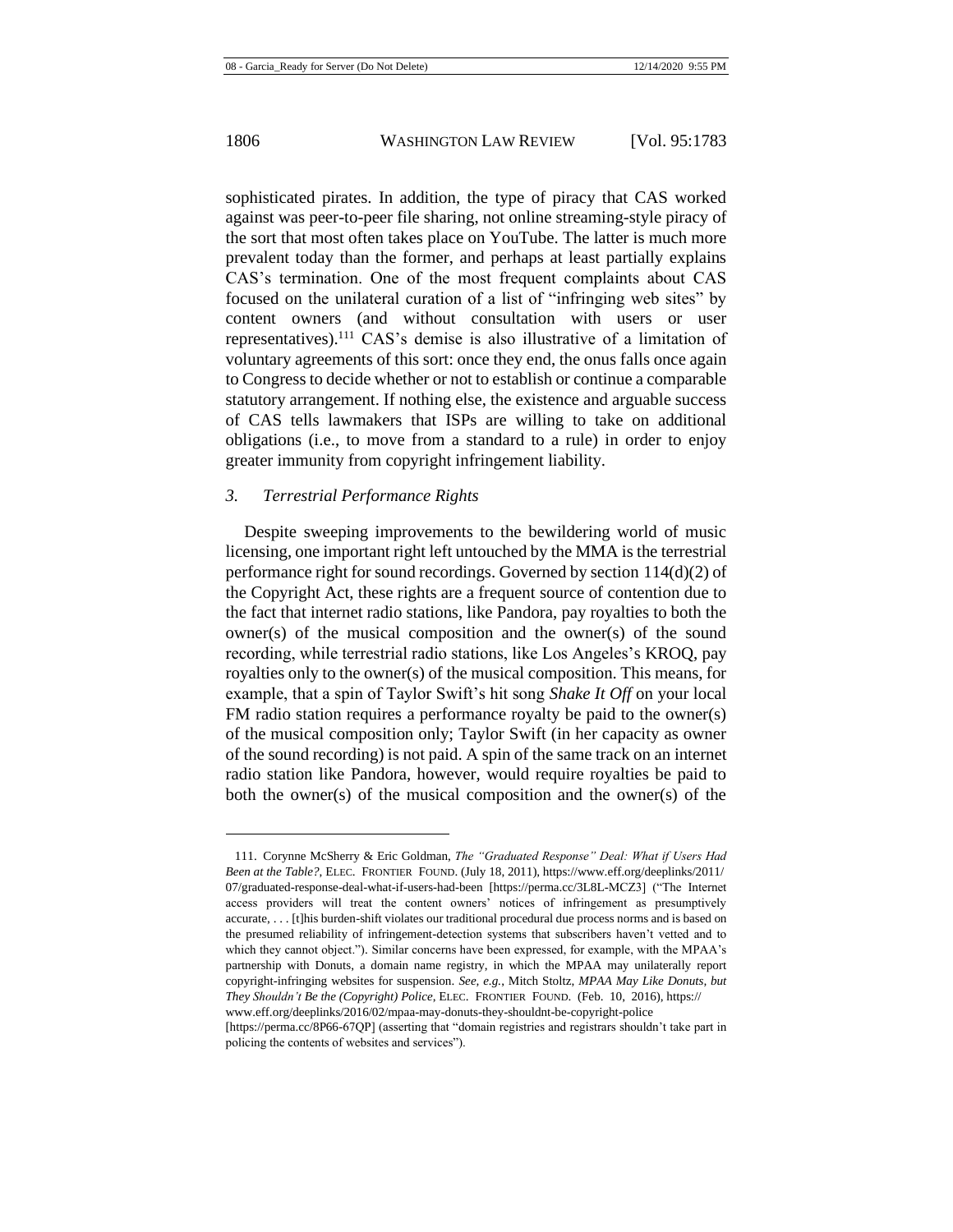sound recording.<sup>112</sup>

The disparity in royalties paid between digital and terrestrial performance of sound recordings has long been a point of contention between the sound recording and broadcast industries, and will continue to be under the MMA. Broadcasters have traditionally resisted paying a performance royalty for sound recordings on the basis that their programming provides a valuable promotional service to recording  $artists$ <sup>113</sup>. In an effort to protect the terrestrial performance royalties to which they are entitled, music publishers (the traditional owners of musical compositions) have traditionally sided with broadcasters on this,  $114$  even justifying the disparity by pointing to the fact that sound recordings are paid at a higher rate on the digital side.<sup>115</sup>

As a statutory license, section  $114(d)(2)$  is a quintessential liability rule that sets a statutory rate for digital public performance of sound recordings. The rate is set by the CRB in five-year increments.<sup>116</sup> Unlike the mandatory statutory licenses governing many industries—such as broadcast cable and satellite—section  $114(e)(1)$  of the Copyright Act specifically contemplates an opt-out for licensors and licensees by

<sup>112.</sup> *See* 17 U.S.C. § 106(6) (granting an exclusive right, "in the case of sound recordings, to perform the copyrighted work publicly by means of a *digital* audio transmission" (emphasis added)). To further complicate matters, a spin of the same song on a so-called "preexisting satellite radio station," like Sirius XM, also requires royalties be paid to both the owner(s) of the musical composition and the owner(s) of the sound recording, only here, the rate paid to the owner(s) of the sound recording are significantly lower (while the composition rate remains the same).

<sup>113.</sup> The existence of payola—the controversial (and sometimes illegal) phenomenon of record labels paying radio stations to play their music—arguably supports their claims, though there's no reason to understand digital radio as not providing this same (or perhaps even greater) promotional value, particularly given digital radio's ability to track listening habits. *See, e.g.*, *Payola Probe Settled for \$12 Million*, CBS NEWS (May 11, 2006, 5:22 PM), https://www.cbsnews.com/news/payolaprobe-settled-for-12-million/ [https://perma.cc/WJD8-HLNY] (quoting then-New York State Attorney General Eliot Spitzer as finding that "UMG has illegally provided radio stations with financial benefits to obtain airplay and boost the chart position of its songs").

<sup>114.</sup> *See* John R. Kettle III, *Dancing to the Beat of a Different Drummer: Global Harmonization and the Need for Congress to Get in Step with a Full Public Performance Right for Sound Recordings*, 12 FORDHAM INTELL. PROP. MEDIA & ENT. L.J. 1041, 1053 (2000). Kettle discusses the National Association of Broadcaster's (the NAB's) opposition to extending a terrestrial performance right for sound recordings and notes that "[j]oining the NAB's position against a full public performance right for sound recordings are songwriters, music publishers, and performing rights societies. They claim it is the songwriter and music publisher who will lose a substantial portion of income." *Id.*

<sup>115.</sup> *See, e.g.*, *In re* Pandora Media, Inc., 6 F. Supp. 3d 317, 334 (S.D.N.Y. 2014) (testimony of Martin Bandier) (declaring "[w]e were struck by the vast disparity between what the record companies received from digital music services for the sound recording rights that they conveyed and what was paid for the [musical composition] performance right"), *aff'd sub nom.* Pandora Media, Inc. v. Am. Soc'y of Composers, Authors & Publishers, 785 F.3d 73 (2d Cir. 2015).

<sup>116.</sup> 17 U.S.C. § 804(b)(1) ("Any change in royalty rates made under this chapter . . . may be reconsidered in the year 2015, and each fifth calendar year thereafter."). By default, section 114(d)(2) also sets a statutory rate of zero for the terrestrial public performance of sound recordings.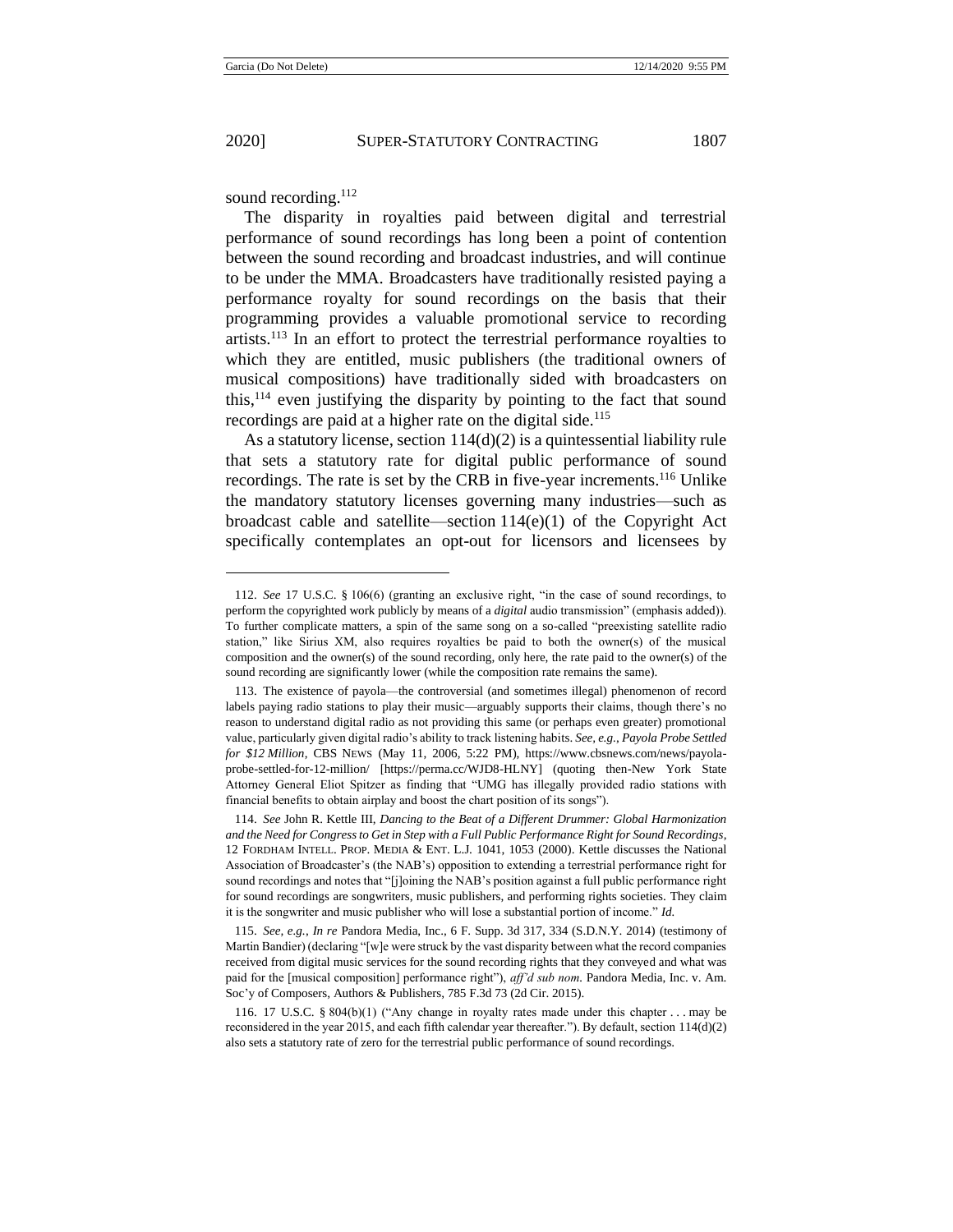authorizing "copyright owners of sound recordings" and "any entities performing sound recordings" to alternately "negotiate and agree upon the royalty rates and license terms and conditions for the performance of such sound recordings and the proportionate division of fees paid among copyright owners, and may designate common agents on a nonexclusive basis to negotiate, agree to, pay, or receive payments."<sup>117</sup>

<span id="page-26-0"></span>A private deal struck in June 2012 between recording artist Taylor Swift's former record label, Big Machine, and media conglomerate Clear Channel Communications,<sup>118</sup> circumvents the statutory section 114 license in favor of an agreement that effectively establishes a terrestrial performance right for sound recordings—i.e., a liability right—where one does not exist in the statute.<sup>119</sup> In the deal, the parties agree to a lower royalty rate for digital performance in exchange for, among other things, $120$  the establishment of a new, terrestrial performance right for Swift's sound recordings. In other words, in exchange for a lower-than-statutory royalty rate on the digital side, Clear Channel agreed to recognize, and pay royalties on, a terrestrial performance right for Swift's recordings. On the digital side, the parties agreed to a performance royalty to be calculated as a share of revenue, thereby circumventing section 114—and with it, the collective rights organization Sound Exchange—altogether.<sup>121</sup>

In so doing, the parties establish a new liability rule—a terrestrial performance right—that sets, ex ante, a negotiated rate for use of Swift's recordings in Clear Channel's programming. This sets Clear Channel up to internalize what would otherwise be an externality resulting from its gratis use of the recordings (and borne by the owner thereof). The deal might also be characterized as a form of "self-help"—another remedy traditionally associated with property rights—on the part of Swift: where the Copyright Act failed to afford her a property entitlement in her sound

<sup>117.</sup> *Id.* § 114(e)(1).

<sup>118.</sup> Clear Channel Communications rebranded itself as iHeartMedia in late 2016. *Clear Channel Becomes iHeartMedia*, IHEARTMEDIA (Sept. 16, 2014), https://www.iheartmedia.com/press/clearchannel-becomes-iheartmedia [https://perma.cc/5J24-DH7K]. For simplicity and consistency, I continue to use "Clear Channel" here.

<sup>119.</sup> To the extent that the non-existence of a terrestrial performance royalty in the statute can be seen as a "zero-price" license, the deal between Clear Channel and Big Machine could be viewed as contracting for a higher liability rule price.

<sup>120.</sup> One additional benefit for Clear Channel was the guarantee of exclusives from Swift, thereby giving the media company an advantage over its competitors. Ed Christman, *Exclusive: Clear Channel, Big Machine Strike Deal to Pay Sound-Recording Performance Royalties to Label, Artists*, BILLBOARD (June 5, 2012), https://www.billboard.com/articles/business/1094776/exclusive-clearchannel-big-machine-strike-deal-to-pay-sound-recording [https://perma.cc/359T-FX5D].

<sup>121.</sup> For a full discussion of the implications of this circumvention, see Kristelia A. García, *Private Copyright Reform*, 20 MICH. TELECOMMS. & TECH. L. REV. 1, 31–38 (2013).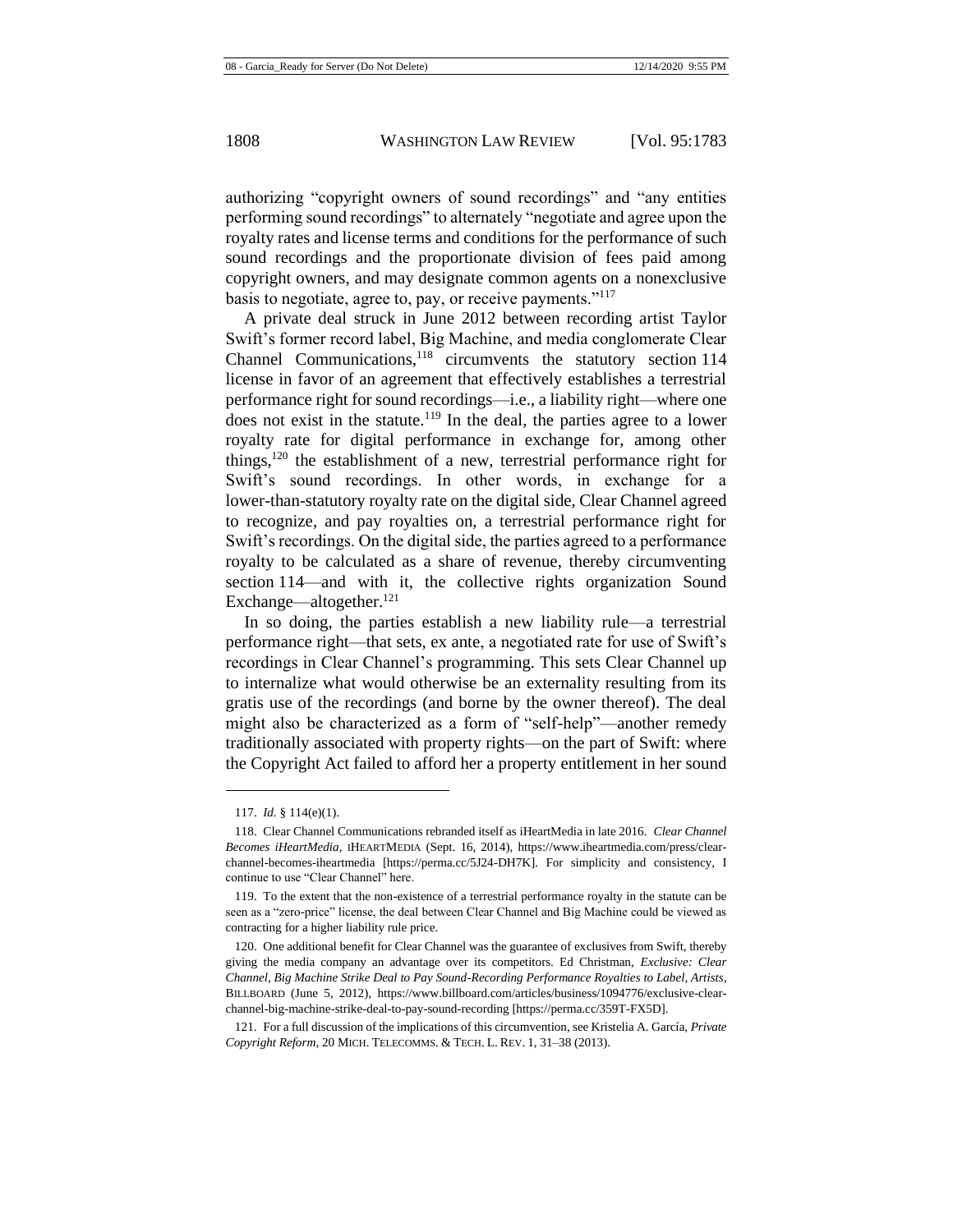recordings vis-à-vis broadcasters, she got it for herself. One framing might even view the statute's refusal to grant a terrestrial performance right as a sort of regulatory taking from the owner of the sound recording.

Finally, and perhaps most interesting of all, the deal reached between Big Machine and Clear Channel was not costless—lawyers were engaged, and time and money were spent. This is in stark contrast to the near costless use of the statutory license. In other words, the parties agreed to and did—incur significantly higher transaction costs in order to get this deal done. As in the case of Content ID, this suggests that transaction costs may no longer have the same prohibitive effect they once had.

The private deal brings several advantages over the statutory regime. First, the shift from a per-play rate to a revenue share better aligns incentives between broadcasters and record labels. Under the statutory per-play regime, broadcasters are encouraged to minimize costs by playing less music.<sup>122</sup> In contrast, a revenue share may encourage the playing of more music, since additional plays don't cost more, and may attract more listeners (and so more ad revenue), resulting in more money for both parties. Relatedly, the deal encourages cooperation between parties whose businesses are interdependent. A copacetic working relationship can lead to content exclusives, more listeners, and more revenue for both parties. The move to a revenue share model also improves predictability. According to Clear Channel CEO, Bob Pittman,

I can't build a business space based on paying money for every time I play a song, but I can build a business by saying I will give a percentage of revenue that I bring in. . . . What we are really trying to do is come up with a predictable model.<sup>123</sup>

From Big Machine's perspective, the recognition of a terrestrial performance right marks a significant improvement in perceived control over the performance of its intellectual property over terrestrial airwaves (control that is perceived as nonexistent under the statute). In exchange for this perceived control, the label is willing to accept *less money* than the statute entitles it to on the digital side. This is particularly significant given both parties' recognition of the rise in digital revenues, and concomitant fall in terrestrial revenues.

Despite these advantages, the deal between Big Machine and Clear Channel introduces several concerns. Most directly, in its circumvention of the statutory license, the deal also circumvents statutory payments to third parties; namely, to session musicians and back-up singers as

<sup>122.</sup> *See, e.g.*, Christman, *supra* note [120](#page-26-0) (quoting Clear Channel CEO Bill Pittman as saying of the status quo: "I don't want to try and guess how much advertising I can sell It encourages us to try and play as little music as possible").

<sup>123.</sup> *See id.*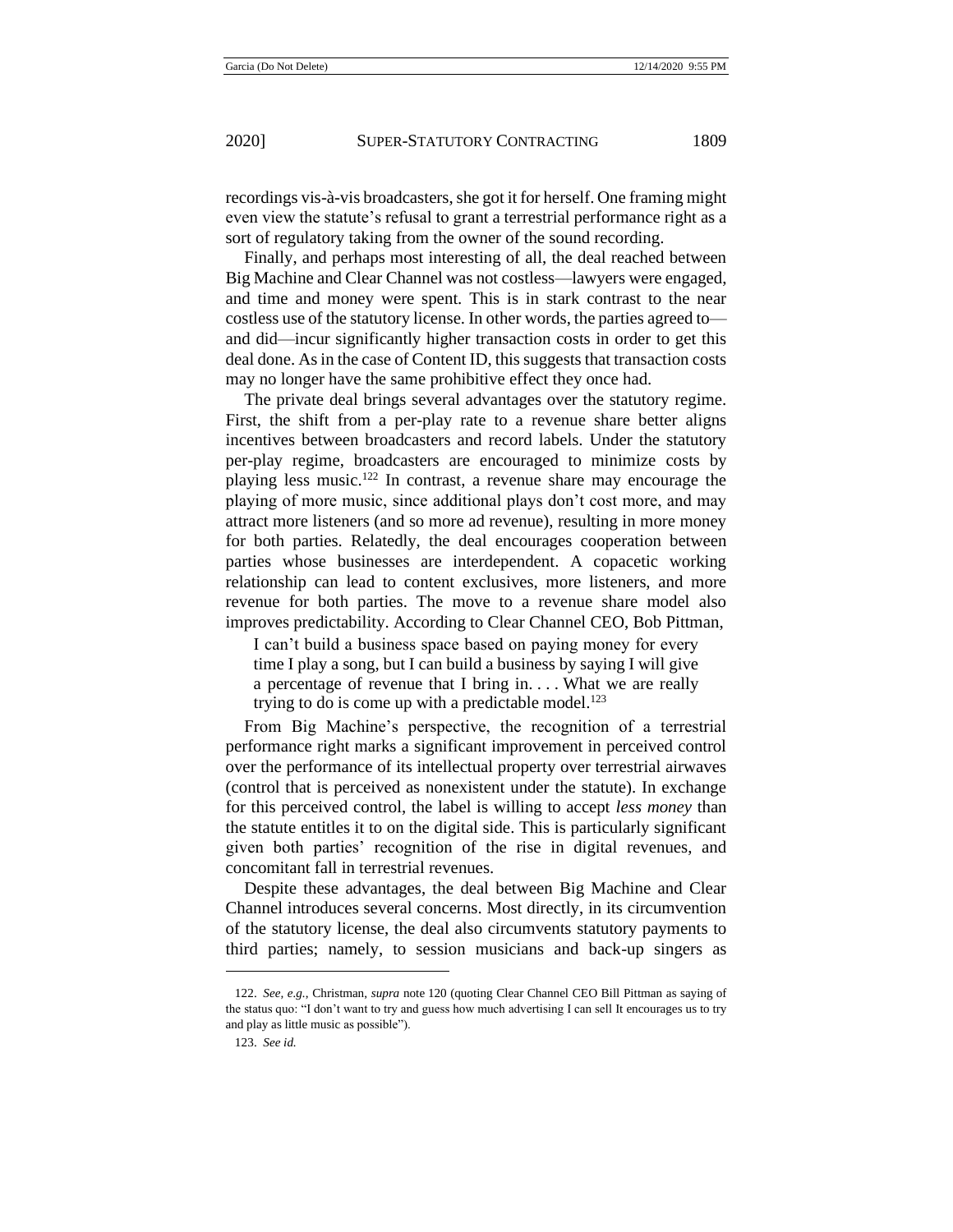provided for in section  $114(g)$  of the Copyright Act.<sup>124</sup> Congress explicitly intended to protect these parties<sup>125</sup>—referred to collectively in the statute as "performers"—but those protections are unilaterally removed as a result of circumventing the statutory license. Performers aren't the only ones losing out in the deal; SoundExchange also loses its administrative fee for royalties collected and distributed under the statute. As other entities move to follow in Swift and Clear Channel's footsteps,<sup>126</sup> this collective reduction in fees could negatively impact SoundExchange's ability to best serve its remaining members, while also setting a new industry norm unattainable by smaller, less powerful entities.

#### *4. UppstArt*

A new application called UppstArt uses blockchain technology to enable visual artists to track art they sell so that if and when it is later resold, they are able to enforce a so-called "resale royalty"<sup>127</sup>—i.e., a mandatory payment at a predetermined price made by a subsequent purchaser to the artist who created the work. This royalty is paid in addition to whatever price the subsequent purchaser pays to the seller of the work, thereby contracting around the first sale doctrine.<sup>128</sup> Notably,

<sup>124. 17</sup> U.S.C. § 114(g)(2) specifies the following distribution of royalties: 50% of receipts shall be paid to the copyright owner; 2.5% of receipts shall be deposited in an escrow account for distribution to non-featured musicians; 2.5% of receipts shall be deposited in an escrow account for non-featured vocalists; and 45% of receipts shall be paid, on a per sound recording basis, to the featured recording artist on the sound recording.

<sup>125.</sup> H.R. REP. NO. 104-274, at 23–24 (1995) ("Performers . . . receive their compensation for the performance from the rightsholder on a contractual basis. The Committee intends the language of section 114(g) to ensure that a fair share of the digital sound recording performance royalties goes to the performers according to the terms of their contracts.").

<sup>126.</sup> To date, parties have entered into a handful of similar agreements. *See, e.g.*, Glenn Peoples, *Big Machine Label Group Signs Terrestrial Royalties Deal with Entercom*, BILLBOARD BUS. (Sept. 20, 2012), http://www.billboard.biz/bbbiz/industry/record-labels/big-machine-label-group-signsterrestrial-1007954192.story#mjSF3atSRlbIYMil.99 [https://perma.cc/T5K6-VAGY] (describing the Big Machine-Entercom deal and quoting Entercom President and CEO David Field as calling the deal "a bold step forward to align our interests with those of Big Machine and their artists"); Dan Rys, *Clear Channel Inks Second Radio Royalties Label Deal, This Time with Glassnote*, BILLBOARD BUS. (Sept. 27, 2012), http://www.billboard.biz/bbbiz/industry/radio/clear-channel-inkssecond-radioroyalties-1007962302.story [https://perma.cc/AFG7-9HQQ] (describing the Clear Channel-

Glassnote deal and quoting Glassnote Founder and CEO Daniel Glass, who described the deal as a "partnership [that] aligns our business interests more closely with Clear Channel"); Ed Christman, *Big Machine Cuts Deal With Beasley Broadcasting to Share 'Certain' Revenue*, BILLBOARD BUS. (Feb. 5, 2013), https://www.billboard.com/articles/business/1537936/big-machine-cuts-deal-withbeasley-broadcasting-to [https://perma.cc/359T-FX5D] (describing a deal "which will bring terrestrial performance royalties to its artists in exchange for more predictable rates for its digital broadcasting").

<sup>127.</sup> UPPSTART, https://uppstart.io/ (last visited Jan. 11, 2020).

<sup>128.</sup> 17 U.S.C. § 109(a).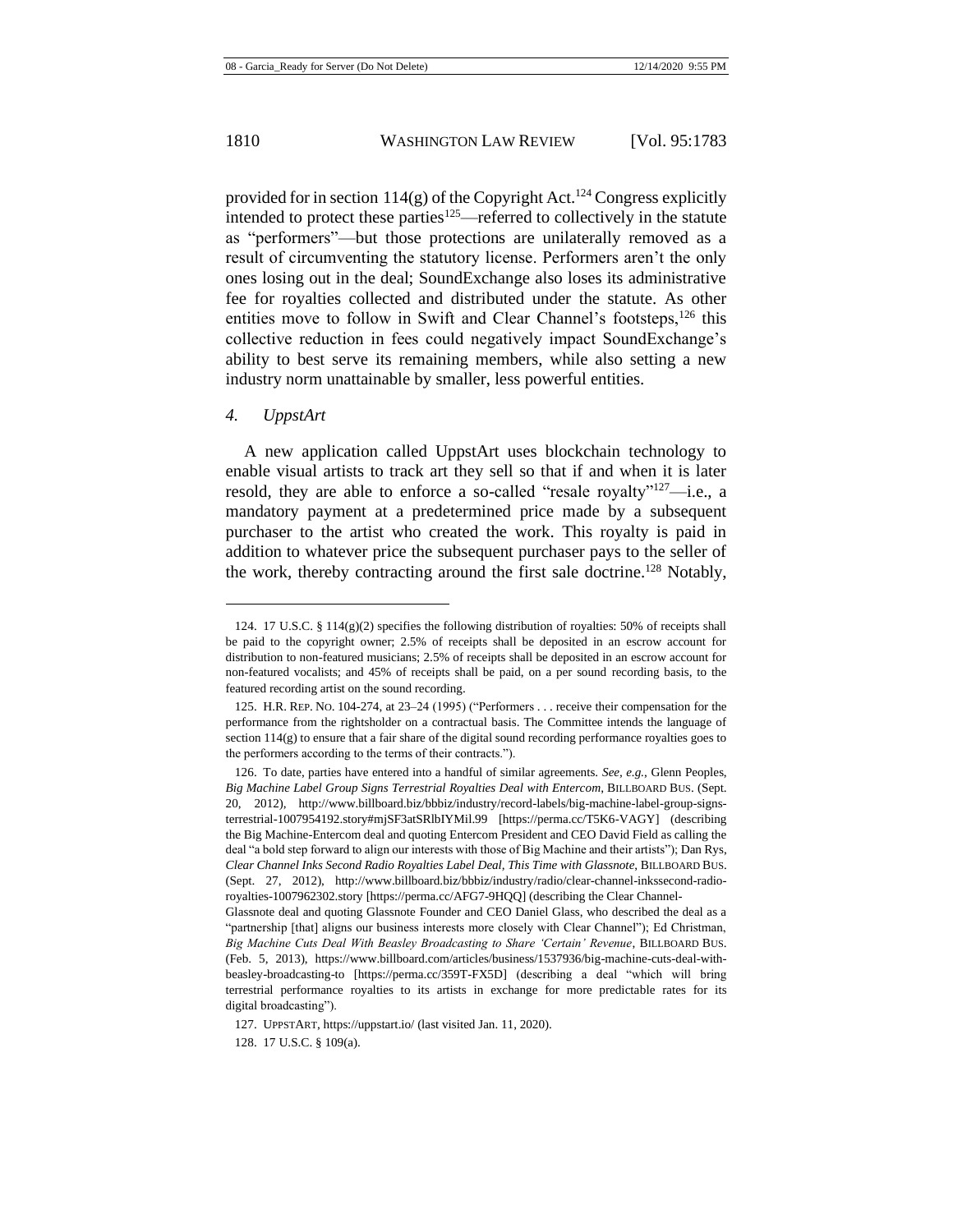the first sale doctrine terminates an IP owner's perceived control over their work after the initial sales transaction. UppstArt takes that perception of control back, and retains it with the artist.

UppstArt works by issuing a "digital certificate of authenticity" to participating works of art. Upon initial sale, the digital certificate records and preserves information about a work's authorship and price history. When a work is later resold, the digital certificate goes with it, and the artist is automatically paid a resale royalty.<sup>129</sup> In other words, a subsequent purchaser agrees to terms of sale that include a resale royalty and the app then automatically enforces this term.

To be clear, UppstArt aims to enforce a right to payment (for the resale of a copyrighted work) that does not exist under the law. Indeed, the notion of resale royalties has been repeatedly considered and explicitly rejected by the legislature.<sup>130</sup> This is so despite a report from the Copyright Office urging their passage,<sup>131</sup> and despite the existence of an equivalent *droit de suite* in the European Union.<sup>132</sup>

Under current law, section 109 of the Copyright Act—commonly referred to as the First Sale Doctrine—terminates a copyright holder's ownership rights at the point of first sale.<sup>133</sup> This means that "the owner of a particular copy or phonorecord lawfully made under this title, or any person authorized by such owner, is entitled, without the authority of the copyright owner, to sell or otherwise dispose of the possession of that copy or phonorecord."<sup>134</sup> Thus, sellers and buyers who use the UppstArt app to recognize and enforce a resale royalty are contracting into a liability rule with a higher price.

The primary argument in favor of a resale royalty is that the right is

<sup>129.</sup> *UppstArt Pays Resale Royalties to Emerging Artists with Blockchain Technology*, PR NEWSWIRE (July 24, 2018), https://www.prnewswire.com/news-releases/uppstart-app-pays-resaleroyalties-to-emerging-artists-with-blockchain-technology-300685396.html [https://perma.cc/QR5H-66MU].

<sup>130.</sup> American Royalties Too (ART) Act of 2015, H.R. 1881, 114th Cong.; Equity for Visual Artists Act of 2011, H.R. 3688, 112th Cong.; Visual Artists Rights Act of 1987, H.R. 3221, 100th Cong.; The Visual Artists Rights Amendment of 1986, S. 2796, 99th Cong.; and The Visual Artists' Residual Rights Act of 1978, H.R. 11403, 95th Cong. Most recently, the Ninth Circuit Court of Appeals struck down California's Resale Royalty Act—legislation that allowed artists to collect 5% of all secondary market sales of their work conducted either in California or by a California-based company—as an unconstitutional violation of the Dormant Commerce Clause. Close v. Sotheby's, 894 F.3d 1061, 1067 (9th Cir. 2018).

<sup>131.</sup> U.S. COPYRIGHT OFF., RESALE ROYALTIES: AN UPDATED ANALYSIS (2013), https://www.copyright.gov/docs/resaleroyalty/usco-resaleroyalty.pdf [https://perma.cc/2LR5- LKLP].

<sup>132.</sup> Council Directive 2001/84, art. 1, 2001 O.J. (L 272) 32, 32 (EC).

<sup>133.</sup> 17 U.S.C. § 109(a).

<sup>134.</sup> *Id.*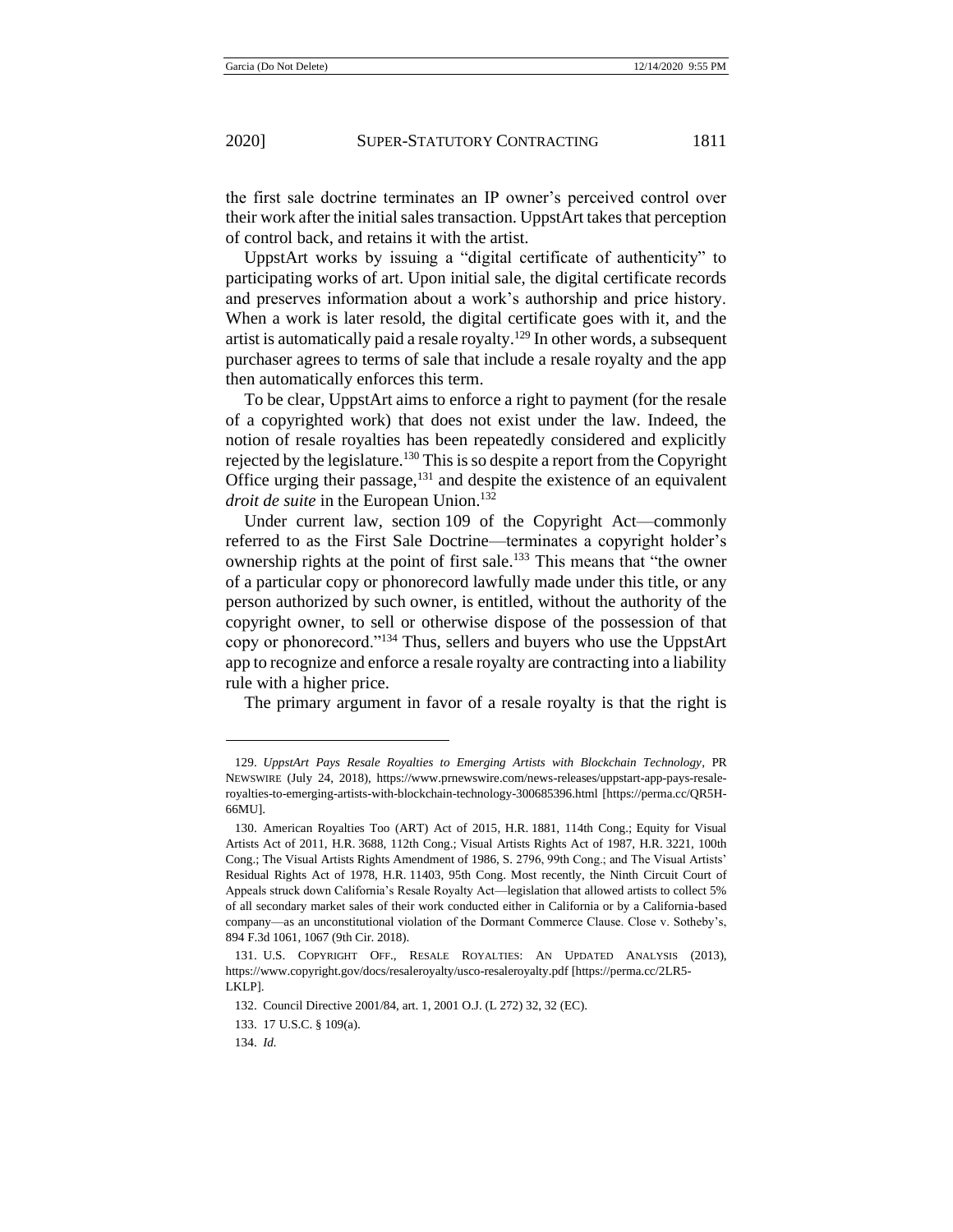generative of more artwork (a purported goal of copyright). There is some evidence from the UK suggesting that this is true. In 2006, the UK passed the Artist Resale Right (ARR) regime. The ARR implements resale royalties on a sliding scale (based on the sale price of the work). In the first twelve years following the ARR's passage, DACS, a non-profit visual artists' rights management organization, distributed over £65 million to more than 5,000 artists, over half of which sold their works in the lower end of the price range (suggesting these royalties don't just benefit wealthy artists).<sup>135</sup> Some in favor of resale royalties view them as necessary to right an imbalance of power (and with it, wealth) between artists, and galleries and auctioneers: "Such measures protect artists against speculators and dealers who can make millions as works appreciate in value without giving a cent back to the artists who made them."<sup>136</sup>

<span id="page-30-0"></span>The US reticence toward adoption of a resale royalty has been lauded by commentators who see it as a coup for elite artists (and their estates) at the cost of developing artists.<sup>137</sup> Concern has also been expressed about rights accretion, or the tendency for risk adverse licensees to "over license" uses (like resale) for which no such permission or payment is required.<sup>138</sup> The introduction of a resale right might also be criticized as potentially establishing an industry norm that exceeds the statute's protections. Indeed, many of the examples in this Part might be characterized as private parties facing legal uncertainty who are "paying" to avoid the risk of litigation.

<sup>135.</sup> Mark Waugh, *We Owe Artists the Crucial Income Resale Royalties Provide*, ARTSY (Aug. 8, 2018, 5:15 PM), https://www.artsy.net/article/artsy-editorial-owe-artists-crucial-income-resaleroyalties-provide [https://perma.cc/CL55-K5BW].

<sup>136.</sup> Nate Freeman, *A U.S. Court of Appeals Judge Has Struck Down the Final Effort to Have Artists Receive Royalties When Their Work Is Resold*, ARTSY (July 10, 2018, 1:12 PM), https://www.artsy.net/news/artsy-editorial-court-appeals-judge-struck-final-effort-artists-receiveroyalties-work-resold [https://perma.cc/73F5-MWKH].

<sup>137.</sup> Christopher Sprigman & Guy Rub, *Resale Royalties Would Hurt Emerging Artists*, ARTSY (Aug. 8, 2018, 5:00 PM), https://www.artsy.net/article/artsy-editorial-resale-royalties-hurt-emergingartists [https://perma.cc/Z7SU-G2JB] (arguing that "[r]esale royalties take real money from the entire art world, including young and struggling artists, and transfer most of it to a tiny group of famous and rich super-artists").

<sup>138.</sup> *See, e.g.*, James Gibson, *Risk Aversion and Rights Accretion in Intellectual Property Law*, 116 YALE L.J. 882, 885 (2007) (noting that "the combination of ambiguous doctrine and risk-averse licensing will, over time, cause entitlements to grow and public privilege to shrink").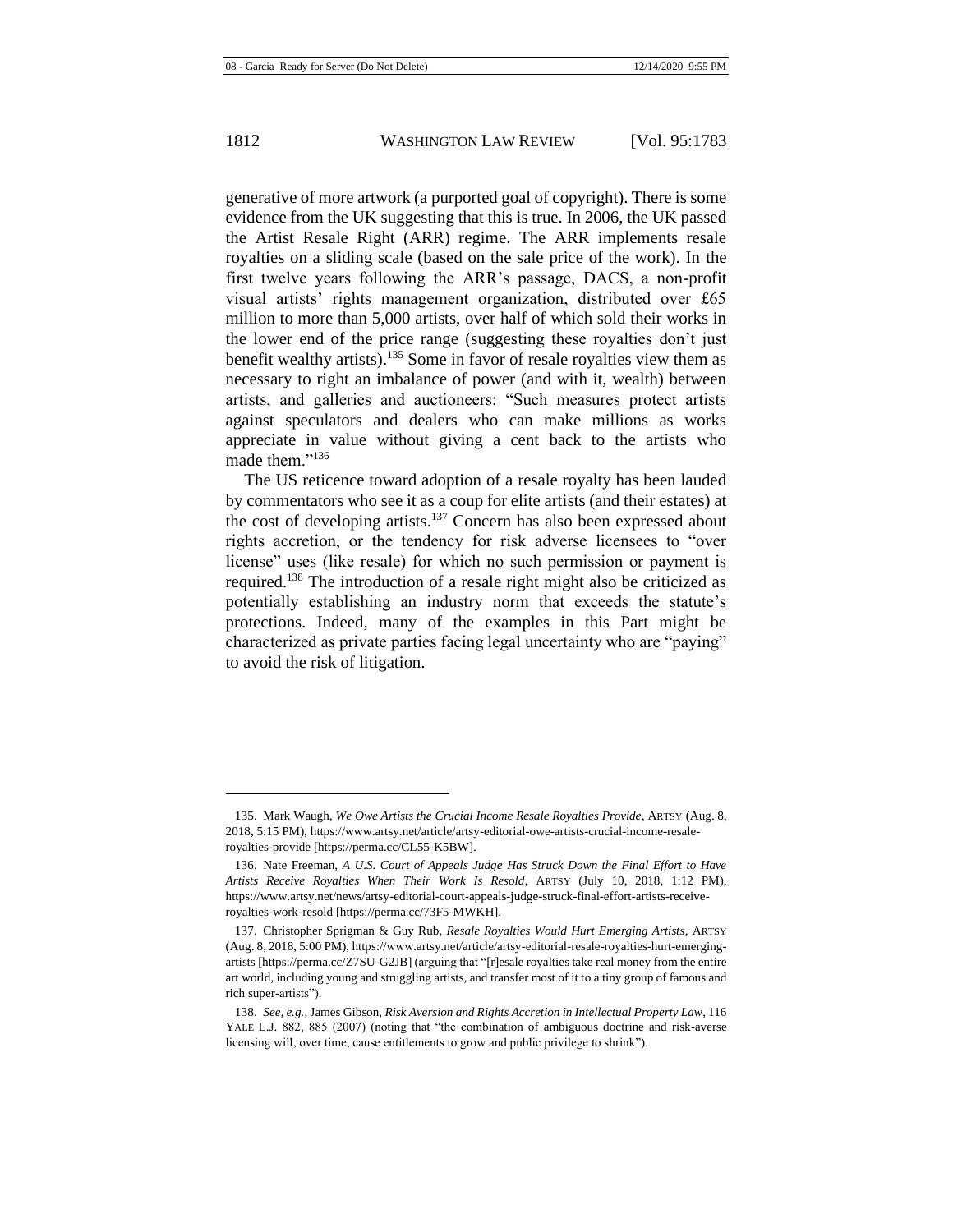## *B. Voluntary Agreements that Explicitly Reject a Collective Rights Organization*

#### *1. Partial Withdrawal of Digital Public Performance Rights*

Under the current copyright regime, there is no compulsory license for the public performance of musical compositions. In the absence of an intermediary, this would require a content owner and prospective licensee to negotiate and agree to terms ex ante. In an analog world, individual negotiations around the public performance of musical compositions have been viewed as largely impractical. There is simply no reasonable means for even the most sophisticated content owner to monitor every café, bar and sports arena across the country for specific instances of its copyrighted works being played. For this reason, public performance rights for musical compositions have traditionally been handled by CROs.

ASCAP is one of the largest collectives for public performance rights—commonly referred to as performance rights organizations (or PROs). It is a non-profit organization that licenses, and collects royalties for, the public performance of its members' musical compositions. Like other PROs, ASCAP offers prospective licensees various licensing configurations, including the popular "blanket license," which entitles a licensee to use any and all works in ASCAP's catalog. Without ASCAP and its blanket license, the transaction costs for, say, a restaurant hoping to play a mix of contemporary background music, might be hopelessly prohibitive.

In many ways, collectives like ASCAP effectively function like liability rules for their members, who—until recently—relinquished their ability to exclude prospective licensees from using their content by opting into the collective. This is precisely what Merges was referring to with the phrase "contracting into liability rules": "initially higher transaction costs of property rule entitlements [such as those given to owners of musical compositions] actually serve a benign purpose: they lead individual [intellectual property rights] holders to form CROs [like ASCAP]."<sup>139</sup>

In other words, the CRO substitutes for a compulsory license, only instead of the compulsory rate being set by the legislature, it is set by the collective. In theory, this should result in better-tailored rate-setting since the entity setting the rate—in this case, ASCAP—is ostensibly an "expert."<sup>140</sup> In early 2014, something happened to suggest that this hypothesis may no longer hold: two of the country's three major music

<sup>139.</sup> Merges, *supra* note [1,](#page-2-0) at 1296.

<sup>140.</sup> *See id.* at 1295 (noting "two distinct advantages of CROs: expert tailoring and reduced political economy problems").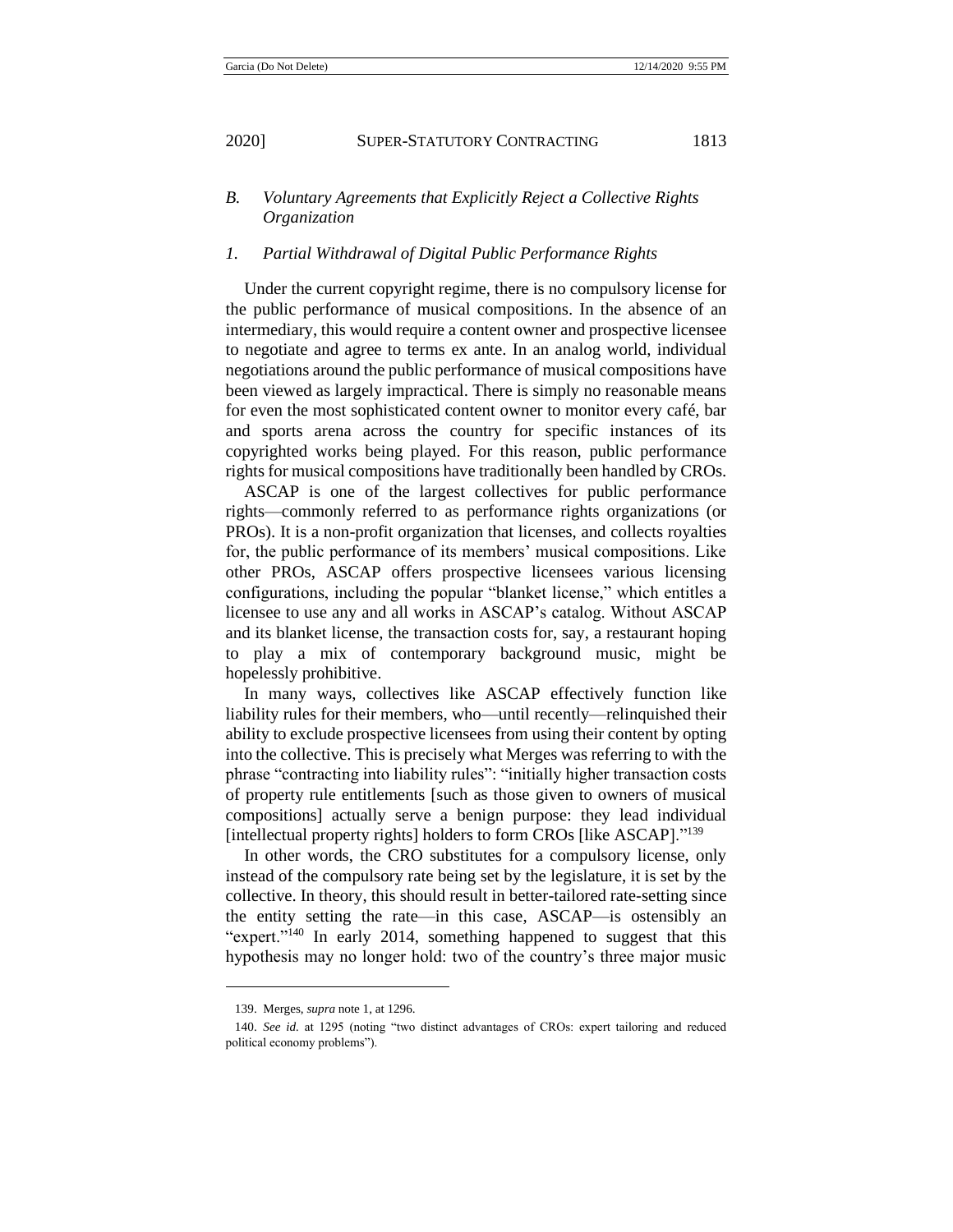publishers sought to withdraw their digital (but not analog) performance rights from ASCAP in order to negotiate a higher rate directly with prospective licensees.<sup>141</sup>

<span id="page-32-0"></span>In doing so, these rights owners effectively rejected the CRO's liability regime, and instead "reclaimed" their property rights under section 106, putting digital licensees on notice that ex ante negotiation is now required. From the music publishers' perspective, this partial withdrawal of rights from ASCAP offered several efficiency advantages: In an analog world, the transaction costs involved in monitoring many thousand physical locations are prohibitive. In a digital world, where plays of a particular track are easily and readily tracked, the transaction costs are significantly diminished. There is even a cost savings—ASCAP's administrative fee resulting from the publishers handling their own digital performance licensing. Most importantly, the negotiated rate achieved by the publishers was 25% higher than that dictated by ASCAP.<sup>142</sup> And unlike ASCAP, which operates under a consent decree requiring it to license its catalog to all similarly-situated licensees at the same rate, $143$  individual music publishers who have withdrawn now control their own catalogs, and can collect any price the market will bear.

The major music publishers' rejection of ASCAP introduces some concerns. Because only large, powerful publishers had the bargaining power to demand direct negotiation, their withdrawal from ASCAP left smaller, less powerful rights owners holding the bag: with reduced administrative fees coming in, but steady overhead costs (as most of those costs come from analog enforcement), fewer members must now pay more for less. Indeed, without the major publishers' content, ASCAPs bargaining power vis-à-vis prospective licensees—i.e., the appeal of its "blanket license"—is greatly diminished. In this way, adverse selection decreases the efficiency and efficacy of the abandoned collective.

Another concern is the potential for the privately negotiated rate to be misrepresented as a "market rate." This is particularly concerning in an industry like music publishing where collectives have always dominated and so no true "market" exists. Finally, collectives like ASCAP ensure access to content for all prospective licensees willing to pay the stated rate

<sup>141.</sup> For a full history of this move, including the controversy surrounding it and eventual outcome, see Kristelia A. García, *Facilitating Competition by Remedial Regulation*, 31 BERKELEY TECH. L.J. 183 (2016).

<sup>142.</sup> *See In re* Pandora Media, Inc., 6 F. Supp. 3d 317, 346 (S.D.N.Y. 2014), *aff'd sub nom.* Pandora Media, Inc. v. ASCAP, 785 F.3d 73 (2d Cir. 2015). Due to various findings amounting, effectively, to tacit collusion and parallel pricing, the rate ultimately allowed by the rate court was lower than initially negotiated, but still higher than the ASCAP rate. García, *supra* not[e 141,](#page-32-0) at 203–06.

<sup>143.</sup> *See Pandora Media, Inc.*, 6 F. Supp. 3d at 339.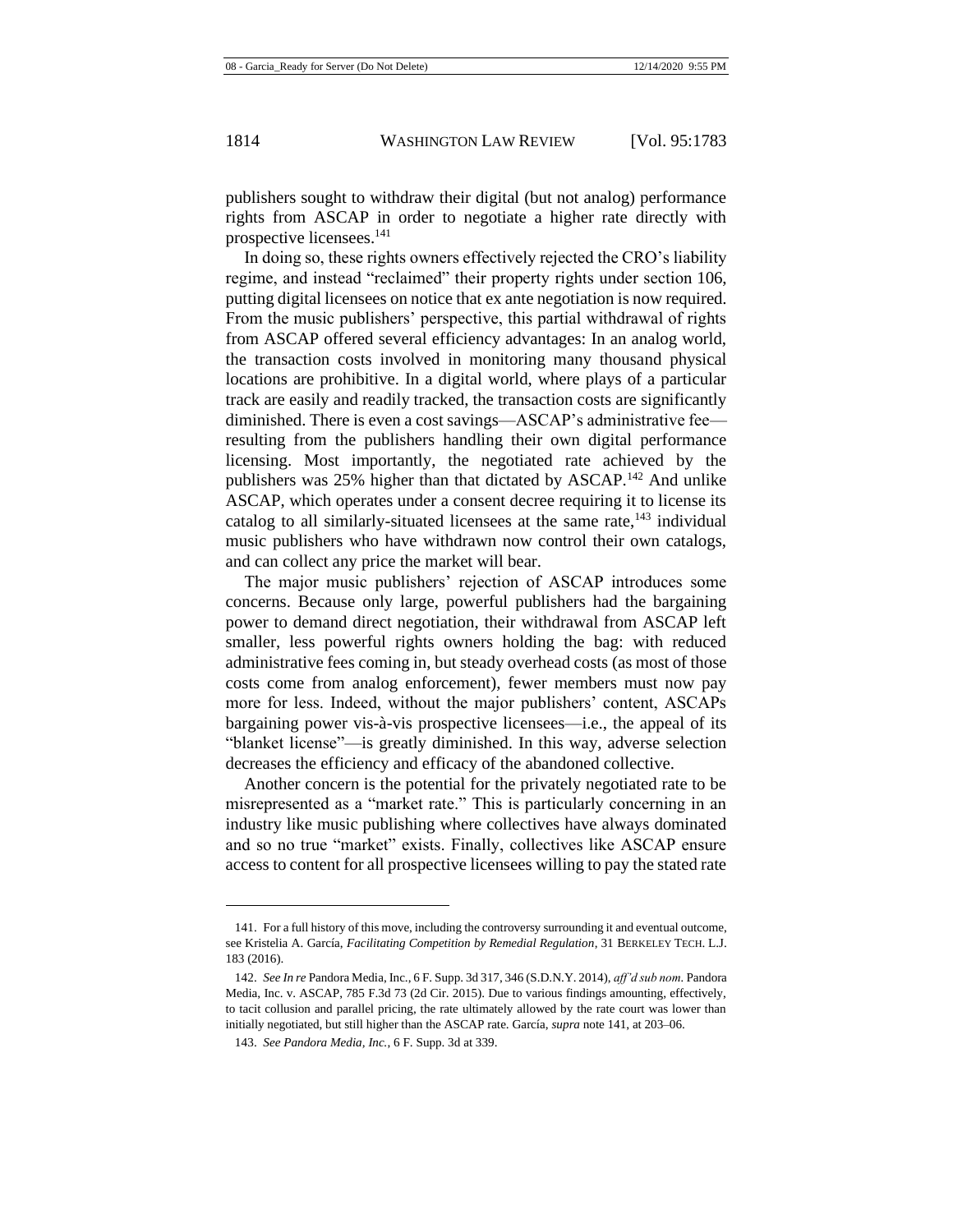and to comply with the stated licensing terms. In ASCAP's case, this is enforced by consent decree.<sup>144</sup> The consent decree under which ASCAP operates does not permit it to extend a license to one internet radio service but not another. Private licensing, of course, makes no such guarantees. In a highly-consolidated market like music publishing, this opens the door for anticompetitive behavior.<sup>145</sup>

### *2. Pandora and SoundExchange*

Section  $114(d)(2)$  of the Copyright Act establishes a compulsory license for the digital public performance of sound recordings.<sup>146</sup> That compulsory license is administered by a collective known as SoundExchange. Like other CROs, SoundExchange works by encouraging owners of sound recordings to claim/register their works with the collective, which then begins collecting and administering royalties in exchange for an administrative fee.<sup>147</sup> Like many compulsory licenses in copyright, the section  $114(d)(2)$  license is circumventable, meaning that prospective licensors and licensees reserve the right to bypass the statutory option and instead to negotiate a private licensing deal.

In early 2018, with the backdrop of a poorly-tailored liability rule in section 114(d)(2), Pandora opted for circumvention and negotiation with fifty different major and independent record labels.<sup>148</sup> Specifically, they opted out of the section  $114(d)(2)$  license with respect to two out of three tiers on which the service operates. Tier 1 is Pandora's ad-supported (i.e., free) radio service; Tier 2 is its subscription radio service (called Pandora Plus); and Tier 3 is its new, fully-interactive subscription streaming service (called Pandora Premium). Pandora currently uses the statutory license only for Tier 1 (the service's lowest-grossing platform).<sup>149</sup>

As with the Big Machine-Clear Channel deal, here we see Pandora forego the cost-saving compulsory license to instead explicitly recognize the labels' property rule protections in their content. While the agreement is not publicly available, we can assume that it offers a predictable set of

<sup>144.</sup> United States v. ASCAP, No. 41-1395, 2001 WL 1589999, at \*4 (S.D.N.Y. June 11, 2001).

<sup>145.</sup> *See* García, *supra* note [141,](#page-32-0) at 218.

<sup>146.</sup> 17 U.S.C. § 114(d)(2).

<sup>147.</sup> *See About Digital Royalties*, SOUNDEXCHANGE, https://www.soundexchange.com/artistcopyright-owner/digital-royalties/ [https://perma.cc/R5HM-EYXR].

<sup>148.</sup> *See* Lennon Cihak, *Pandora Moves to Direct Deal with Labels, SoundExchange's Payouts Plunge 26.2%*, DIGIT. MUSIC NEWS (Mar. 18, 2018), https://www.digitalmusicnews.com/2018/03/ 18/pandora-moves-direct-deal-labels-soundexchanges-payouts-plunge-26-2/ [https://perma.cc/ Q6XQ-XWC9].

<sup>149.</sup> *Id.*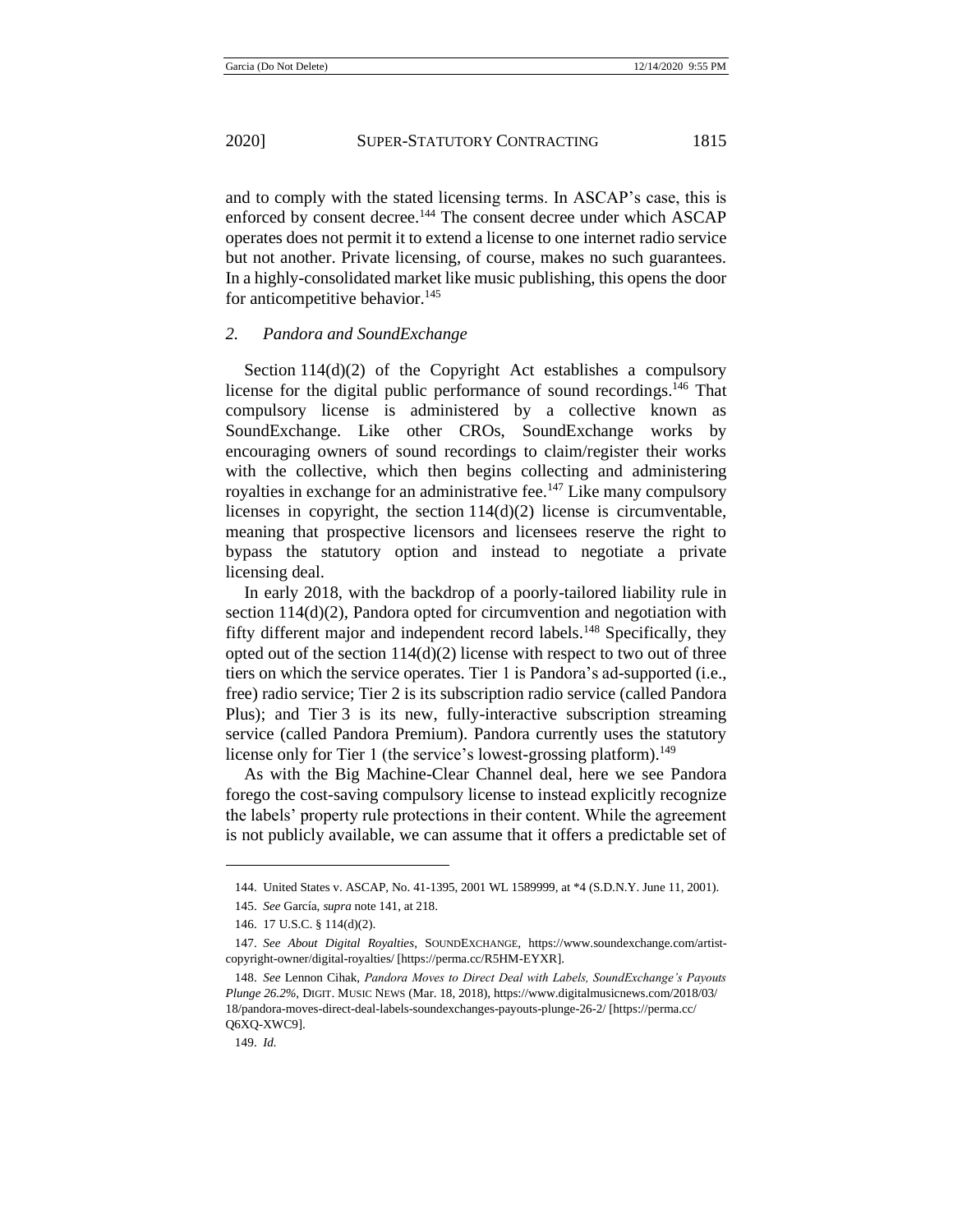advantages: a known rate not subject to periodic adjustment; an administrative fee savings; and the opportunity for a better-aligned relationship between content owners and platform. For the content owners, we see the same reclaiming of perceived control over their property and its licensure.

The deals also present a now predictable set of concerns often seen upon withdrawal from a CRO, including the possibility of adverse selection (as smaller competitors are unlikely to strike similar deals), and the eventual setting of an industry norm based on a rate that might be misrepresentative of the market. Perhaps most concerning is the fact that—as with the circumvention seen in the case of terrestrial performance rights—third parties' rights may be negatively affected. Specifically, artists themselves are only paid directly when paid through SoundExchange (which now handles only Pandora's Tier 1 pay-outs). Whether, and what, they might be paid under the privately-negotiated deals for Tier 2 and Tier 3 plays is entirely dependent upon the terms of those deals (negotiations in which they took no part) and/or the terms of the individual artists' deals with their respective labels, which may not account for such payments at all.

## *3. Spotify's "Fake Artists"*

Music streaming services like Spotify use both (i) the section 114 compulsory license for their use of sound recordings streamed by their users,  $150$  and (ii) the section 115 compulsory license for use of the musical compositions underlying the sound recordings streamed by their users.<sup>151</sup> The section 114 license is administered by SoundExchange, while the section 115 license is administered by several collectives, including ASCAP, BMI and SESAC.<sup>152</sup>

As discussed at section III.A.3 above, the initial property right entitlements afforded creators under the copyright laws can result in an untenable transaction cost problem. To overcome this, the holders of these property rights typically relinquish them to a collective—such as SoundExchange or ASCAP—that in turn effectively sets up a liability regime (in which the collective rate functions like a compulsory rate). Membership in a collective additionally offers consolidated bargaining

<sup>150.</sup> 17 U.S.C. § 114(d)(2).

<sup>151.</sup> *Id.* § 115(d). The MMA replaced former section  $115(c)(3)$  with section 115(d), a blanket license for digital uses to be administered by a newly-formed Mechanical Licensing Collective (MLC).

<sup>152.</sup> The smallest of the "big three" collectives, SESAC originally stood for Society of European Stage Authors and Composers, but the organization now simply goes by SESAC. SOC'Y EUR. STAGE AUTHORS & COMPOSERS, https://www.sesac.com/ (last visited Oct. 9, 2020).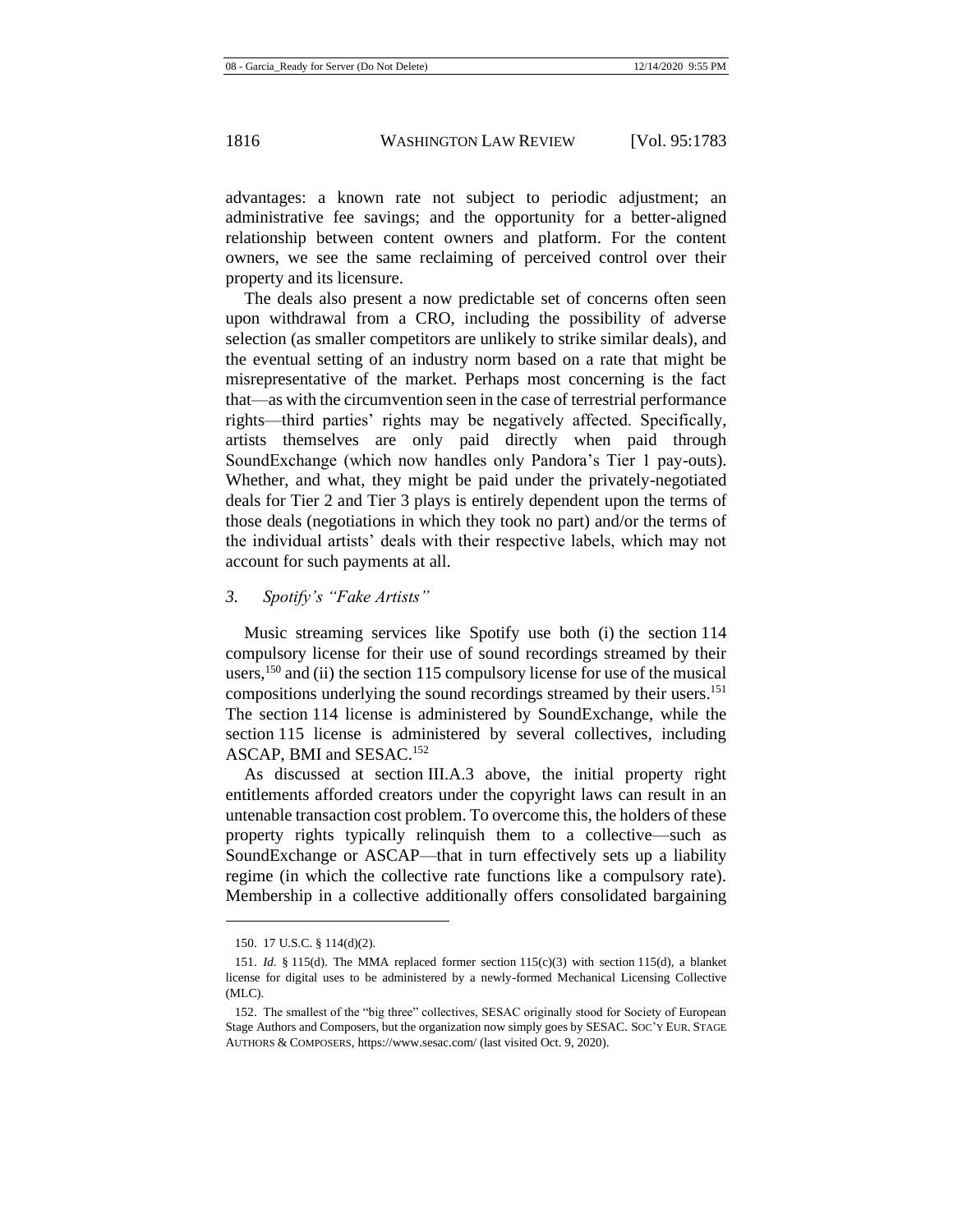power, and administrative and enforcement capabilities.

Recently, news stories surfaced accusing music streaming service Spotify of "padding" its platform-curated playlists with so-called "fake artists."<sup>153</sup> Complainants alleged that Spotify "pays producers upfront to create fake artists."<sup>154</sup> "These fake artists then rack up plays without the streamer [here, Spotify] having to worry about handing over further royalty payments."<sup>155</sup> Simply put, Spotify and its "fake artists" were circumventing both the section 114 and section 115 licenses (and, by extension, the relevant collectives), and instead striking private, flat-rate deals on a track-by-track basis.

What these reports called "fake artists" turned out to be real-life music producers most likely commissioned by Spotify to create tracks for which they pay a lump-sum upfront (in lieu of statutory royalties).<sup>156</sup> In other words, "[d]escribing these [acts] as 'fake artists' is like calling J.K. Rowling a fake author when she published novels in a different genre under the name Robert Galbraith."<sup>157</sup> Participating producers have opted out of the respective collectives for both sound recordings (i.e., SoundExchange), and musical compositions (i.e., ASCAP/BMI/SESAC) in favor of a private deal in which they sell Spotify a song the way a bike shop might sell a bike to a customer—straight out, for cash or its equivalent, without further obligation nor involvement.

Because they pay the private producers a negotiated rate upfront with no uncertainty as to what future royalties might look like, and no pesky per-stream calculations, the most obvious advantage to this deal for Spotify is a flat and predictable cost for their most expensive input. As with the introduction of a revenue share in the creation of a terrestrial performance right, the flat-fee agreement between Spotify and the private producers also better aligns the incentives: because its costs won't increase with plays, Spotify is encouraged to place the tracks prominently in popular playlists. Indeed, it is precisely the prominent and frequent

<sup>153</sup>. *See* Daniel Sanchez, *Spotify Allegedly Creates Fake Artists to Avoid Paying Real Ones (Updated)*, DIGIT. MUSIC NEWS (July 7, 2017), https://www.digitalmusicnews.com/2017/07/07/ spotify-fake-artists-payment/ [https://perma.cc/B7CZ-CSMA].

<sup>154</sup>. *See* Tim Ingham, *Spotify Denies It's Playlisting Fake Artists. So Why Are All These Fake Artists on Its Playlists?*, MUSIC BUS. WORLDWIDE (July 9, 2017), https://www.musicbusiness worldwide.com/spotify-denies-its-playlisting-fake-artists-so-why-are-all-these-fake-artists-on-itsplaylists/ [https://perma.cc/R45S-5W8F].

<sup>155.</sup> *Id.*

<sup>156.</sup> *Id.* (describing "a producer in Europe who claimed that he'd done a deal with Spotify to create songs under 'fake' artist names").

<sup>157.</sup> Tim Ingham, *So . . . Who's Actually Behind Spotify's Fake Artists?*, MUSIC BUS. WORLDWIDE (July 10, 2017), https://www.musicbusinessworldwide.com/so-whos-actually-behind-spotifys-fakeartists/ [https://perma.cc/S26N-NHV5].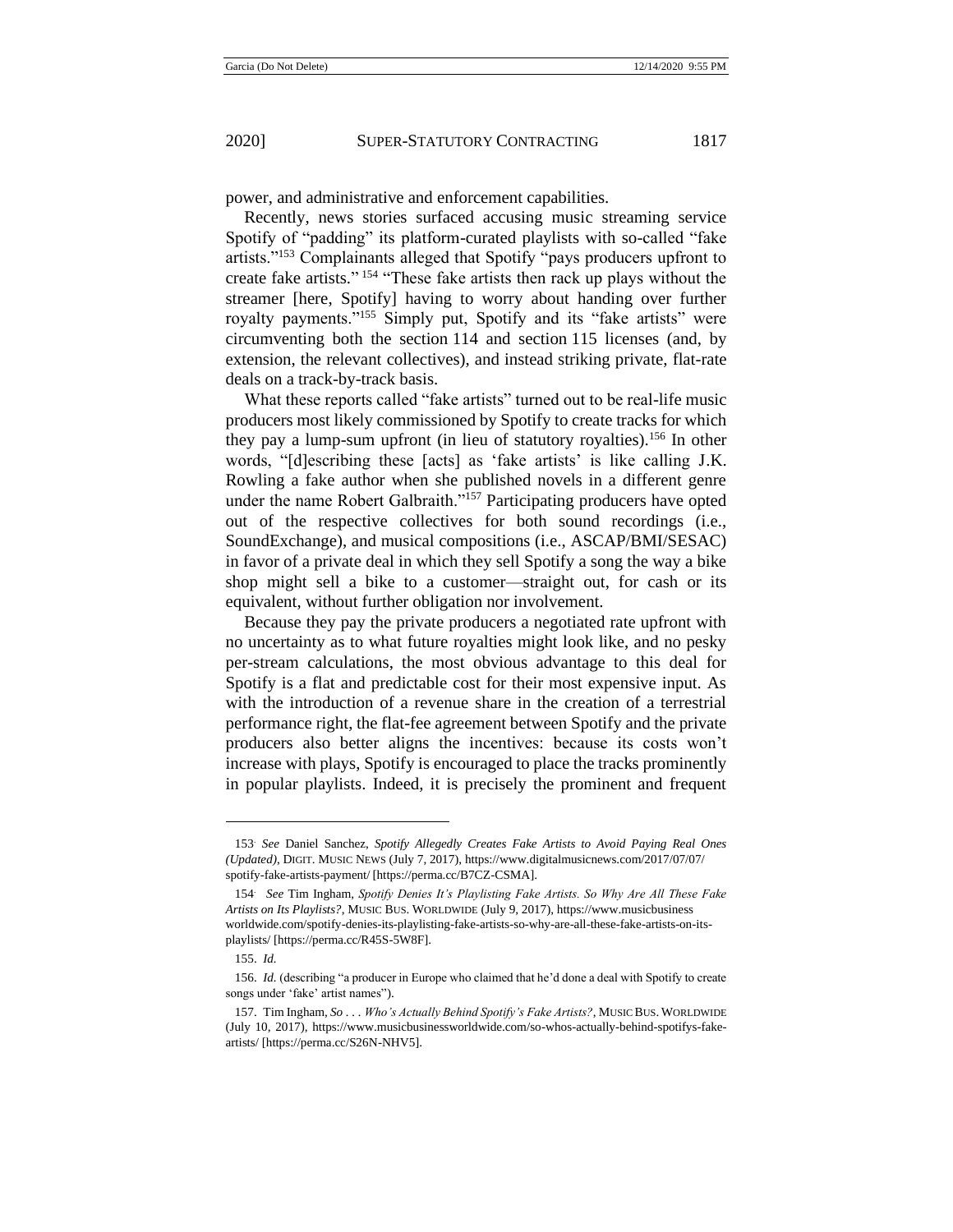placement of such tracks that brought this arrangement to light in the first place.

From the producers' perspective, more plays are also better, not so much for the exposure—they are producing the tracks under pseudonyms, after all—but because a successful track is more likely to lead Spotify to commission additional tracks in the future. Moreover, Spotify doesn't have to worry about competing with other streaming services for exclusives around its commissioned tracks, since the flat-fee buys the track outright, copyright and all. In other words, the agreement functions like a work-made-for-hire, in which Spotify commissions and buys a song like a consumer might design and buy a bicycle. The tracks are all "exclusive" to Spotify.

The deals between Spotify and the commissioned producers have the potential to suffer some of the same downsides as the establishment of terrestrial performance rights; specifically, they introduce concerns about adverse selection and distributive justice. In this context, however, these concerns—namely, that only powerful parties can participate, and that their doing so can set unattainable industry expectations—arguably carry less weight. First of all, the primary complainants in this case are large music labels (not smaller, weaker entities). Given that the deals are not public, we don't know what the flat fees are, but there is no shortage of music producers looking for work, and we've no information to suggest that an acceptable rate couldn't be reached between one of them and a streaming service of any size and bargaining position.

#### *C. Bribing v. Buying*

Each of these examples starts with a (poorly tailored) liability rule or its functional equivalent. This effectively grants a prospective licensee a "call option" under which they can "take" a licensor's work in exchange for some predetermined damage/royalty rate. The licensor, in turn, has an entitlement *subject to* the licensee's exercise of the call option. In other words, the licensee holds the "short" position while the licensor holds the "long" position.<sup>158</sup> When an entitlement is protected by such a liability rule, Ayres and Talley suggest that there are two categories of Coasean bargains that parties—they refer to a "plaintiff" and a "defendant"—can enter into: First, the plaintiff can "bribe" the defendant not to exercise the option. Alternately, the defendant can "buy" the plaintiff's entitlement.<sup>159</sup>

<sup>158.</sup> The "bribe" and "buy" language is Ayres's and Talley's. I borrow the option language from the financial literature. For the classic statement on call options in finance, see Fischer Black & Myron Scholes, *The Pricing of Options and Corporate Liabilities*, 81 J. POL. ECON. 637–39 (1973).

<sup>159.</sup> *See* Ayres & Talley, *supra* note [19,](#page-5-0) at 1041–42*.*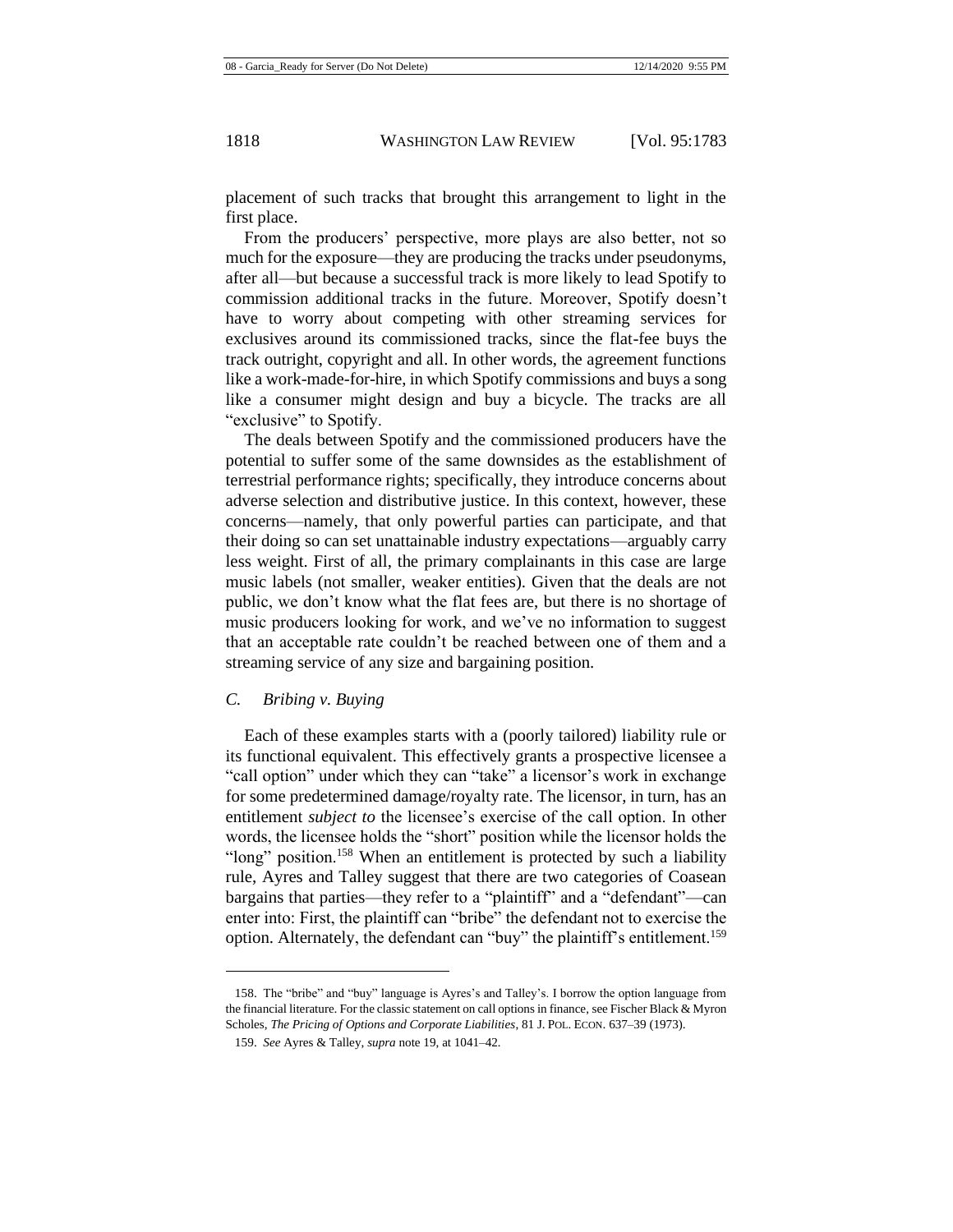For our purposes, these two categories can be framed as: (1) the licensor can "bribe" the licensee not to utilize the statutory license (or its equivalent); or, (2) the licensee can "buy" the licensor's entitlement. In the first category, the statutory rate is set below either or both of the licensor's and/or the licensee's valuation. In the second category, the statutory rate is set above either or both of the licensee's and/or the licensor's valuations, like so:

## **Table 1: Two Coasean Bargains in the Shadow of a Poorly-Tailored Liability Rule**

|                    | <b>Statutory rate</b> | <b>Statutory rate</b> |
|--------------------|-----------------------|-----------------------|
|                    | too low               | too high              |
| <b>Entitlement</b> | Licensor can "bribe"  | Licensee can "buy"    |
| protected by a     | the licensee not to   | the licensor's        |
| liability rule (or | utilize the statutory | entitlement           |
| its equivalent)    | license               |                       |

Breaking down the examples into these two categories, we see that all but one fall into the "statutory rate is too low" category, and only two fall into the "statutory rate too high" category. One of the examples terrestrial performance rights—falls into both categories by virtue of the fact that the relevant deal both lowers the digital performance royalty rate, and raises (above zero) the terrestrial performance rate. Importantly, and predictably, all of the examples demonstrate a mismatch between the statutory rate and the actual valuation.

**Rate too low = Bribe**  $\vert$  **Rate too high = Buy** Content ID X Copyright Alert System X Terrestrial Performance Rights  $\vert$  X  $\vert$  X UppsArt X Partial Withdrawals of Digital Performance Rights X Pandora & SoundExchange X

**Table 2: Category Breakdown by Example**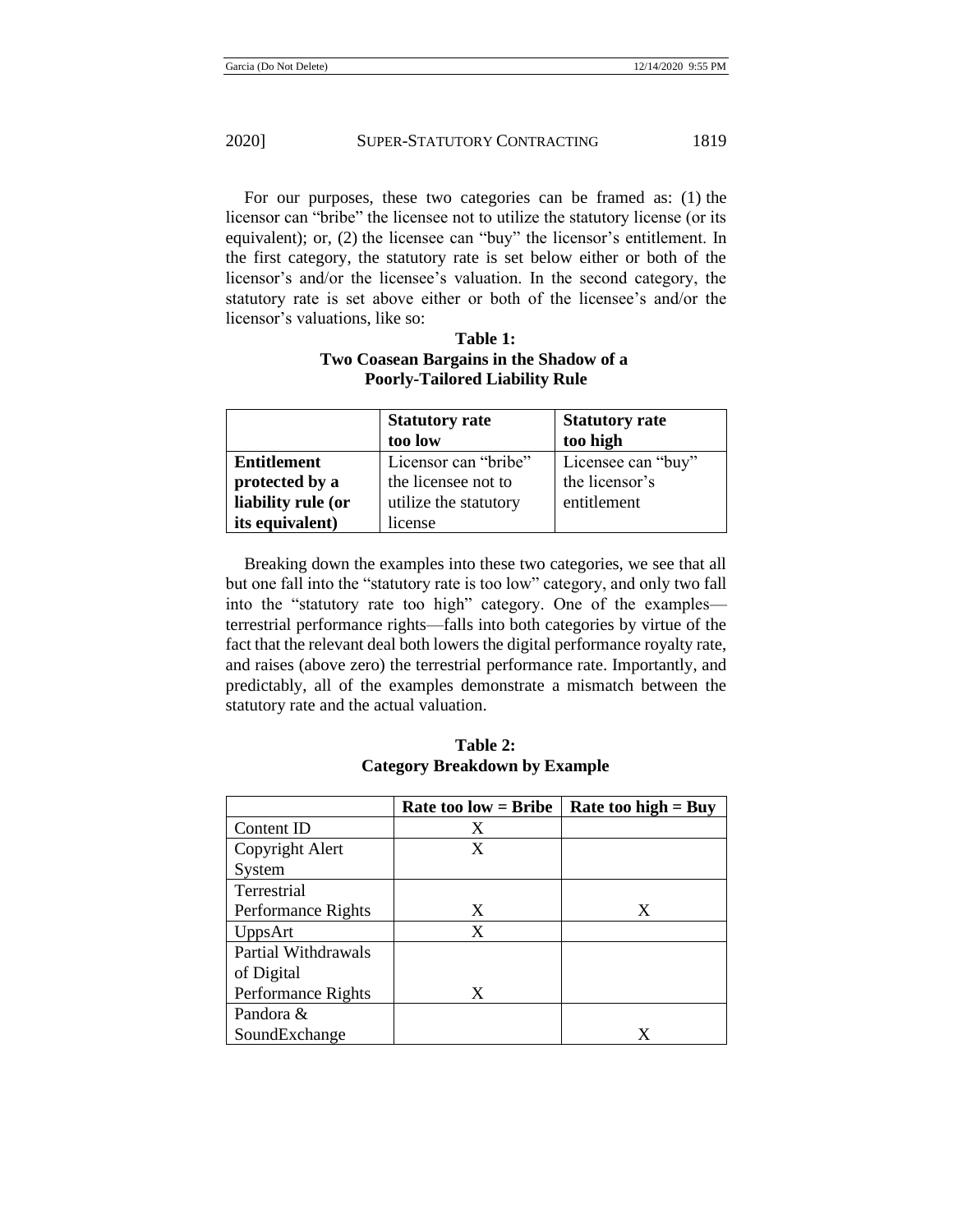In the case of Content ID, for example, the licensee is YouTube, the licensors are the participating content owners, and the statutory default is Notice-and-Takedown. The agreement reached via Content ID sees major content owners "bribe" YouTube (via threat of litigation) into foregoing its safe harbor rights under section 512(c), and instead to extend to them (i) a right to exclude (on the upload) allegedly infringing copies of their work; and/or (ii) payment of advertising revenues for works that they decide to allow and claim. Per the framework illustrated in Table 2, this "bribe/agreement" is the result of a statute (in this instance, Notice-and-Takedown) that sets the rate for use too low (relative to the parties' respective valuations). This leaves room for both parties to improve their positions: On the one hand, the content owners value their content more highly than a useless and ineffective takedown. On the other hand, YouTube is willing to pay more in order to forego responding to a never-ending and costly barrage of notices while also avoiding unpredictable litigation (and potentially astronomical statutory damages) in the event of untimely or inadequate takedowns. In this case, YouTube paid something in the neighborhood of \$100 million for the development of Content ID, plus an ongoing share of ad revenues. The CAS bribe/agreement followed a similar track.

Terrestrial performance rights present a unique context in which we see both a bribing and a buying in the same agreement. In that deal, the licensee is Clear Channel and the licensor is Big Machine. There are effectively two poorly-tailored default liability rules (hence the dual bribing-and-buying nature of the deal): a too-high digital performance royalty rate, and a too-low (i.e., zero) analog performance royalty rate. As such, we see Big Machine "bribing" Clear Channel to pay something greater than zero on the analog side, while Clear Channel simultaneously "buys" Big Machine's right to a higher statutory digital royalty in exchange for a lower one. The "bribe" is accomplished via acceptance of a lower digital rate and the offer of exclusive content. The cost of the "buy" is a terrestrial performance right.

The partial withdrawal of digital public performance rights shows that a "bribe" can be effected even in the absence of a willing licensee. In that example, Pandora is the licensee and the major publishers are the licensors. The default liability rule is ASCAP's statutory rate, which the licensors (but not the licensees) have deemed too low. As such, the publishers unilaterally withdraw their digital content from ASCAP in order to "bribe" Pandora into paying a higher rate, as it no longer has any other way to access the content.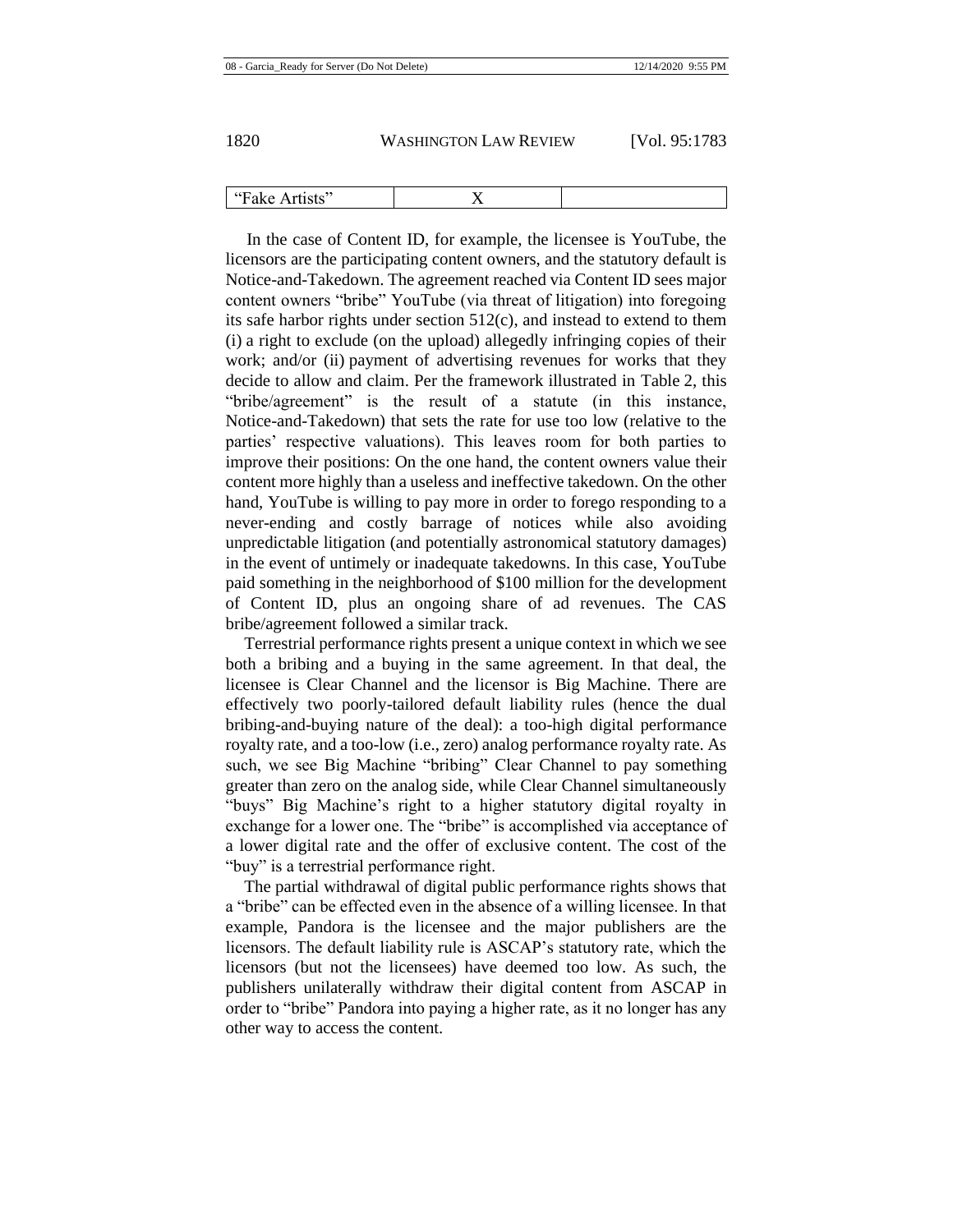All of this demonstrates that where the statutory rate (or its equivalent) is lower than the valuation of the licensor, it makes sense for the licensor to try to get the licensee to pay more. It is helpful (but not necessary) if the statutory rate is also less than the licensee's valuation. We also see that in order for the licensee to agree to pay more than it has to, the licensor must offer something more (i.e., something not required, or contemplated, by the statute), or eliminate other options (i.e., face a circumventable statutory default) in order to force a deal. These conditions, it appears, can overcome previously prohibitive transaction costs.

#### *D. Predictive Factors*

<span id="page-39-0"></span>From the preceding examples emerge several shared characteristics that may lend some predictability as to when parties subject to a default liability regime are likely to contract into super-statutory terms. First, we see that in each case, the underlying statute serves as a *penalty* default, which is to say, as an undesirable backstop to be avoided by parties with the means to do so.<sup>160</sup> This undesirability stems from several sources, the most significant and consistent being the uncertainty associated with them. Not only are the statutory rates established in the Copyright Act subject to adjustment every five years, but legislation, such as the MMA, can—and sometimes does—alter, and even eliminate, these licenses at any time.

In addition, the statutory rates are set by a process that is subject to manipulation. The CRB rate-setting procedure involves soliciting feedback from interested parties, the most vocal and frequent of which tend to be those with the deepest pockets and with the largest share of content subject to license. These licensors do not always represent the interests and preferences of smaller, more diverse rights holders.

The existence of differential regulatory treatment is another factor that may lead to a private preference for either stronger liability rules or for property rules over liability rules. As in the case of terrestrial performance rights, for example, where digital radio stations pay the owners of sound recordings for spins but terrestrial radio stations don't, unequal treatment of similarly-situated entities can serve as an impetus for agreements that opt out of a liability regime.

Of course, inefficiency can also serve as an impetus for private ordering. Individual negotiation allows for a rate tailored to a specific use and for specific content, thereby better aligning incentives between the

<sup>160.</sup> For more on penalty default licenses and their impact on private ordering decisions, see Kristelia A. García, *Penalty Default Licenses: A Case for Uncertainty*, 89 N.Y.U. L.REV. 1117, 1182– 83 (2014).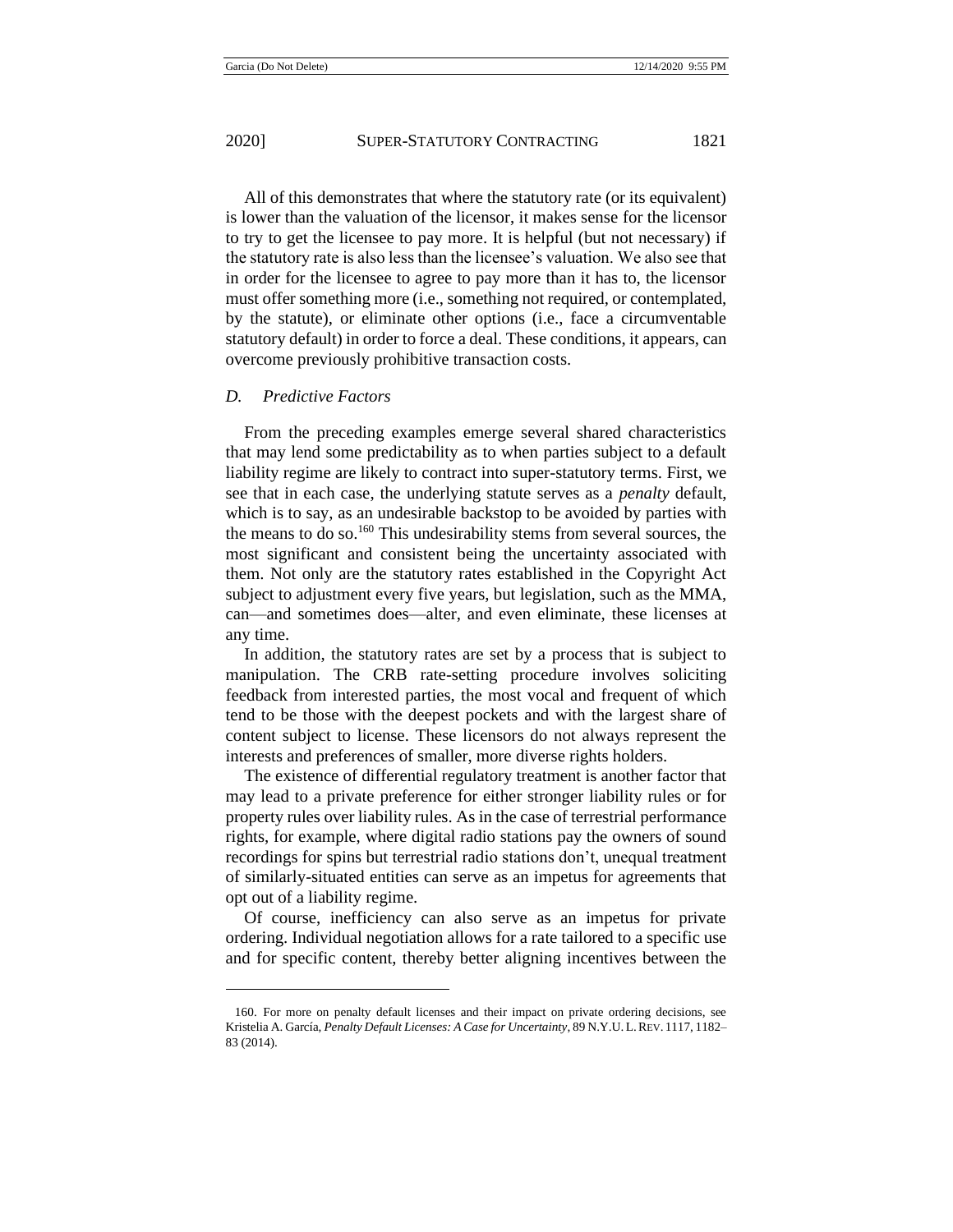parties. A private deal can also be readily amended in response to changes in business model, consumer preferences, or technology. Private ordering may also do a better job of taking market valuations into account, resulting in more accurate pricing for the ultimate consumer, while simultaneously encouraging licensors to create, and licensees to invest.<sup>161</sup>

Notably, each of the examples cited involves a situation in which previously prohibitive transaction costs have been mitigated, thereby reducing or removing a traditional hurdle to private ordering. This may also explain the waning interest in CROs, whose traditional strength consolidation (both of content and of bargaining power)—has also been diminished.

Finally, a consistent predictive factor demonstrated by the examples is perceived control on the part of the rights holder. The examples unanimously demonstrate that a perceived diminution in control over the licensor's copyrighted work (via the statutory license or its equivalent) is highly likely to trigger private ordering. On the part of the licensor anxious to regain a sense of control over their work, we see unusual concessions; on the part of the licensee holding the perception of control as an asset granted under the compulsory license, we see it used as a valuable bargaining chip.

#### IV. THE PUBLIC-PRIVATE INTERFACE: IMPLICATIONS

Parts II and III portray a legal regime—copyright—taking an increasingly regulatory turn at the same time as private ordering in the space has plotted an undeniable turn to super-statutory contracting. This observation turns on its head the conventional wisdom in law and economics that says that property rules induce contracting, while liability rules induce litigation.<sup>162</sup> On one hand, it might also be viewed as challenging the accepted notion that intellectual property is best protected by liability rules, both because of the unique character of IP as asset,  $163$ and because of the prohibitively high transaction costs traditionally

<sup>161.</sup> *Id.* at 1133.

<sup>162.</sup> *See, e.g*., ROBERT COOTER & THOMAS ULEN, LAW AND ECONOMICS 104 (5th ed. 2012) (stating that "[i]f transaction costs are so high as to preclude bargaining, then the more efficient remedy is damages, not injunctions"); Richard Craswell, *Property Rules and Liability Rules in Unconscionability and Related Doctrines*, 60 U. CHI. L. REV. 1, 8–9 (1993) (calling property rules more efficient where the goal is to "induce the parties to negotiate"); David D. Haddock, Fred S. McChesney & Menahem Spiegel, *An Ordinary Economic Rationale for Extraordinary Legal Sanctions*, 78 CALIF. L. REV. 1, 16 (1990) (suggesting that liability rules allow defendants to take plaintiffs and pay liability damages rather than negotiate as they would under property rules).

<sup>163.</sup> *See* Merges, *supra* note [54,](#page-13-0) at 2656 (noting that strong property rules are particularly well-suited "where unique assets [i.e., IP] are exchanged").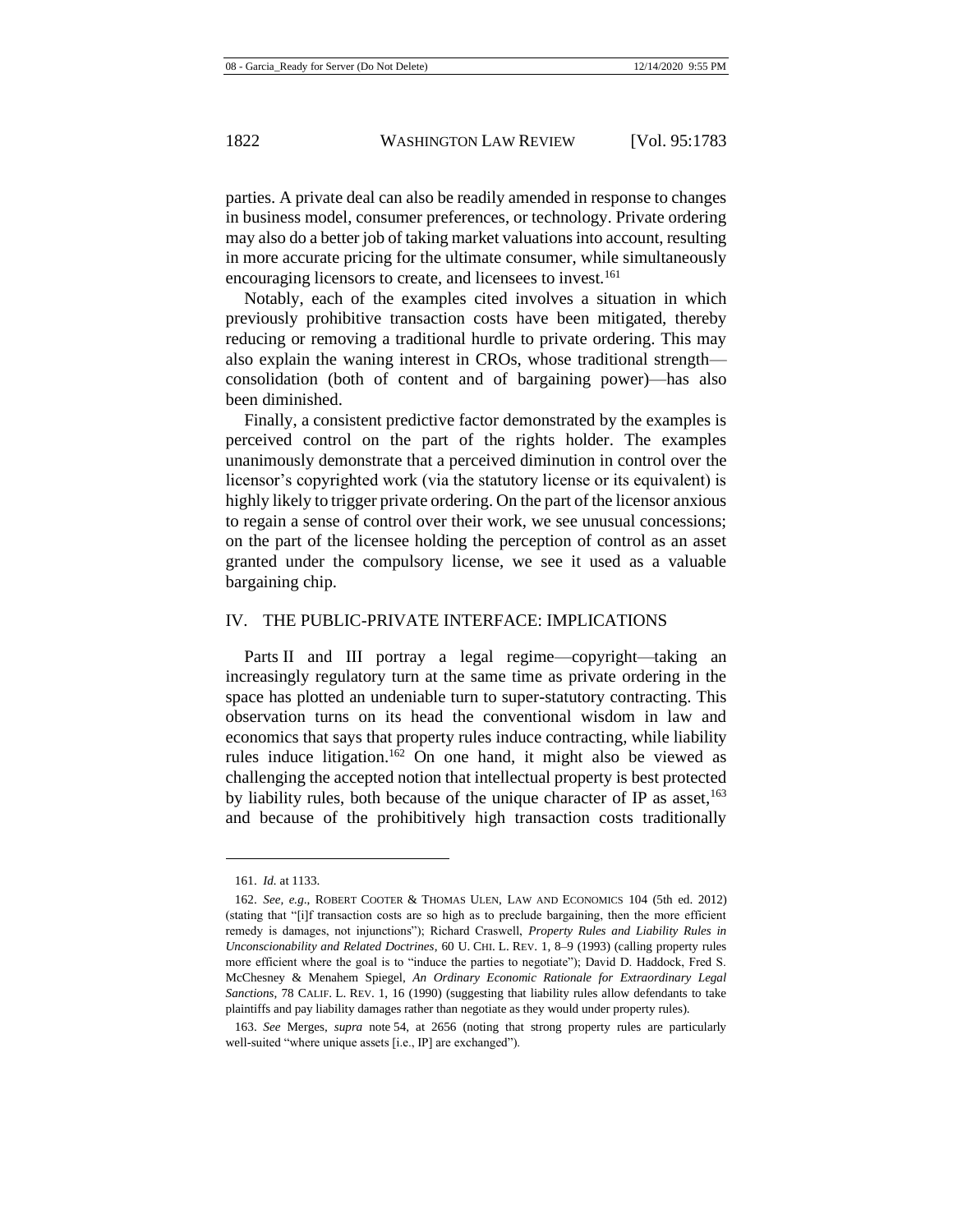associated with IP.<sup>164</sup> On the other hand, it might suggest that we don't need to be overly concerned about whether the government gets statutory rates right, since the parties can bargain around them.

Importantly, the private copyright deals described herein reveal information about private market valuations that might otherwise not be disclosed. This contribution is particularly valuable in copyright, where many uses of copyrighted works—e.g., streaming—developed simultaneously alongside (or after) the applicable statutory license(s). The phenomenon also comports with Ayres and Talley's theory of liability rules as information-forcing.<sup>165</sup> In some instances, the revealed information might be public-facing. For example, in both the case of terrestrial performance rights and the case of resale royalties, the existence of private deals recognizing newly established "rights" and their concomitant pricing might signal to the legislature that such a right *can* be sustained by the market, and may even suggest what the "market price" might look like. In other cases, the information revealed might be private-facing; for example, Spotify's flat-rate deals with music producers put prospective producer-partners on notice that an alternative to the traditional "record label-and-statutory royalty" exists.

Contrary to Ayres and Talley's prediction that the statutory rate necessarily sets a ceiling on the negotiated rate,<sup>166</sup> our examples show that a licensor may be willing to accept less—and/or a licensee may be willing to pay more—than the statutory rate in certain circumstances. In the example of Clear Channel and Big Machine, for instance, both parties agree to pay (or accept) more (or less) than they have to: Clear Channel agrees to pay more than zero for analog plays, and Big Machine agrees to accept less than the statutory rate for digital plays. This is due, in large part, to other considerations separate and apart from price.<sup>167</sup> Indeed, the shift away from a liability regime and toward a property one has several implications, as discussed in turn below.

<sup>164.</sup> *See, e.g.*, WILLIAM M. LANDES & RICHARD A. POSNER, THE ECONOMIC STRUCTURE OF INTELLECTUAL PROPERTY LAW 213 (2003) (stating that "transaction costs may be prohibitive if creators of new intellectual property must obtain licenses to use all the previous intellectual property they seek to incorporate").

<sup>165.</sup> Ayres & Talley, *supra* note [19,](#page-5-0) at 1032 ("We show that liability rules possess an 'information-forcing' quality that property rules do not.").

<sup>166.</sup> *See id.* at 1046 (discussing the damage amount under a liability rule as a ceiling).

<sup>167.</sup> These considerations might include such things as exclusive content, early content, bundled content, etc. In some cases, it is possible that these separate considerations might constitute an illegal tying arrangement, but as such analysis exceeds the scope of this paper, it is reserved for future research.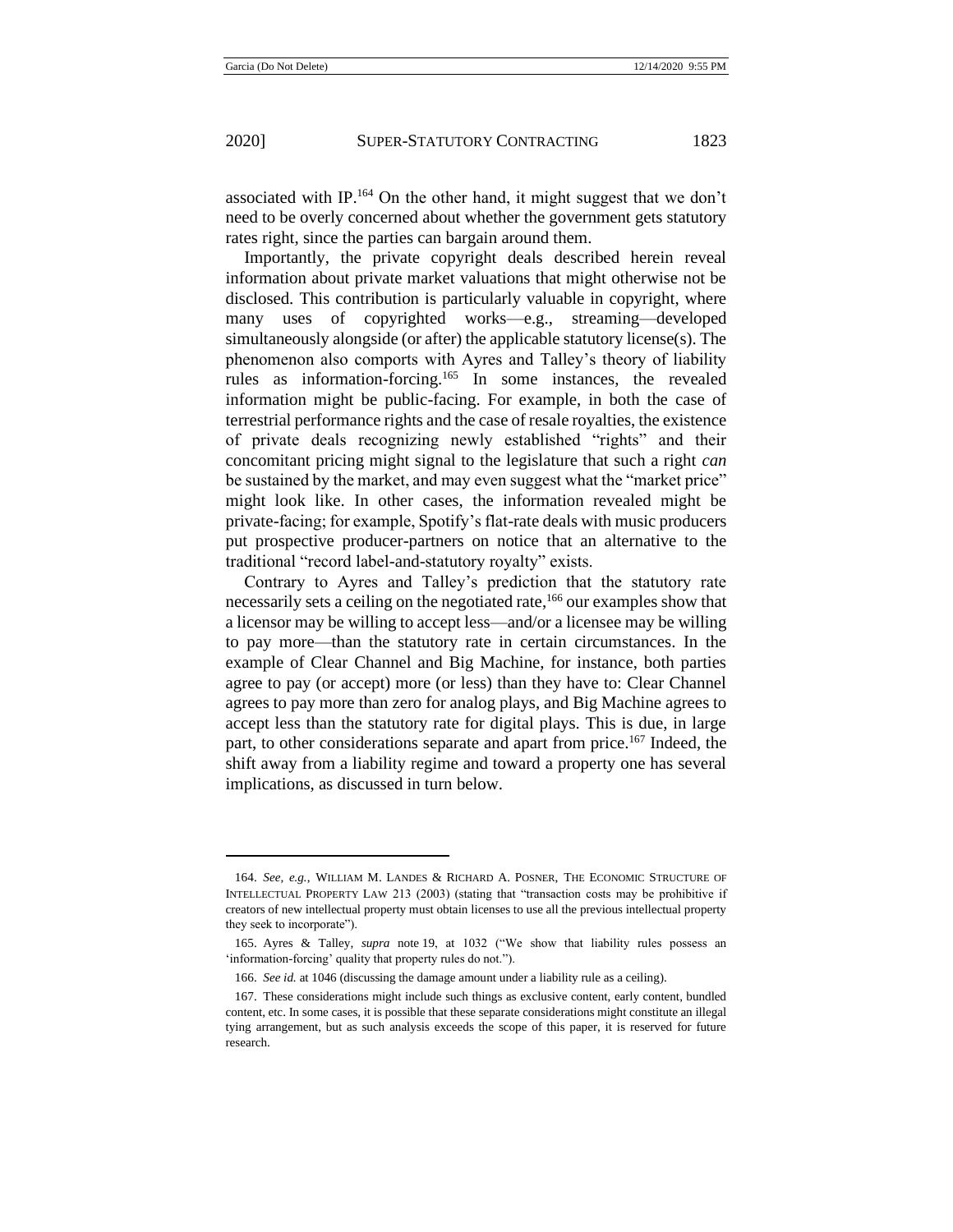### *A. Transaction Costs and Collective Advantage*

One of the primary implications of a private move away from statutory protections is that transaction costs, in many cases, turn out to be lower than previously understood. These lower transaction costs reduce the utility of statutory licenses because it now costs less for parties to locate, and bargain with, their respective counterparts. Several factors have contributed to this shift: For one thing, consolidation in the copyright industries—film studios, record labels, publishing companies—has resulted in fewer parties to reach out to in order to secure the content necessary to launch a content-related business venture. A fledgling streaming music service, for example, ostensibly need engage in only four negotiations around sound recordings (one with each of the major record labels, and one with an organization representing a group of prominent independent labels). The digitization of content has also reduced the cost associated with delivering, sharing, using, and reworking content. As demonstrated in the case of music publishers seeking to withdraw their digital rights from ASCAP, the ability to handle digital rights licensing, collection, and administration in-house reduces both the cost of doing business, and the value of engaging in collective behavior.

Relatedly, the rejection of CROs—as seen in the examples at section III.B above—reflects not only a lower threshold of transaction costs to be overcome, but also a decreased need for consolidated bargaining power. Many of the other advantages traditionally attributed to CROs have similarly diminished over time. For example, compulsory licenses have been criticized for their susceptibility to lobbying and special interests.<sup>168</sup> The same concern can be seen, however, in the case of a CRO like ASCAP, where a very few members of the collective comprise the majority of revenues. When the major music publishers first sought to withdraw their digital rights from ASCAP, they hit a roadblock: ASCAP's governing documents didn't allow partial withdrawals—it was all or nothing. Faced with the looming threat of full withdrawal (and the concomitant decimation of administrative fees), ASCAP took the unusual step of actually amending its articles to allow for partial withdrawal, a move arguably against the interest of its smaller members.<sup>169</sup>

CROs have also been lauded for their flexibility, and for their ability to

<sup>168.</sup> *See, e.g*., Merges, *supra* note [1,](#page-2-0) at 1308 (noting that "the fact that liability rules are established by the legislature and applied mechanically makes them susceptible to lobbying").

<sup>169.</sup> *In re* Pandora Media, Inc., 6 F. Supp. 3d 317, 333 (S.D.N.Y. 2014), *aff'd sub nom.* Pandora Media, Inc. v. ASCAP, 785 F.3d 73 (2d Cir. 2015). For a detailed discussion of this conundrum, see also García, *supra* not[e 141,](#page-32-0) at 200–03.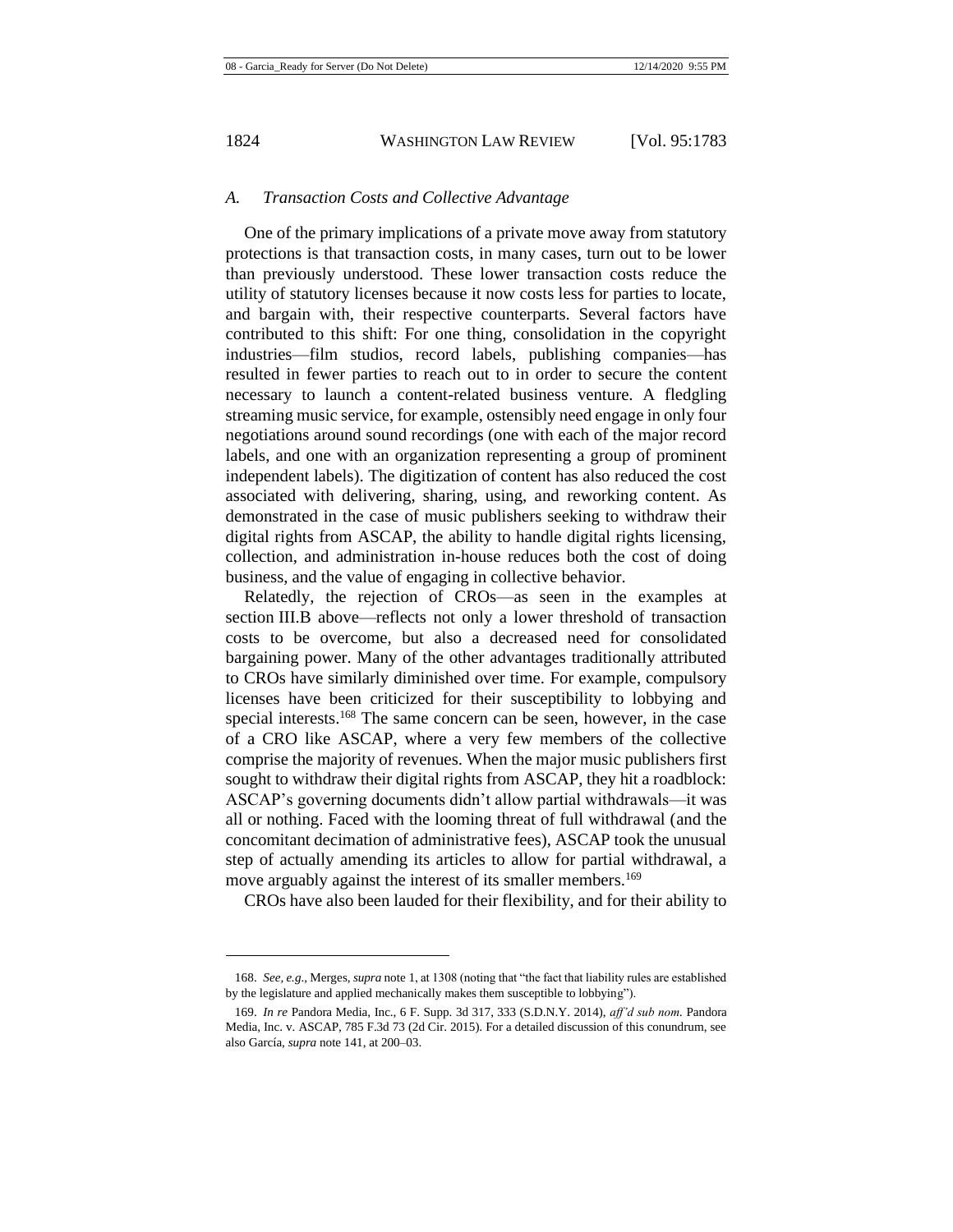expertly tailor rates in a way that legislators cannot hope to  $do.^{170}$ Unfortunately, the consent decrees under which large CROs like ASCAP and BMI operate under work to limit this ability. The consent decrees widely accepted as necessary to prevent exertion of monopoly power mandate that the same terms be extended to all similarly-situated entities, thereby curbing the collectives' ability to act like true market players. As Peter DiCola and Matthew Sag have observed: "Contrary to the customary modern portrayal of ASCAP and BMI as private solutions to a transaction-cost or negotiating problem, the historical record clearly reveals that ASCAP and BMI have always been the hybrid products of both public and private ordering."<sup>171</sup>

Finally, some commentators prefer a CRO-mandated rate to a legislatively-mandated rate because the former are believed to be "the product of internal negotiations by knowledgeable people in the industry;" as such, "the rules they devise are more likely than the compulsory license to approximate market bargains."<sup>172</sup> While it's true that the members of a CRO like ASCAP are "people in the industry," it is, unfortunately, not the case that the rules and rates ultimately devised represent the preferences of *all* members, but rather only those of a few large and powerful members. In this way too, the advantages of CROs over compulsory licensing are diminished.

The recent and highly-contentious contest for control of the newly-formed Music Licensing Collective, a non-profit organization charged with the collection and distribution of mechanical royalties under the MMA, $^{173}$  is a good exemplar of this tension. Per the MMA, the Register of Copyrights was given 270 days from the date of enactment to designate the members of a newly-formed collective.<sup>174</sup> Two groups applied for the role: one—composed of major music publishers—called itself (one might say, aspirationally) the Music Licensing Collective (the MLC). The other, composed of songwriters, musicians, tech developers, and executives from smaller rights organizations, called itself the American Music Licensing Collective (the AMLC). As the Register reviewed the applications, both groups took to both traditional and social media to badmouth the opposition. The AMLC called the MLC conflicted,

<sup>170.</sup> *See* Merges, *supra* note [1,](#page-2-0) at 1299 ("Industry participants faced with the need to transact over and over again could probably work out something much more in tune with their needs than a congressional scheme of one-size-fits-all transactions.").

<sup>171.</sup> Peter DiCola & Matthew Sag, *An Information-Gathering Approach to Copyright Policy*, 34 CARDOZO L. REV. 173, 208 (2012).

<sup>172.</sup> Merges, *supra* not[e 1,](#page-2-0) at 1300.

<sup>173.</sup> 17 U.S.C. § 115(d)(3)(A)–(C).

<sup>174.</sup> *Id.* at § 115(d)(3)(B).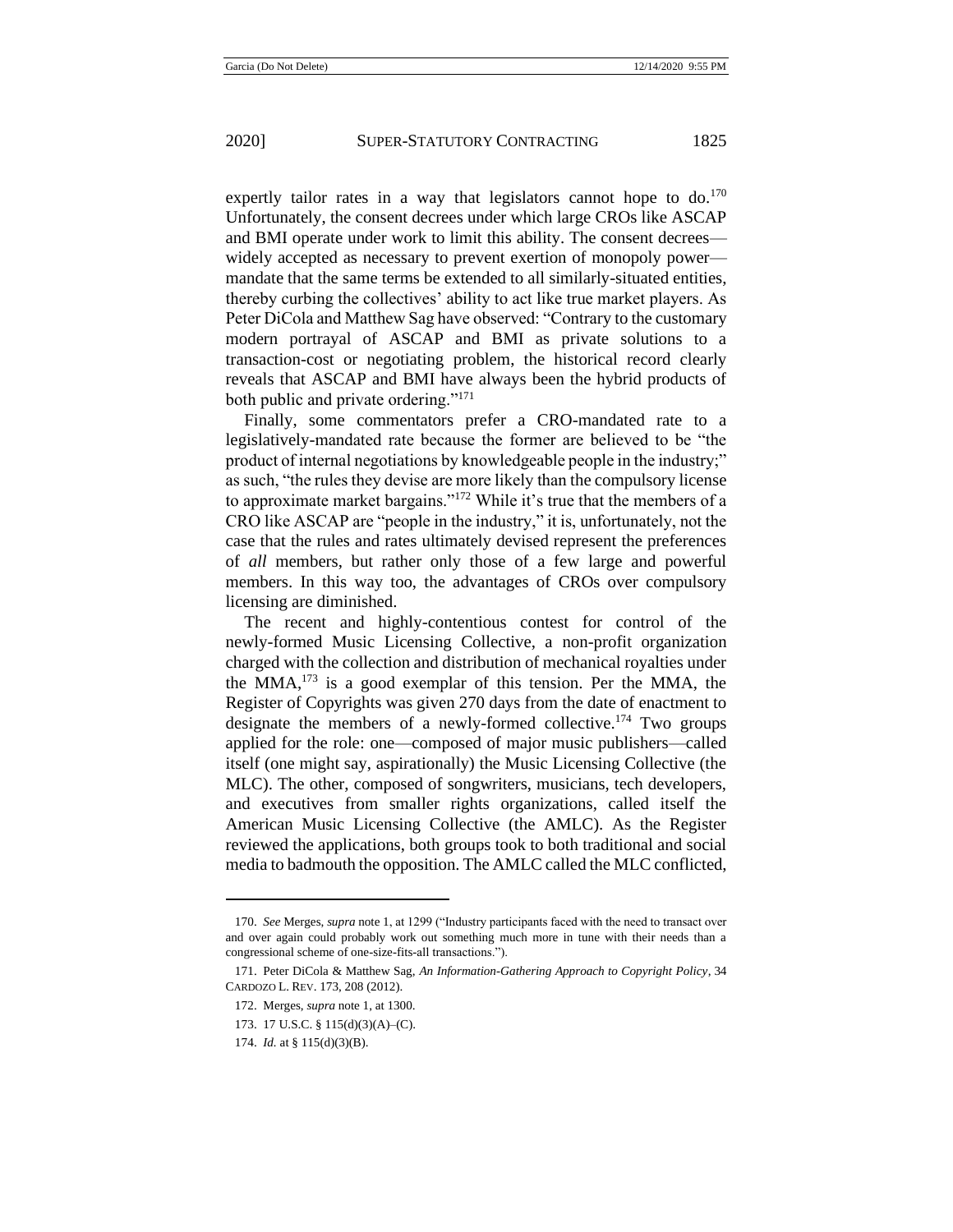while the MLC called the AMLC unqualified.<sup>175</sup> At its core, this was a battle was over whether larger and more powerful, or smaller and less powerful, members of the interested group would control the purse, with each side convinced that the other would not have their respective best interests at heart. On July 5, 2019, the Copyright Office appointed the MLC to run the collective.<sup>176</sup> It is too soon to determine whether the AMLC's fears will be realized.

From a competition perspective, perhaps the greatest drawback to CROs in today's highly concentrated content markets is the propensity for collective action to discourage (or eliminate) any attempt at price competition, particularly from the members with the largest market shares. In his testimony before the CRB with regard to Pandora in *In re Determination of Royalty Rates and Terms for Ephemeral Recording and Digital Performance of Sound Recordings* (*Web IV*), <sup>177</sup> Carl Shapiro observed that:

[T]he three largest record companies, Universal Music Group, Sony Music, and Warner Music Group, only rarely offer discounted royalty rates to statutory webcasters to gain more plays from those webcasters . . . . One reason for this dearth of competition is that SoundExchange is able to negotiate on behalf of the record labels as a group. When SoundExchange is negotiating with a music user on behalf of a group of record companies, those negotiations by definition do not include any element of price competition among those record companies. In the language of oligopoly theory, if SoundExchange can achieve collusive rates, those rates can provide a convenient and attractive focal point for the record companies, which discourages individual record companies from breaking ranks by initiating price competition. In the language of antitrust economists, SoundExchange can facilitate coordinated interaction among the record companies. . . . [S]uppliers with the largest market shares

<sup>175.</sup> *See generally* Steve Brachmann, *Music Industry Groups Square Off Against Songwriters, Small Publishers in Mechanical Licensing Collective Battle*, IP WATCHDOG (May 6, 2019), https://www.ipwatchdog.com/2019/05/06/music-industry-groups-square-off-songwriters-smallpublishers-mechanical-licensing-collective-battle/id=108982/ [https://perma.cc/P6KG-B4U7]; Kyle Jahner, *Big Music Publishers, Songwriters Win Digital Collective Bid*, BLOOMBERG L. (July 5, 2019, 12:40 PM), https://news.bloomberglaw.com/ip-law/bigmusic-publishers-songwriters-win-digitalcollective-bid [https://perma.cc/2LGG-T6GL] (noting that AMLC criticized MLCI for being "beholden to large music publishers" and "conflicted because its members would benefit the most whenever the Mechanical Licensing Collective can't determine where royalties should go").

<sup>176.</sup> *Copyright Office Confirms NMPA-Endorsed Mechanical Licensing Collective*, VARIETY (July 5, 2019), https://variety.com/2019/music/news/copyright-office-confirms-nmpa-endorsedmechanical-licensing-collective-1203260173/ [https://perma.cc/A758-5T9G].

<sup>177.</sup> No. 14-CRB-0001-WR (Copyright Royalty Bd. May 30, 2014).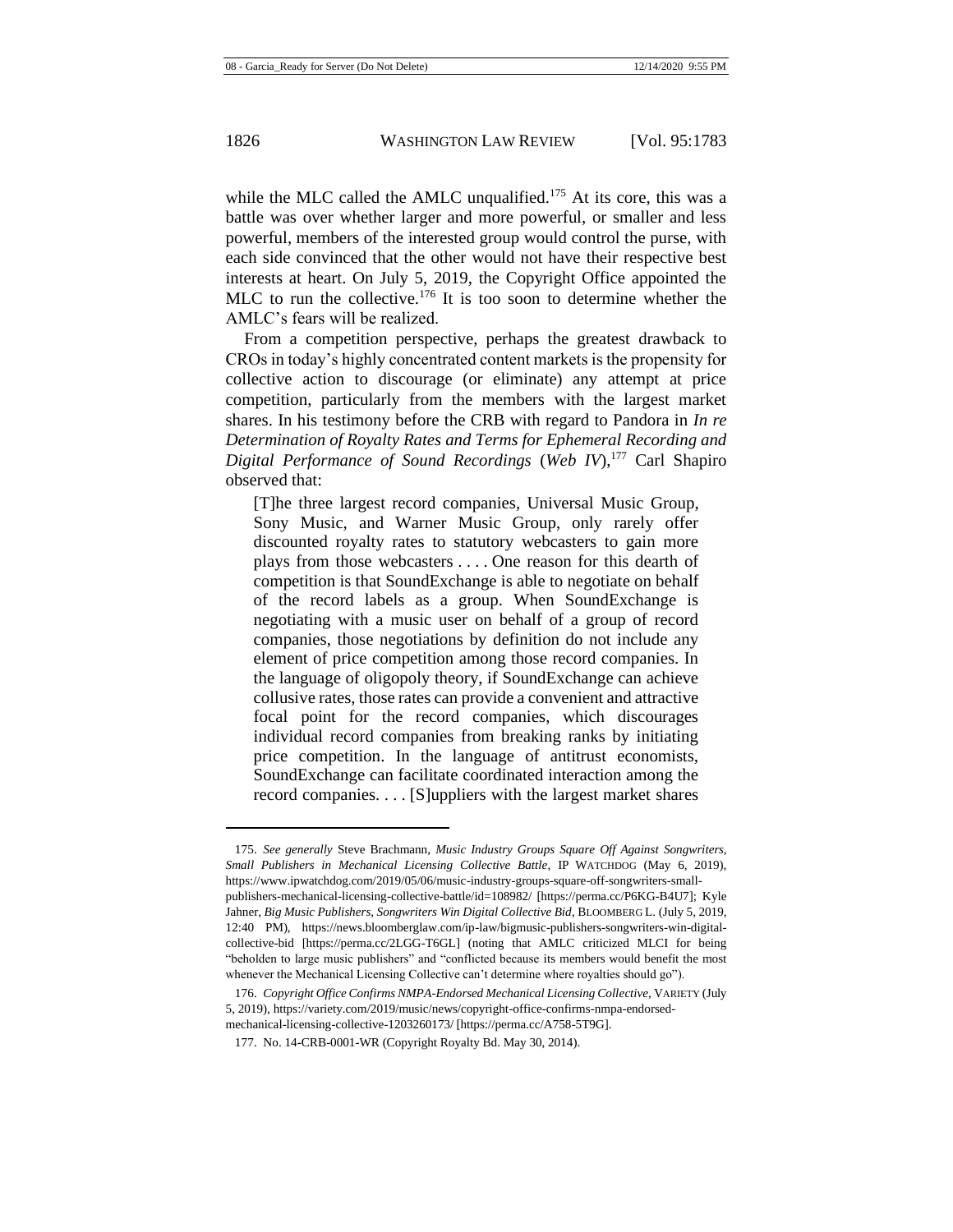are the least likely to "defect" from a coordinated outcome by offering discounts to gain market share. The larger a firm's market share, the more that firm has to lose from disrupting the status quo. Plus, when a firm with a larger market share engages in discounting to win more business, it is more likely that its rivals will detect that discounting and respond in kind. Anticipating these responses, the firm with the large market share will be less inclined to initiate discounting in the first place. For all of these reasons, coordinated interaction is a greater risk to competition in more concentrated markets, as emphasized by the Horizontal Merger Guidelines.

The presence of the statutory license also can create an impediment to competition. In general, when one supplier is considering initiating a price discount to gain market share, it must consider how those discounts will affect the overall level of prices in the market. A supplier will be discouraged from offering a discount if it expects that discount to be widely matched, because this would lead to little or no change in market shares but a lower price level in the market overall. This tendency can create an anticompetitive dynamic when prices are negotiated in the shadow of a statutory license: record companies, especially the larger ones, will be discouraged from offering discounts if they expect that those discounted royalty rates will pull down the statutory rate in the future. Unfortunately, this dynamic can be especially powerful if the statutory rate is set well above the rate that would result from effective competition. In that case, the statutory rate serves as an anchor, keeping negotiated rates above the level that would result from effective competition.

Putting the pieces together, it appears that several features of the market for recorded music used by webcasters have combined to discourage record companies from competing royalty rates down to competitive levels: the presence of SoundExchange with its antitrust immunity to negotiate on behalf of the record companies collectively; the significant share of the market accounted for by the three major record companies; and the shadow of the statutory licensing regime.<sup>178</sup>

It is possible that over time, and in sufficient number, private agreements that circumvent the statutory license—to the extent they begin to set an industry expectation—may actually work to overcome the

<sup>178.</sup> *See* Written Direct Testimony of Carl Shapiro at 14–15, *Web IV*, No. 14-CRB-0001- WR (citations omitted), https://www.crb.gov/rate/14-CRB-0001-WR/statements/

Pandora/14\_Written\_Direct\_Testimony\_of\_Carl\_Shapiro\_with\_Appendices\_PUBLIC\_pdf.pdf [https://perma.cc/E54E-946L].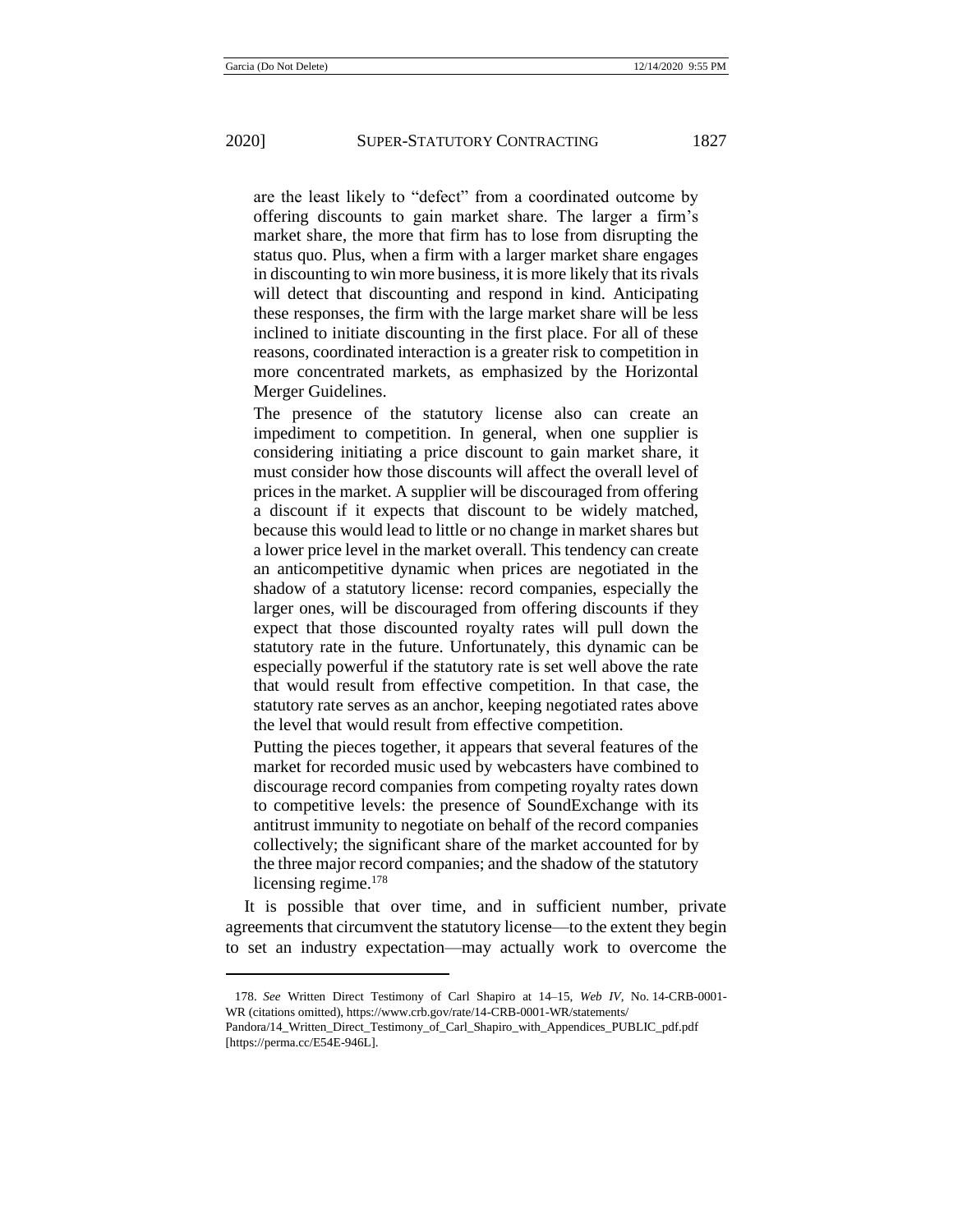anticompetitive effects of collective action and compulsory licensing.

## *B. The Role of Law in Super-Statutory Contracting: Penalty Default vs. Backstop*

There are a couple of different ways to view the role of the relevant law where private ordering amounts to super-statutory contracting: We can think of the law as prompting the behavior—a penalty default scenario or we can think of it as a backstop—largely inconsequential, but available if needed. This section will consider these possibilities in turn.

Where a compulsory license (or its statutory equivalent) is circumventable, it may serve as a default license. In such a case, the statutory license kicks in only if parties don't make other arrangements. Compulsory licenses (or their statutory equivalents) that are poorly-tailored and subject to high levels of unpredictability, like those in copyright, may moreover be classified as "penalty default licenses," or licenses that use "bounded uncertainty to induce private ordering."<sup>179</sup> In other words, an inefficient statutory license can push parties out of the statute and into private negotiation. A predictable, well-tailored license perceived as accurately reflecting market valuations would be unlikely to lead to the levels of opt-out and private ordering seen in copyright today. Instead, we see parties opting for private deals where the default is perceived as untrustworthy and uncertain—private ordering as correction, if you will, to a statutory misvaluation. It is tempting to conclude, then, that so long as the statutory license is circumventable, we needn't worry much about tailoring or accuracy, since parties can always opt for a private agreement. This assumes, however, a level of bargaining power and access to resources that is rarely uniform across constituencies.

Another characterization of the phenomenon observed herein is that the statute is merely a backdrop, largely ignored, with the real action taking place in private deals. In his seminal work on community norms in property involving ranchers in Shasta County, Bob Ellickson identified five "controllers," or entities that govern societal interaction: the self, express contracts, informal social norms, hierarchical private organizations, and the state.<sup>180</sup> Of these, he found social norms highly influential, while recognizing private contracting's relative advantage when it comes to recognizing subjective valuations and reducing deadweight loss.<sup>181</sup> These benefits are amplified when parties are able to

<sup>179.</sup> García, *supra* [160,](#page-39-0) at 1122 (citations omitted).

<sup>180.</sup> *See* ROBERT C. ELLICKSON, ORDER WITHOUT LAW: HOW NEIGHBORS SETTLE DISPUTES 124– 36 (1991).

<sup>181.</sup> *Id.* at 246–48.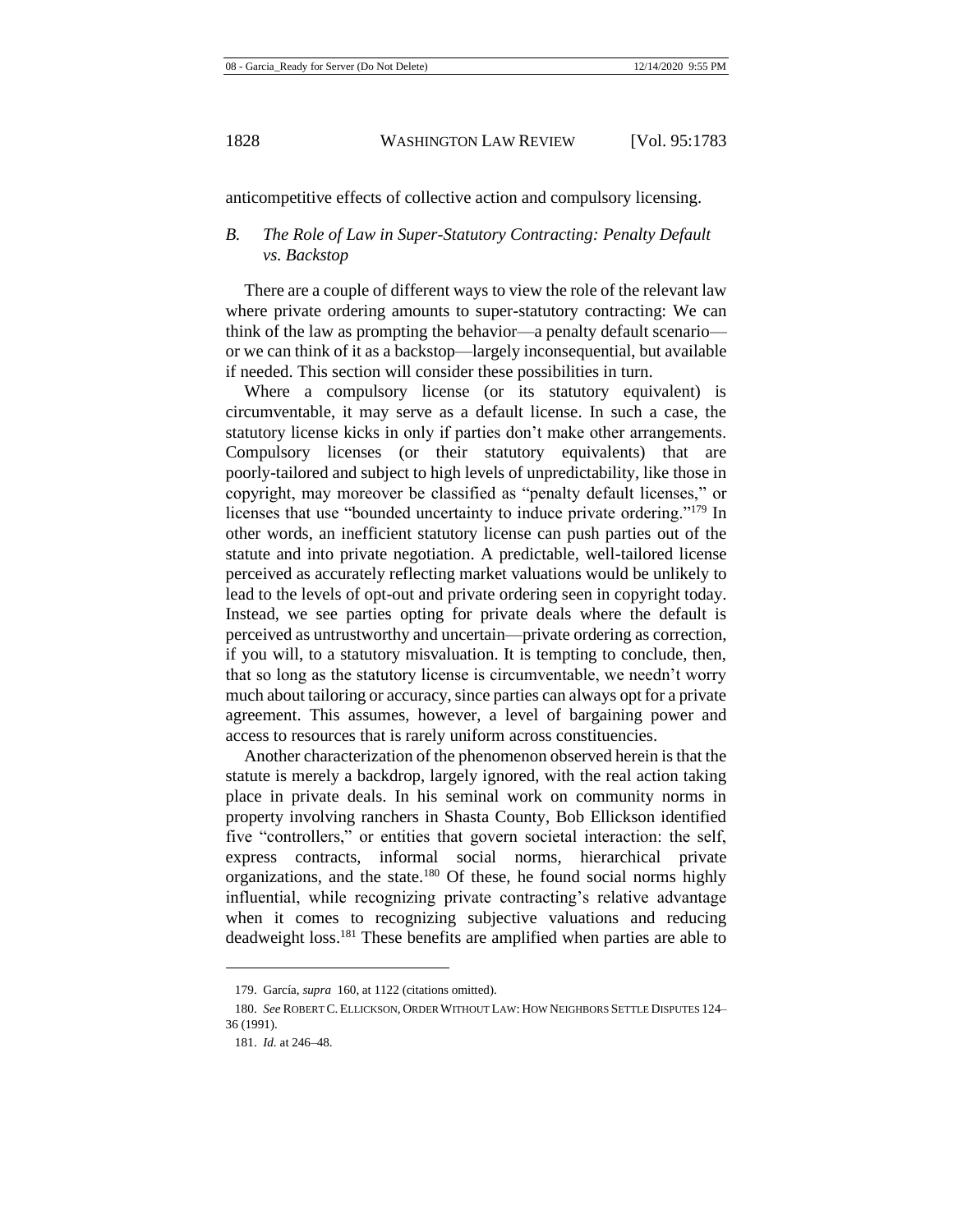lower transaction costs through repeat interaction, as is often the case in private copyright deals.

Unlike Ellickson's ranchers in Shasta County, however, private ordering that circumvents extant law is not (yet) the norm in copyright. Instead, the examples described in Part III involve superstars and industry players with large market shares and lots of bargaining power. For now, private ordering is for the haves; the (inferior) compulsory license is for the have-nots. This supports the view of the role of law here as that of penalty default, encouraging those who can to negotiate a better deal extralegally, while leaving those who can't to the less desirable compulsory license (or its equivalent).

To this point, context is extremely important for the observations made herein. The described dynamic of privately negotiating a super-statutory contract will be observed only where both parties (a) have the means and bargaining power to successfully navigate such a negotiation, and (b) will be better off under the private arrangement. Where these conditions are not met, we should instead find ourselves in Merges's world, where less powerful parties consolidate their respective positions in hopes of incremental improvement.

#### *C. Damages*

Breach of a liability rule generally leads to monetary damages, while breach of a property rule generally leads to an equitable remedy, like an injunction. In copyright, the owner of an infringed work can elect either actual or statutory damages.<sup>182</sup> Statutory damages for copyright infringement range from \$750 to \$30,000 per infringed work,<sup>183</sup> jumping to  $$150,000$  in the case of willful infringement.<sup>184</sup>

The shift toward super-statutory contracting in the shadow of a liability regime suggests that the practical distinction between equitable and monetary relief in copyright may be fading. In many instances, the threat

<sup>182.</sup> 17 U.S.C. § 504(b)–(c).

<sup>183.</sup> *Id.* § 504(c)(1).

<sup>184.</sup> *Id.* § 504(c)(2). Recent empirical work suggests that these numbers have little to do with actual harm, and everything to do with deterrence. *See, e.g.*, Ben Depoorter, *Copyright Enforcement in the Digital Age: When the Remedy Is the Wrong*, 66 UCLA L. REV. 400, 407 (2019) ("Plaintiffs sought enhanced damages for willful infringement in 81 percent of all copyright disputes in the examined period, yet courts awarded enhanced damages in less than 2 percent of all cases that moved to verdict. The striking gap between the demand and supply of statutory damages, as well as several additional factors relating to nature of claims and subject-matter areas, undermine the credibility of the nearly ubiquitous claims of willful infringement by plaintiffs."); Pamela Samuelson & Tara Wheatland, *Statutory Damages in Copyright Law: A Remedy in Need of Reform*, 51 WM. & MARY L. REV. 439, 441 (2009) (finding that "[a]wards of statutory damages are frequently arbitrary, inconsistent, unprincipled, and sometimes grossly excessive").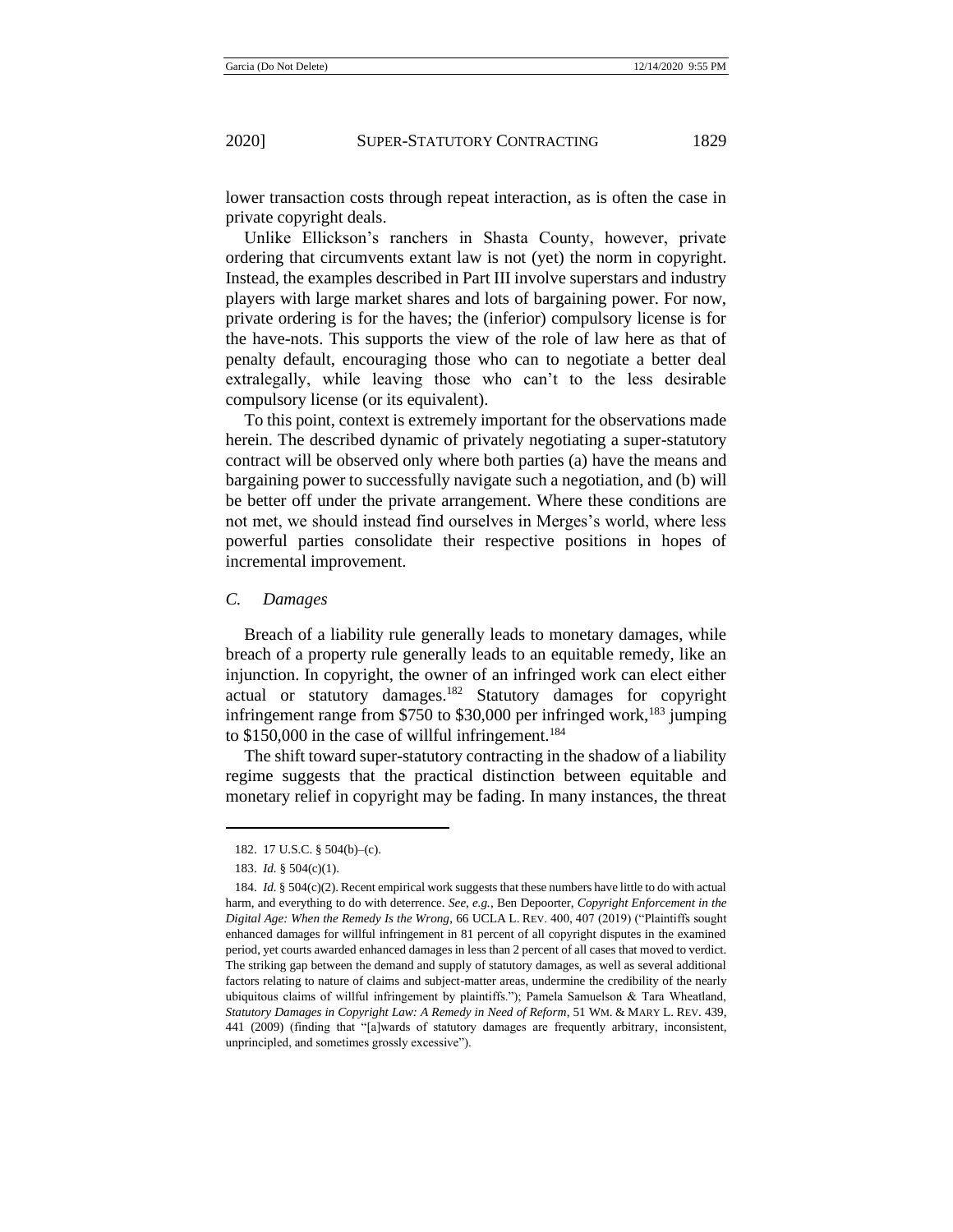of very steep statutory damages in copyright effectively affords a rights holder an absolute right to exclude—i.e., property rule protection delivered via a liability regime. For example, an independent filmmaker may be able to make a case for fair use of a copyrighted work that appears in her film. If she doesn't, however, the possibility of statutory damages in the six figures could end the project altogether. In other words, too high damages under a liability rule cause it to effectively act like a property rule, forcing ex ante negotiation.<sup>185</sup> Of course, hiring a lawyer is also not a costless endeavor, and the filmmaker from our example above may be more likely to simply seek a license;<sup>186</sup> i.e., to simply recognize a *property* right in, or concomitant right to more protection for or a higher payment from, the work as the next and final section details.

#### *D. Perceived Control*

The private deals described in Part III indicate a propensity to recognize stronger protection for copyrighted works than that contemplated by the statute. A reduction in transaction costs, the lack of a tailoring in the compulsory license, and the possibility of very high statutory damages all help to explain why a party might avoid or circumvent the extant statute. The more difficult thing to explain is why these circumventions result in super-statutory terms.

One explanation might lie with the improved stability and predictability that property rule protections lend. A property right puts licensees on notice that negotiation is required, period. As such, no time and energy need be spent attempting to discern the allowability or fairness of a particular use. In addition, once an agreement is reached, both parties have every incentive to maximize use of the licensed work.

Another plausible impetus for super-statutory contracting is that the existence of a liability rule default effectively acts as an asset to be conceded on the part of the licensee. Where a licensee would otherwise have only cash (or its equivalent) to exchange for the granting of a license, a compulsory license gives her an additional (and valuable) object of trade: perceived control, in the form of a stronger liability right, or property rule protection. Many licensors value control over their work, and compulsory licenses inarguably diminish (and in some cases, eliminate) their perceptions of that control (and, indeed, their actual

<sup>185.</sup> *See* Louis Kaplow & Steven Shavell, *Property Rules Versus Liability Rules: An Economic Analysis*, 109 HARV. L. REV. 713, 761 (1996) ("Under [a] liability rule, we presume damages are set equal to the ... owners' average common value. ... [W]hen takers expect courts' estimates of common value to be too high . . . the result will be close to that achieved under [a] property rule.").

<sup>186.</sup> Arguably unnecessarily. For more on the phenomenon of risk-averse users over-licensing IP, see Gibson, *supra* note [138,](#page-30-0) at 885.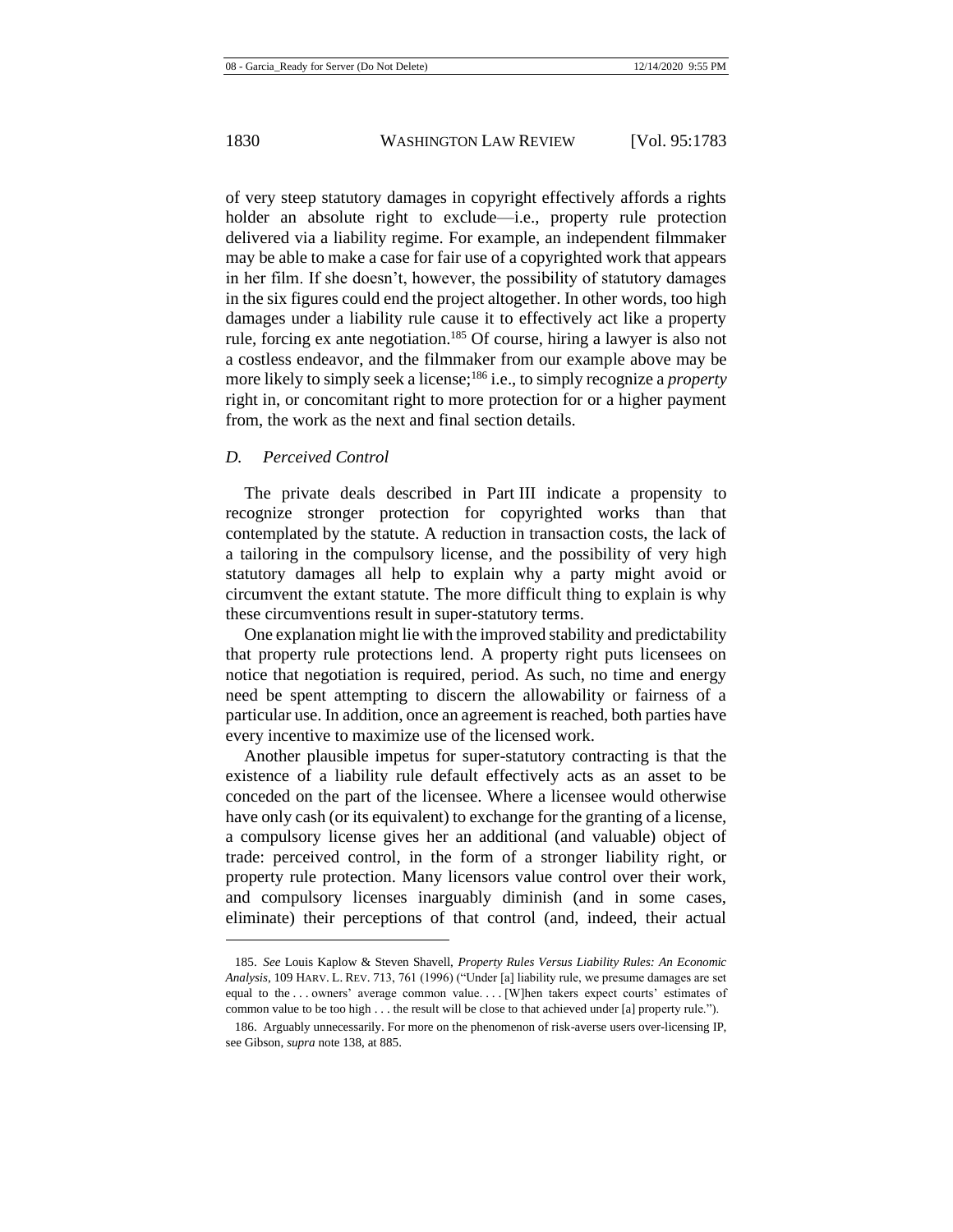control in many cases). In agreeing not to utilize a compulsory license, but instead to recognize a licensor's right to deny use, a licensee returns the licensor's perceived control over her work. For example, the "fake artists" in the Spotify example are still subject to the compulsory license, should Spotify decide to utilize it. In offering them a negotiated payment, Spotify allows those artists to perceive more control over the valuation of their work. In creating Content ID, YouTube gives record labels a perception of more control over their content—block, monetize, take-down—than they are afforded under the safe harbor.

Notwithstanding the tenuous nature of this "control" (so long as the statute operates in the background), it is in some ways more valuable than cash: it returns the rights holder to the status of partner, rather than counterparty. Instead of spending time and money preparing lawsuits and litigating, YouTube and the major content owners worked together to structure and build Content ID as a means of improving both partners' businesses. Rather than pouring additional money into the broadcasters' lobby against a terrestrial performance right, Clear Channel forged a partnership with Swift and her former label that earned the media company invaluable exclusives from one of the world's biggest artists, who now had a stake in the endeavor's success.

All of this suggests that perceived control in the intellectual property context acts as an analog to the right to exclude in the real property context. This notion comports with empirical work by Jonathan Klick and Gideon Parchomovsky looking at the value of the right to exclude to real property owners. Using "right to roam" laws in the UK as a natural experiment, they determine that "the right to exclude is very valuable to property owners, and even so-called slight intrusions on owners' exclusion right in favor of more public access seem to come at a real cost to owners."<sup>187</sup> Similarly, the examples in Part III above suggest that the perception of control is very valuable to intellectual property owners, and the perceived (and actual) deterioration of that control by compulsory licenses and collective rights organizations has a significant negative impact on those rights holders. The significance of this perceived (and actual) loss of control, and the determination of IP owners to regain it, is reflected in the proliferation of super-statutory contracting.

#### **CONCLUSION**

Ayres's and Talley's important and novel observation—that liability rules can induce bargaining just as well as, if not better than, property

<sup>187.</sup> Jonathan Klick & Gideon Parchomovsky, *The Value of the Right to Exclude: An Empirical Assessment*, 165 PA. L. REV. 917, 961 (2017).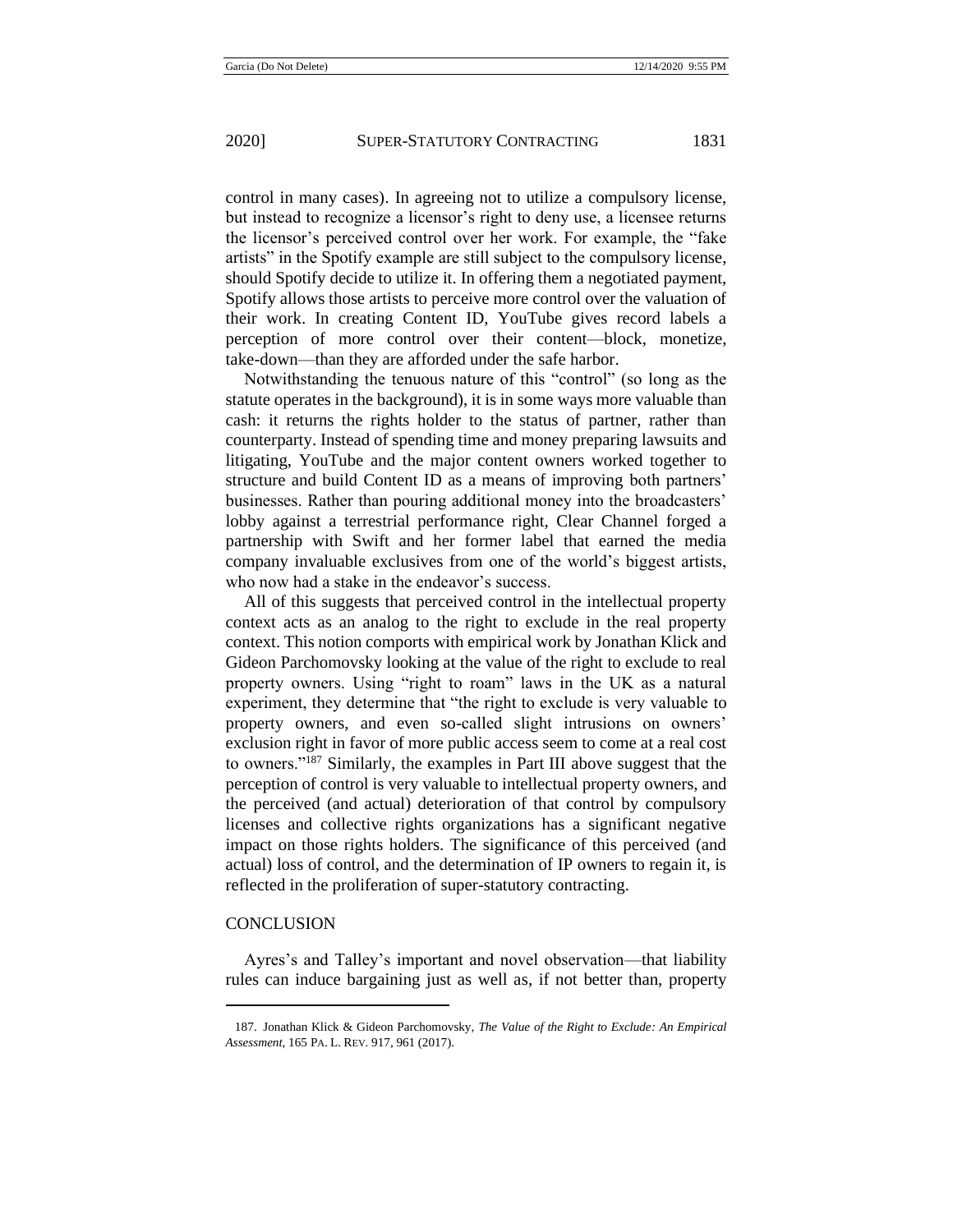rules—is playing out in copyright law today. Merges's proposition that property rules are superior to liability rules in the intellectual property context due to their propensity to induce the formation of CROs marks another influential contribution, one informed by an assumption that transaction costs are prohibitive, and that numerous and dispersed ownership recommends consolidation of bargaining power. The private deals presented in this Article reveal that neither of these assumptions necessarily persist in copyright today. Instead, as copyright law has increasingly become a liability regime, private agreements in the space have gone in the other direction, opting out of collectives and adopting stronger protections than those afforded by law.

This observation contradicts the conventional wisdom that says that licensors and licensees favor liability rules for their ability to overcome transaction costs associated with property entitlements, and that if faced with property entitlements, form CROs with the goal of establishing liability rules under which they can operate. Instead, the shift toward super-statutory contracting offers evidence of the diminishing import of consolidated bargaining power (in a space, like copyright, where the number of players continues to shrink), and of a substantive and meaningful reduction in transaction costs, such that they can no longer be viewed as prohibitive in many cases. The trend away from copyright's liability regime also comports with the theory that its compulsory licenses—owing to poor tailoring and uncertainty—act like penalty default licenses, thereby pushing parties to engage in private negotiation, where they can achieve greater efficiency and flexibility.

In this way, super-statutory contracting serves to highlight the inefficiencies and inadequacies of the extant liability regime. For example, Content ID's popularity suggests that participating licensors and licensees are dissatisfied and/or poorly-served by the statutory safe harbor. The deal between Big Machine and Clear Channel demonstrates a willingness on the part of a broadcaster to pay a terrestrial performance royalty. The withdrawal of digital performance rights from ASCAP by the major music publishers points to a collective that has failed its membership. By revealing information about both preferences and pricing, these examples make positive contributions to the legislative discourse.

At the same time, super-statutory contracting can undermine public law values, such as the making available of copyrighted content to similarly-situated licensees at a common rate. In some cases, the liability rule may have gotten it "right," meaning the parties opting out are merely extracting rents from third parties. The proliferation of super-statutory contracting in copyright also introduces concerns around holdup, adverse